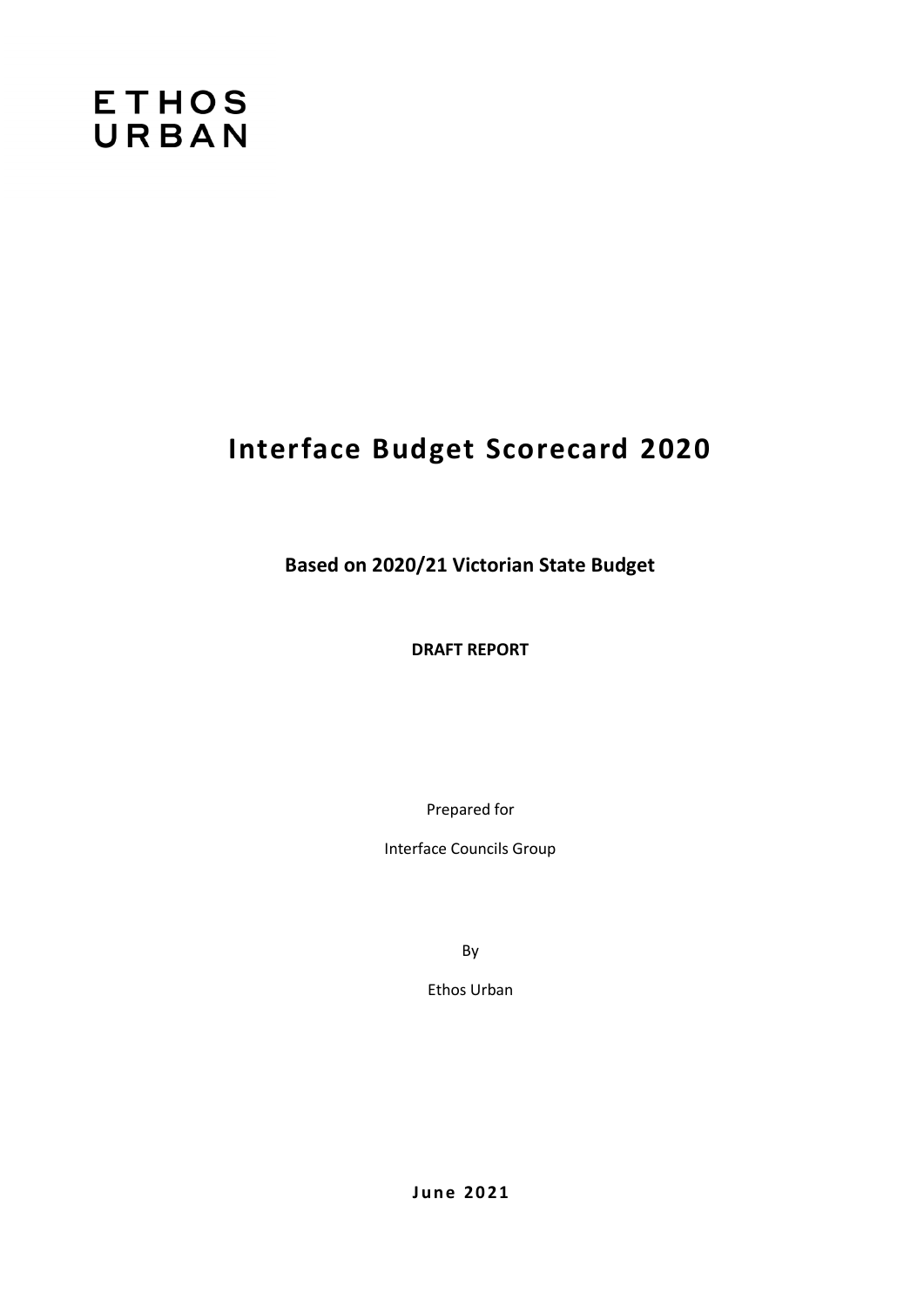## **Authorship**

| Report stage | Author                            | Date         | Review       | Date         |
|--------------|-----------------------------------|--------------|--------------|--------------|
| Draft report | Malcolm Spence<br>Rajiv Mahendran | 15 June 2021 | John Noronha | 16 June 2021 |
| Final report |                                   |              |              |              |

## **Disclaimer**

Every effort has been made to ensure the accuracy of the material and the integrity of the analysis presented in this report. However, Ethos Urban accepts no liability for any actions taken on the basis of the contents of this report.

### **Contact details**

For further details please contact:

**Our Reference: 3200217**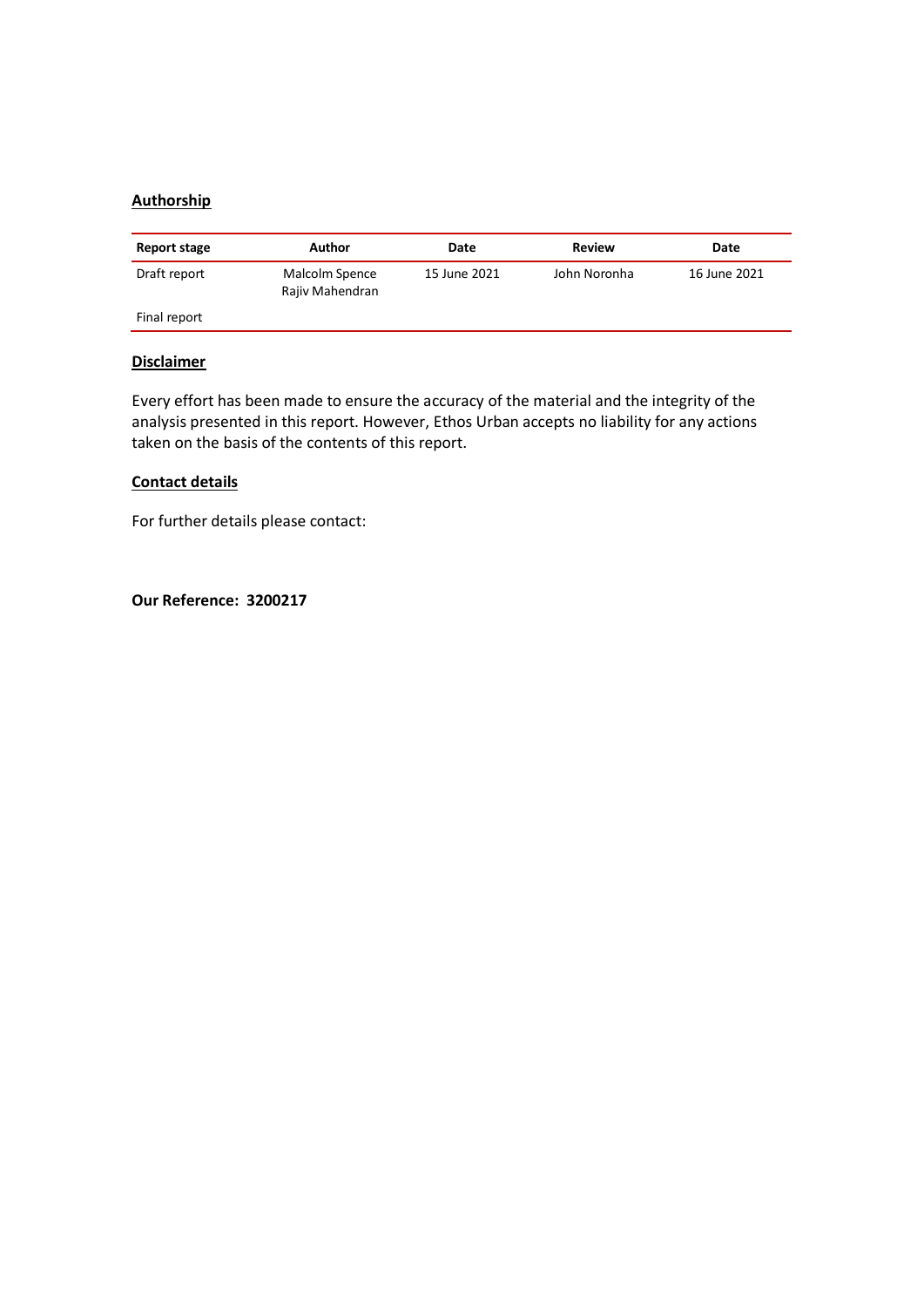## Contents

| $\mathbf{1}$   |                                                                                  |  |
|----------------|----------------------------------------------------------------------------------|--|
| $\overline{2}$ | Budget Cyclical Interface Funding Estimates v Estimated Interface Requirements 3 |  |
| 3              |                                                                                  |  |
| 4              |                                                                                  |  |
| 5              |                                                                                  |  |
| 6              |                                                                                  |  |
| 7              |                                                                                  |  |
| 8              |                                                                                  |  |
| 9              |                                                                                  |  |
| 10             |                                                                                  |  |
| 11             |                                                                                  |  |
| 12             |                                                                                  |  |
| 13             |                                                                                  |  |
| 14             |                                                                                  |  |
| 15             |                                                                                  |  |
| 16             |                                                                                  |  |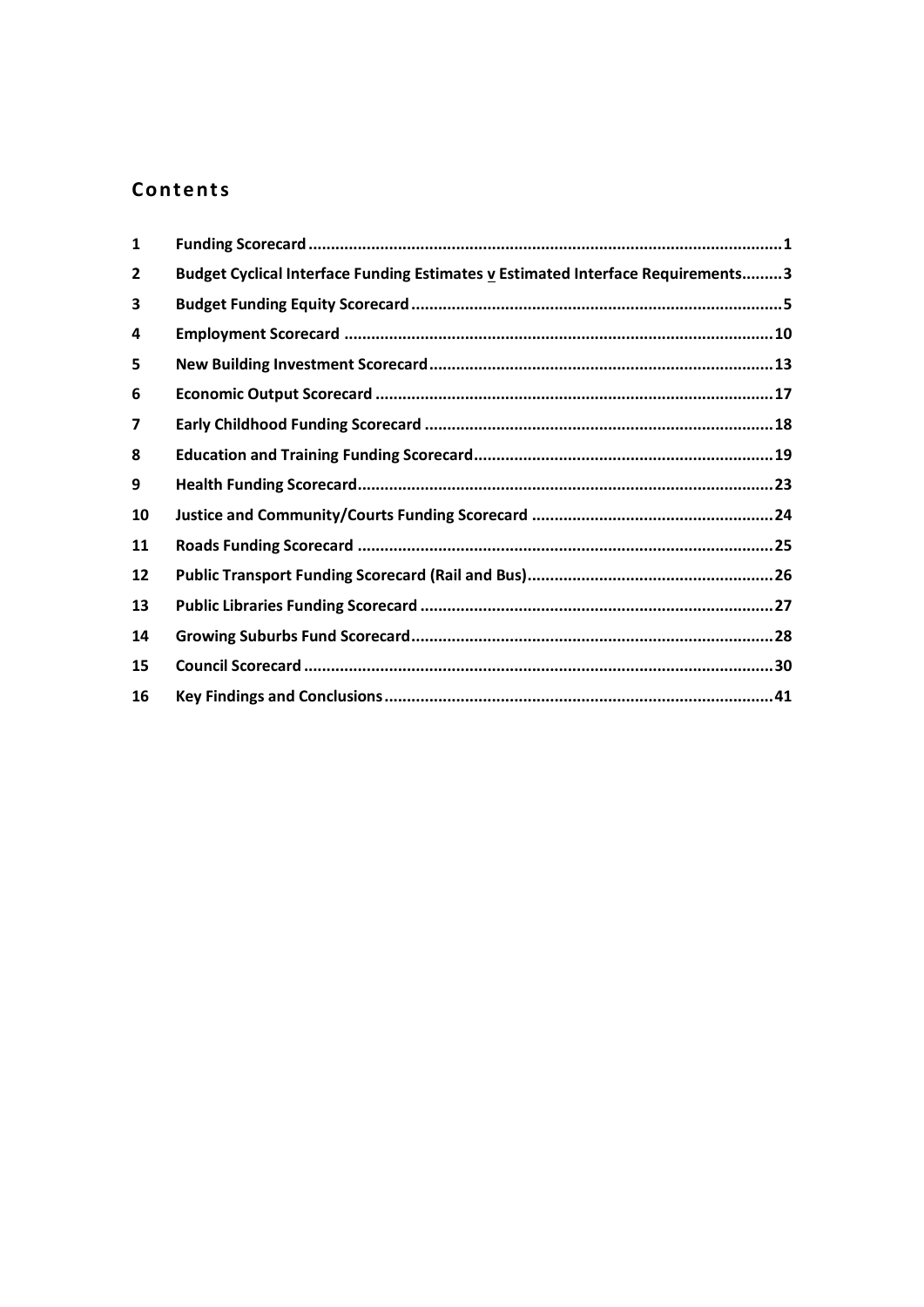### **D R A F T R E P O R T**

## **1 FUNDING SCORECARD**

## *Key Points*

## **Total Funding**

- 1. Interface Council areas have been allocated \$5,994 million (over four-years) in Total Estimated Investment (TEI) from the 2021/22 State Budget (and from other annual grants programs) for infrastructure in the following priority service areas:
	- Education and Training
	- Health
	- Justice and Community/Courts
	- Government Hubs/Precincts/Cultural
	- Parkland and Environment
	- Roads
	- Public Transport
	- Public Libraries
	- Early Childhood
	- Growing Suburbs Fund
- 2. The \$5,994 million 2021/22 Interface infrastructure allocation (over four-years) represents an above trend outcome (\$3,105 million), based on previous budget / specific grant allocations made between 2012/13 and 2021/22 (excluding 2020/21, where no information is available).
- 3. The largest proportion of allocated Interface infrastructure investment over the four-year period is focused on Roads (\$2,395 million) including the Suburban Roads Upgrade project, and Education and Training (\$1,773 million) – which includes land acquisitions, new schools, upgrades to existing schools, specialist schools and TAFE facilities.
- 4. The next largest allocated Interface infrastructure investment is for Health (\$705 million) including funding for seven new community hospitals; followed by \$629 million for Public Transport – including \$537 million for the Hurstbridge Line Upgrade Stage 2.
- 5. Smaller four-year allocations are made for Justice/Courts (\$274 million) and Parkland and Environment (\$154 million) including \$70 million for the Suburban Parks Program.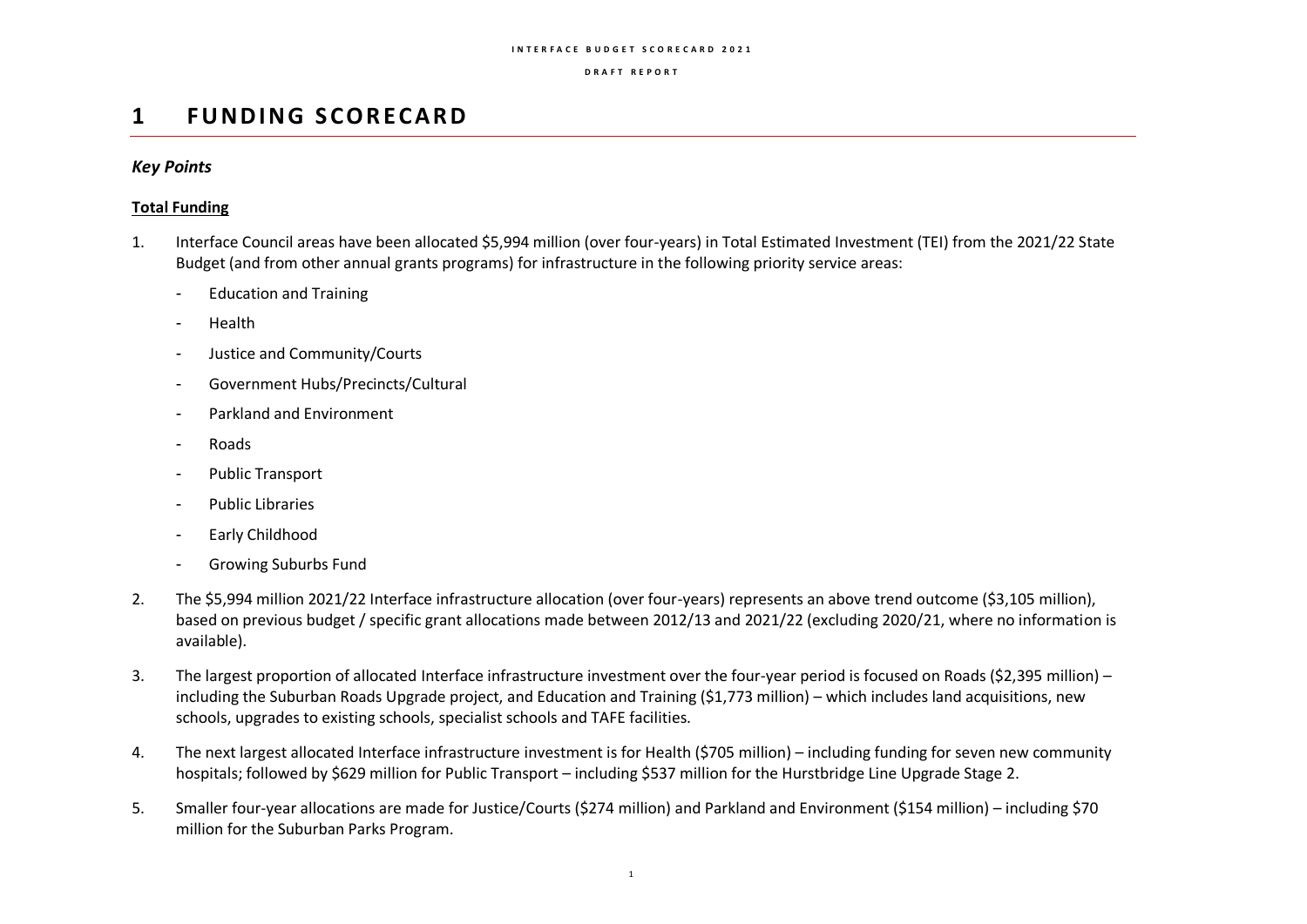- 6. The Growing Suburbs Fund (GSF) 2020 provided \$54 million in grants for Interface projects.
- 7. The GSF has been allocated \$50 million in 2021/22, to be shared between Interface and Peri-Urban LGAs. The GSF will continue to assist in the development of multi-purpose facilities, community centres, playgrounds and other infrastructure and spaces needed by the community.
- 8. The Interface received \$9.7 million through the Children's Facilities Capital Program 2019/2020 including funding for five new Integrated Children's Centres ranging from \$1.0 million to \$2.0 million each.
- 9. The Interface received \$0.3 million through the Living Libraries Infrastructure Program 2020.

Four-year State Budget (2021/22) TEI allocations (which include new and existing funding) for Interface Council areas are shown in Table 1.1.

**Table 1.1: State Capital Investment by Priority Area 2021/22 – Four-Year Budget Cycle Allocation, unless stated (\$'000s).**

|                                    | Interface |                          | <b>Non-Interface</b> |                |          | <b>Regional</b> |          | Statewide/Unallocated | <b>Victoria</b> |              |  |
|------------------------------------|-----------|--------------------------|----------------------|----------------|----------|-----------------|----------|-----------------------|-----------------|--------------|--|
|                                    | Projects  | TEI                      | Projects             | TEI            | Projects | TEI             | Projects | TEI                   | Projects        | TEI          |  |
| <b>Education and Training</b>      | 107       | \$1,773,017              | 167                  | \$1,640,497    | 96       | S.<br>820,913   | 27       | \$2,200,770           | 397             | \$6,435,197  |  |
| <b>Health</b>                      | 9         | 705,200<br>S.            | 26                   | \$4,437,882    | 24       | \$2,509,197     | 27       | \$1,793,842           | 86              | \$9,446,121  |  |
| Justice and Community/Courts       | 2         | 273,698<br>S.            | 6                    | 51,424<br>s    | 6        | 167,905<br>S    | 13       | 187,722<br>s          | 27              | 680,749<br>s |  |
| Government Hubs/Precincts/Cultural | 0         | $\overline{\phantom{a}}$ | 4                    | \$1,703,400    | 2        | 317,816<br>S    | 4        | 100,548               | 10              | \$2,121,764  |  |
| Parkland and Environment           | 2         | 154,023                  | 0                    | $\blacksquare$ |          | 185,657         | 17       | 261,576               | 26              | 601,256<br>s |  |
| Roads                              | 6         | \$2,394,458              | 10                   | 597,612<br>Ś   | 24       | \$2,150,616     | 42       | \$41,335,583          | 82              | \$46,478,269 |  |
| Public Transport                   | 3         | \$629,406                | 0                    | ۰.             | 21       | \$5,134,829     | 38       | \$26,788,392          | 62              | \$32,552,627 |  |
| Public Libraries (Annual)          | 3         | 270<br>s                 | 8                    | 3,892          | 15       | s<br>5,439      | 0        | 0                     | 26              | 9,601        |  |
| Early Childhood (Annual)           |           | 9,691                    | 12                   | 5,542          | 10       | 3,299           | 0        | 0                     | 29              | 18,532       |  |
| Growing Suburbs Fund (Annual)      | 48        | 53,981                   | 0                    | 0              | 12       | 20,396          | 0        | 0                     | 60              | 74,377       |  |
| <b>Total</b>                       | 187       | \$5,993,743              | 233                  | \$8,440,249    | 217      | \$11,316,067    | 168      | \$72,668,433          | 805             | \$98,418,492 |  |

Sources: Victorian Budget Papers 2021/22; Growing Suburbs Fund 2020; Children's Facilities Capital Program (2019/20) and Living Libraries Infrastructure Program (2020).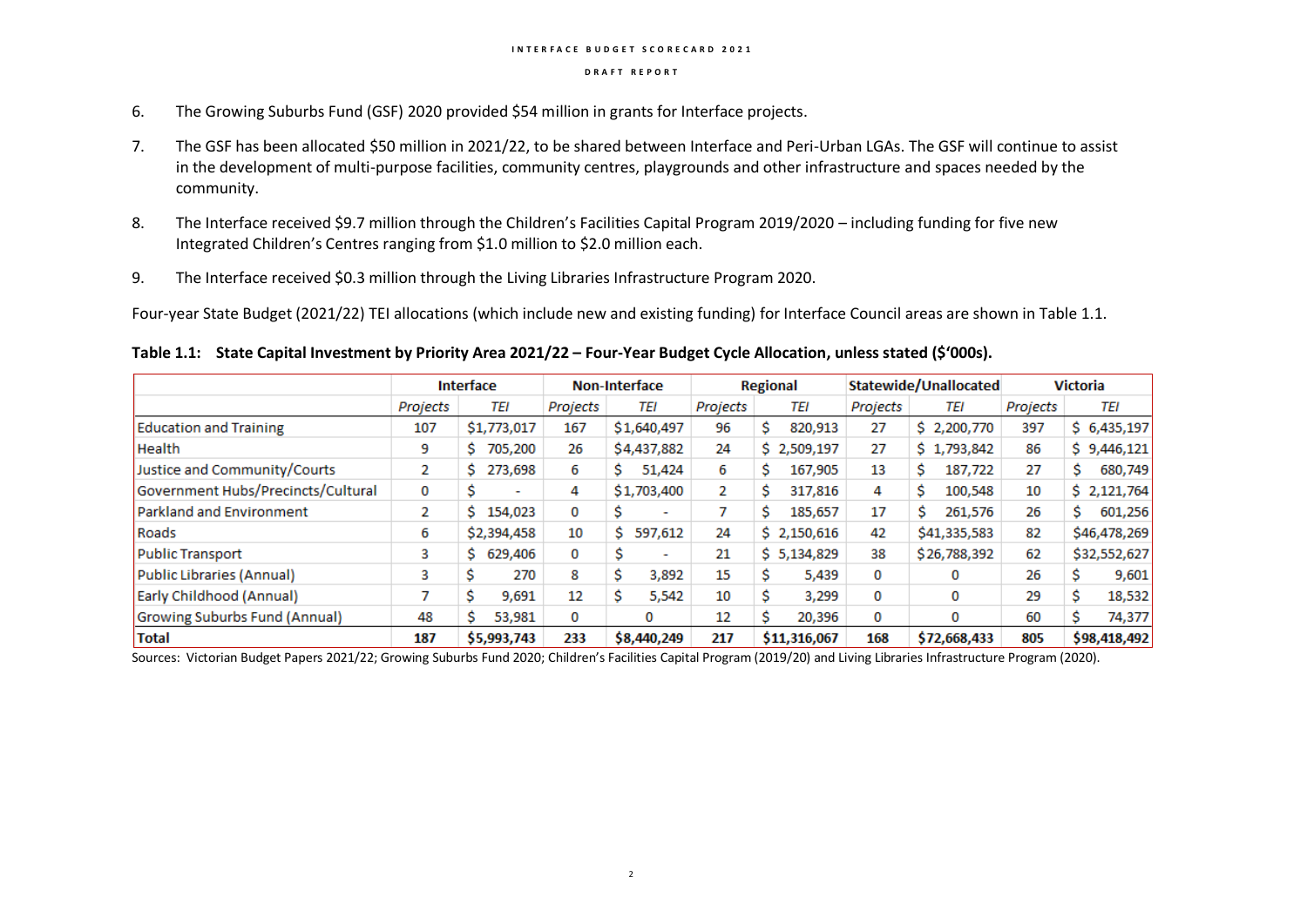## **2** BUDGET CYCLICAL INTERFACE FUNDING ESTIMATES V ESTIMATED **INTERFACE REQUIREMENTS**

## *Key Points*

- 1. Over the current four-year budget period an estimated \$2,858 million in investment is required for critical infrastructure (i.e., Education and Training, Health, Public Libraries, Early Childhood and Public Transport) in Interface Council areas (refer to "One Melbourne or Two" updated report, Essential Economics 2018). Note that while the majority of funding is a State responsibility, funding support is also required from the Federal Government and Councils, while some infrastructure will be provided by the private sector.
- 2. State funding allocated in the 2021/220 budget over a four-year period represents approximately \$3,118 million (excluding the GSF) for these key infrastructure areas, which is above the required four-year requirement. Note, roads funding requirements are not included as a specific measure in the "One Melbourne or Two" report. The GSF provides funding for a range of community facilities through its annual grants program.
- 3. Further funding allocations (TEI) for Interface infrastructure are likely to arise from unallocated statewide funding programs, such as:
	- \$486 million Car Parks for Commuters Program
	- \$141 million for expanding mental health treatment facilities for Victoria's youth
	- \$105 million allocated to provide relocatable school buildings to meet growing demand
	- \$50 million for local road and infrastructure upgrades
	- \$45 million for Ready for School: Kinder Infrastructure Facilities.
- 4. In this four-year budget cycle, Education and Training, Health, and Early Childhood are adequately funded although this needs to be balanced against under-investment in previous budgets. Areas such as Public Transport and Public Libraries are underfunded, and this may result in a shortage of required infrastructure if unallocated State funds and federal contributions are not secured.
- 5. The estimated \$257 million 'surplus' in the 2021/22 budget compares to a surplus of \$422 million in the 2019/20 budget, \$233 million in the 2018/19 budget, \$180 million in the 2017/18 budget and \$83 million in the 2016/17 budget. This contrasts with estimated shortfalls in previous budgets of \$920 million (2015/16), \$810 million (2014/15), \$895 million (2013/14) and \$955 million (2012/13). In effect, the four-year funding allocations announced in recent budgets have enabled Interface Council areas to start 'closing the gap' in terms of cumulative funding deficits generated over many years. Note, no data available for 2020/21.

A summary of budget allocations against identified service requirements is shown in Table 2.1.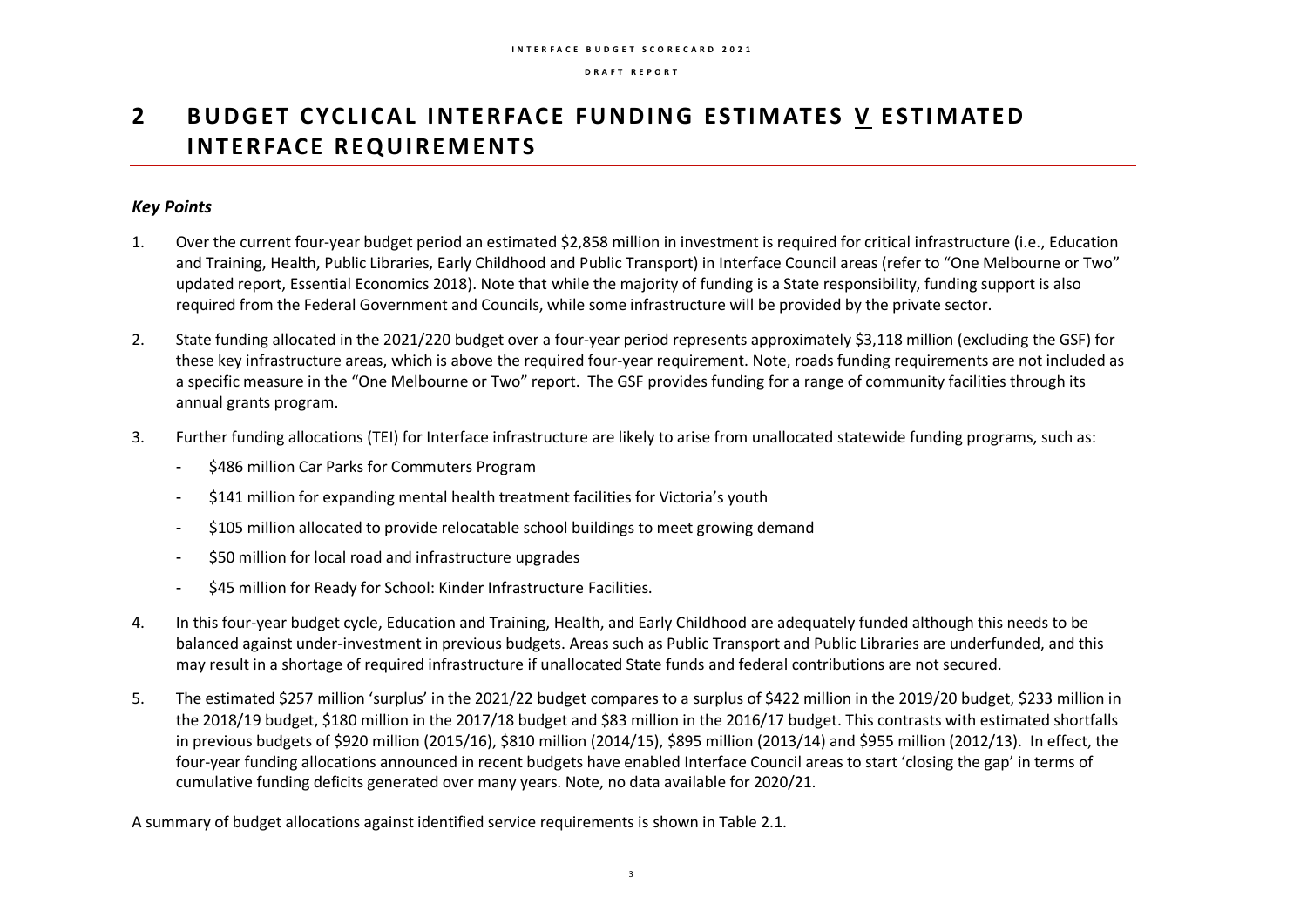|                                      |                  | <b>Estimated</b>             |                      |                              |                                                                    |
|--------------------------------------|------------------|------------------------------|----------------------|------------------------------|--------------------------------------------------------------------|
|                                      | <b>Estimated</b> | <b>Four Year</b>             |                      |                              |                                                                    |
|                                      |                  | <b>Four Year Requirement</b> | <b>Funding</b>       |                              |                                                                    |
|                                      | <b>Funding</b>   | (all funding                 | Surplus /            | <b>Main Funding</b>          | Potential Under-Provision (if required funding from all sources is |
|                                      | (TEI) \$m        | sources) \$m                 |                      | Deficit \$m Responsibilities | not secured)                                                       |
| <b>Education and Training</b>        | $$1,773.0$ \$    | 397.4                        | \$1,375.6            | State/Private                | <b>Adequately Funded</b>                                           |
| <b>Health</b>                        | $705.2$ \$<br>s  | 313.3                        | 391.9<br>S           | State/Private                | Adequately Funded                                                  |
| Public Libraries (Annual)            | Ŝ.<br>0.3        | $6.4 - $$<br>-S              | 6.1                  | State/Local                  | Floorspace deficit of 2,100m2                                      |
| Early Childhood (Annual)             | Ś.<br>9.7        | 26.7<br>s                    | ŀ\$<br>17.0          | State/Private                | Adequately funded if annual allocation remains at this level       |
| Public Transport                     | 629.4<br>S.      | - S                          | $2,116.4$ -\$1,487.0 | State/Federal                | Capacity deficit of approximately 30,000 users                     |
| <b>Total Critical Infrastructure</b> | $$3,117.6$ \$    | 2,860.2                      | 257.4<br>s           |                              |                                                                    |
| Growing Suburbs Fund (Annual)        | Ŝ.<br>54.0       | n/a                          | n/a                  | State                        | n/a                                                                |
| Roads                                | \$2,394.5        | n/a                          | n/a                  | Federal/State                | n/a                                                                |
| <b>Parkland and Environment</b>      | 154.0<br>s.      | n/a                          | n/a                  | State                        | n/a                                                                |
| Justice and Community/Courts         | 273.7<br>S.      | n/a                          | n/a                  | State                        | n/a                                                                |
| <b>Total</b>                         | \$5,993.8        |                              |                      |                              |                                                                    |

### **Table 2.1: Budget Cyclical Interface Funding Estimates v Estimated Interface Requirements**

Sources: Victorian Budget Papers 2021/22; Growing Suburbs Fund 2020; Children's Facilities Capital Program (2019/20) and Living Libraries Infrastructure Program (2020).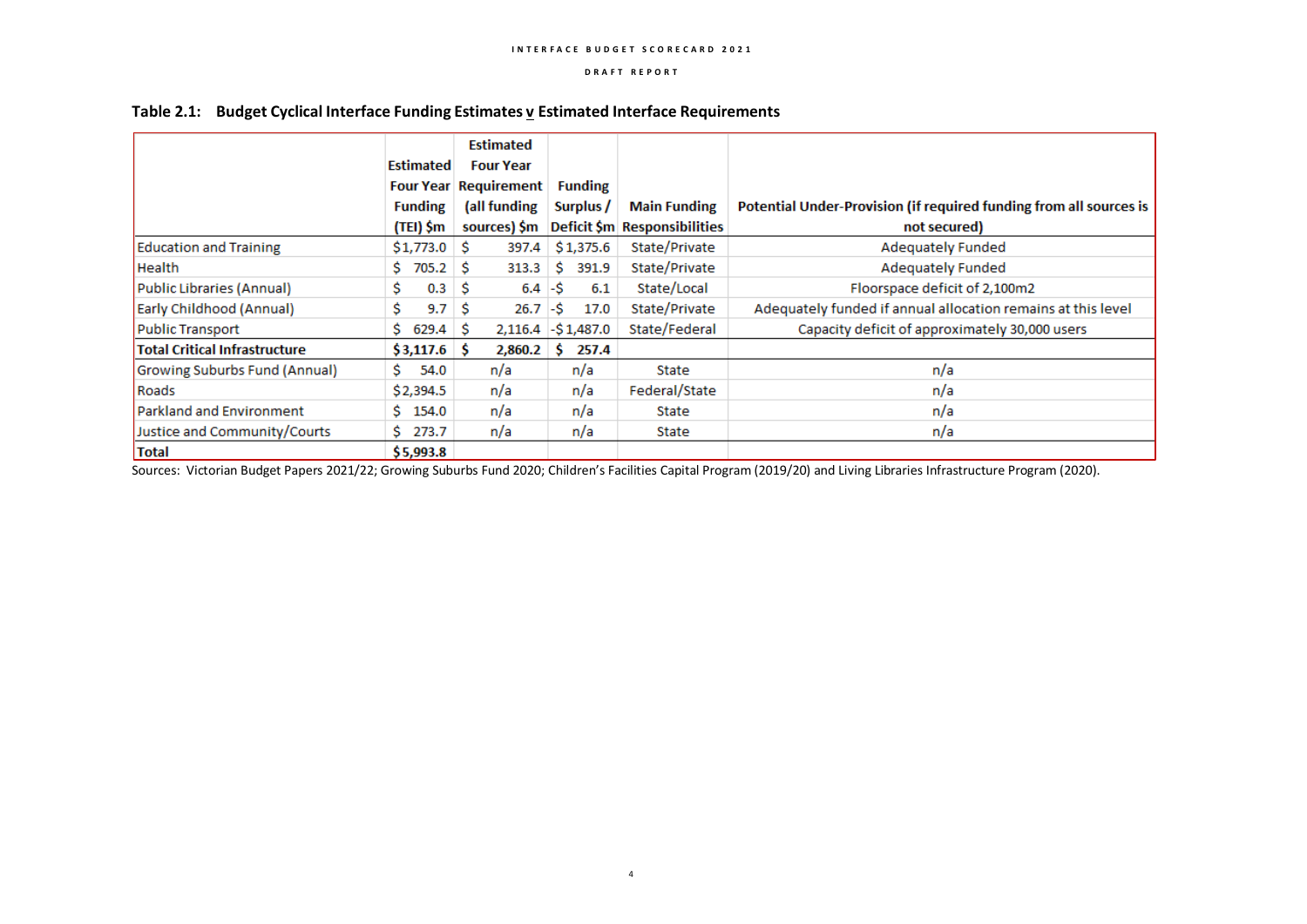## **3** BUDGET FUNDING EQUITY SCORECARD

## *Key Points*

- 1. Interface Council areas accommodate approximately 28% of Victoria's population and 36% of Metropolitan Melbourne's population (ABS Estimated Resident Population, June 2020 provisional). Over the most recent 5-year period (2015 to 2020), Interface Council areas have been responsible for accommodating 45% of State population growth and 53% of Metropolitan Melbourne population growth.
- 2. Over the 2014 to 2019 period, the population growth rate across the Interface Council areas of +3.8% pa (representing an increase of +306,000 persons over the 5-year period) far outpaced the population growth rate in non-Interface Metropolitan Council areas of +1.8% pa (an increase of +287,000 persons over 5 years) and in Regional Council areas of +1.4% pa (an increase of +101,000 persons over 5 years).
- 3. Over recent years Interface Council areas have started to receive State funding more closely aligned to their share of total population numbers and share of population growth. However, cumulative budget deficits over many years have resulted in significant underfunding in the Interface resulting in a growing gap in provision compared to Non-Interface Metropolitan Council areas. Regional Council areas continue to receive a higher level of funding compared to their population levels and growth rates.
- 4. The 2021/22 Budget allocated 46% of new allocated funding to Interface Council areas, which is an increase from 34% in 2019/20 but the same share as in the 2018/19 budget (also 46%). No data is available for 2020/21.
- 5. When new and existing funding is considered over the four-year forward estimates, Interface Council areas received 23% of total allocated investment for key infrastructure items, and this compares to 33% funding for Non-Interface Metropolitan Melbourne Council areas and 44% funding for Regional Council areas.
- 6. In the 2021/22 Budget (and other grants), Interface Council areas were allocated 52% for Early Childhood facilities, 47% for Roads and 42% of funding for Education and Training (land and facilities).
- 7. Just 9% of allocated State health funding was directed towards Interface Council areas in the 2021/22 Budget, and this contrasts with 58% of allocated funding for Non-Interface Metropolitan Council areas and 33% for Regional Council areas.
- 8. Interface Council areas received 73% of grants funding through the GSF 2020, with Regional Council areas (Peri-Urban LGAs) receiving the remaining 23%. Previous GSF funding was exclusively provided to the Interface LGAs, prior to the inclusion of Peri-Urban LGAs in the GSF 2020 round.
- 9. Importantly, the population of Interface Council areas is forecast to continue growing at a faster rate than Non-Interface Metropolitan Council areas and Regional Council areas over the next 15 years. The State Government's Victoria in Future 2016 (Department of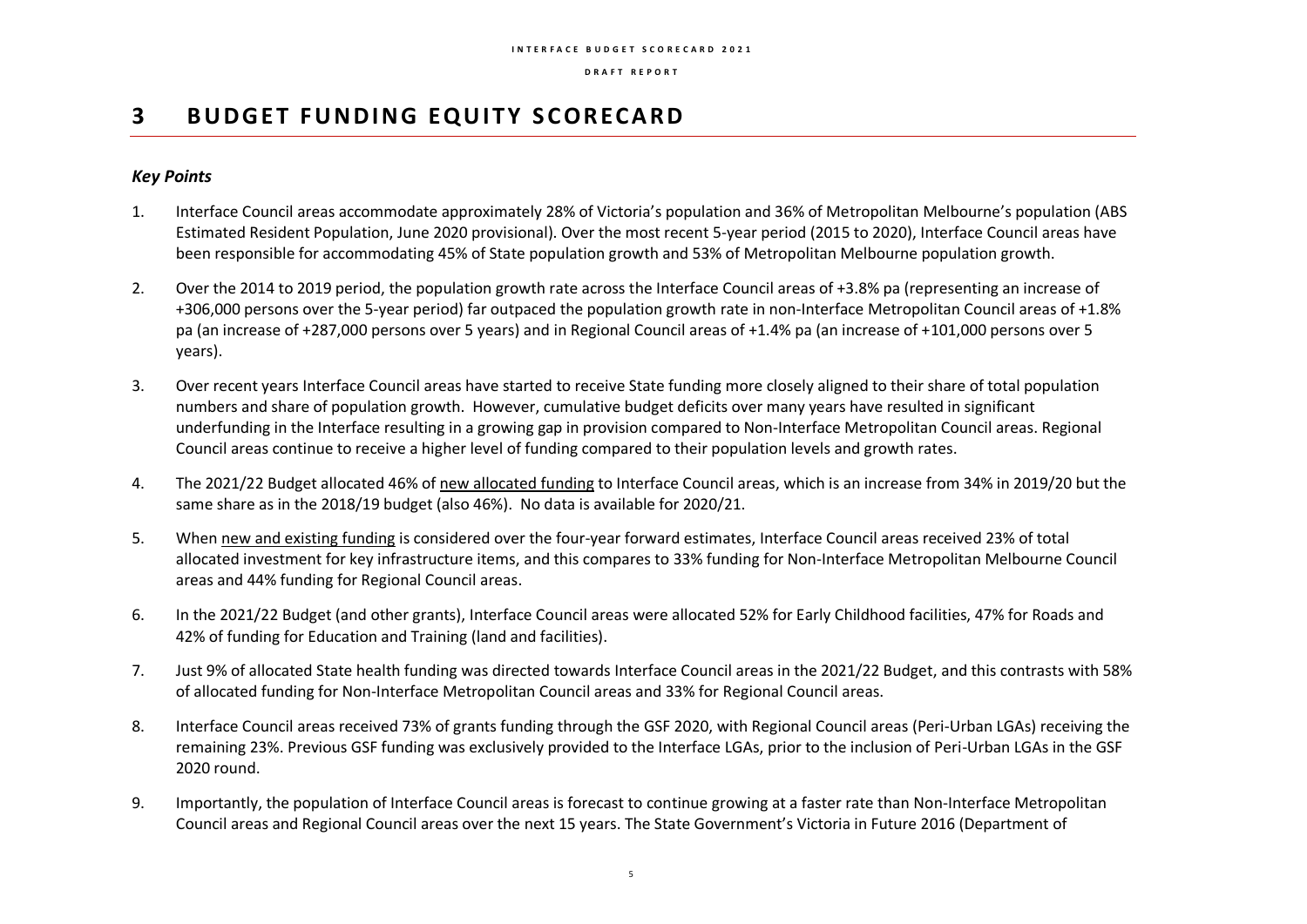#### **D R A F T R E P O R T**

Environment, Land, Water and Planning) shows that by 2036 Interface Council areas will accommodate 2,746,600 persons (an increase of +1,131,000 persons compared to 2016 population levels) and the Interface's share of state population will increase from 26% in 2016 to 32% in 2036. In view of these population projections, it is clear that significant and sustained infrastructure funding will be required to support the needs of Interface communities over the coming decades.

State budget allocations by priority area and by geographical location are shown in Tables 3.1 and 3.2 and illustrated in Figures 3.1 and 3.2.

|                                                  |           | <b>Projects</b> | <b>Total Funding</b>        |              |         |  | <b>Allocated Funding Only</b> |                          |  |
|--------------------------------------------------|-----------|-----------------|-----------------------------|--------------|---------|--|-------------------------------|--------------------------|--|
|                                                  |           |                 | (Allocated and Unallocated) |              |         |  |                               |                          |  |
|                                                  | Number of | Share of        |                             | Share<br>TEI |         |  | TEI                           | Share                    |  |
|                                                  | Projects  | Projects        |                             | (000s)       | of TEI  |  | (000s)                        | of TEI                   |  |
| Interface Council Areas                          | 187       | 23.2%           |                             | 5,993,743    | 6.1%    |  | 5,993,743                     | 23.3%                    |  |
| Non-Interface Metropolitan Council Areas         | 233       | 28.9%           |                             | 8,440,249    | 8.6%    |  | 8,440,249                     | 32.8%                    |  |
| <b>Regional Council Areas</b>                    | 217       | 27.0%           |                             | 11,316,067   | 11.5%   |  | 11,316,067                    | 43.9%                    |  |
| State-wide / Unallocated / location non-specific | 168       | 20.9%           |                             | 72,668,433   | 73.84%  |  |                               | $\overline{\phantom{a}}$ |  |
| Total                                            | 805       | 100.0%          |                             | 98,418,492   | 100.00% |  | 25,750,059                    | 100.00%                  |  |

### **Table 3.1: Budget Funding by Infrastructure Priority Areas (existing and new funding), by Geographical Area**

Sources: Victorian Budget Papers 2021/22; Growing Suburbs Fund 2020; Children's Facilities Capital Program (2019/20) and Living Libraries Infrastructure Program (2020).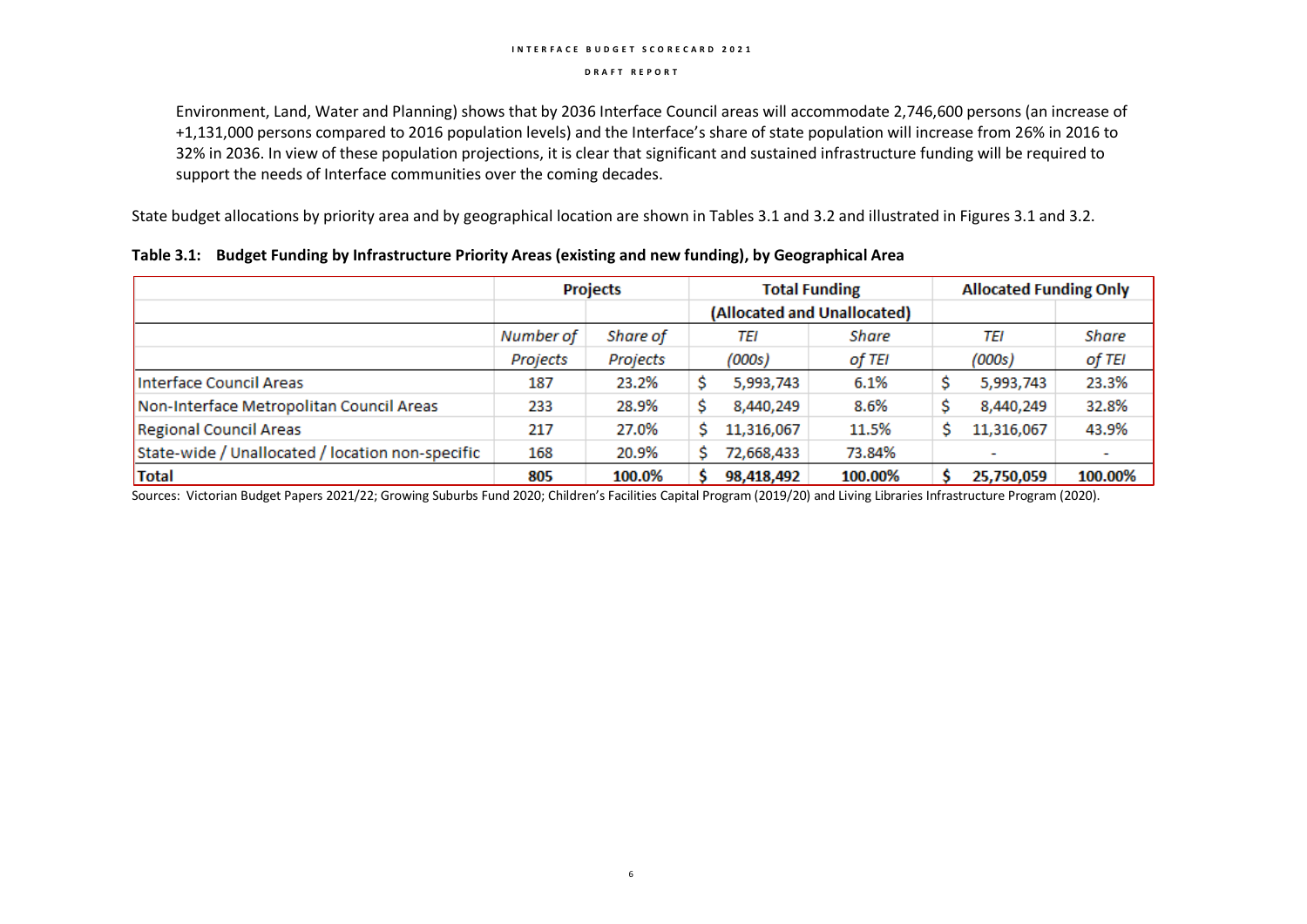|                                    | <b>Interface</b>     |     | Non-Interface Metropolitan |     |          | <b>Regional</b>      | <b>Total</b> |      |  |
|------------------------------------|----------------------|-----|----------------------------|-----|----------|----------------------|--------------|------|--|
|                                    | <b>Council Areas</b> |     | <b>Council Areas</b>       |     |          | <b>Council Areas</b> |              |      |  |
|                                    | Projects             | TEI | Projects                   | TEI | Projects | <b>TEI</b>           | Projects     | TEI  |  |
| <b>Education and Training</b>      | 29%                  | 42% | 45%                        | 39% | 26%      | 19%                  | 100%         | 100% |  |
| Health                             | 15%                  | 9%  | 44%                        | 58% | 41%      | 33%                  | 100%         | 100% |  |
| Justice and Community/Courts       | 14%                  | 56% | 43%                        | 10% | 43%      | 34%                  | 100%         | 100% |  |
| Government Hubs/Precincts/Cultural | 0%                   | 0%  | 67%                        | 84% | 33%      | 16%                  | 100%         | 100% |  |
| Parkland and Environment           | 22%                  | 45% | 0%                         | 0%  | 78%      | 55%                  | 100%         | 100% |  |
| Roads                              | 15%                  | 47% | 25%                        | 12% | 60%      | 42%                  | 100%         | 100% |  |
| Public Transport                   | 13%                  | 11% | 0%                         | 0%  | 88%      | 89%                  | 100%         | 100% |  |
| Public Libraries (Annual)          | 12%                  | 3%  | 31%                        | 41% | 58%      | 57%                  | 100%         | 100% |  |
| Early Childhood (Annual)           | 24%                  | 52% | 41%                        | 30% | 34%      | 18%                  | 100%         | 100% |  |
| Growing Suburbs Fund (Annual)      | 80%                  | 73% | 0%                         | 0%  | 20%      | 27%                  | 100%         | 100% |  |
| <b>Total</b>                       | 29%                  | 23% | 37%                        | 33% | 34%      | 44%                  | 100%         | 100% |  |

## **Table 3.2: Budget Funding Equity Scorecard (Allocated Funding Only), by Geographical Area**

Sources: Victorian Budget Papers 2021/22; Growing Suburbs Fund 2020; Children's Facilities Capital Program (2019/20) and Living Libraries Infrastructure Program (2020).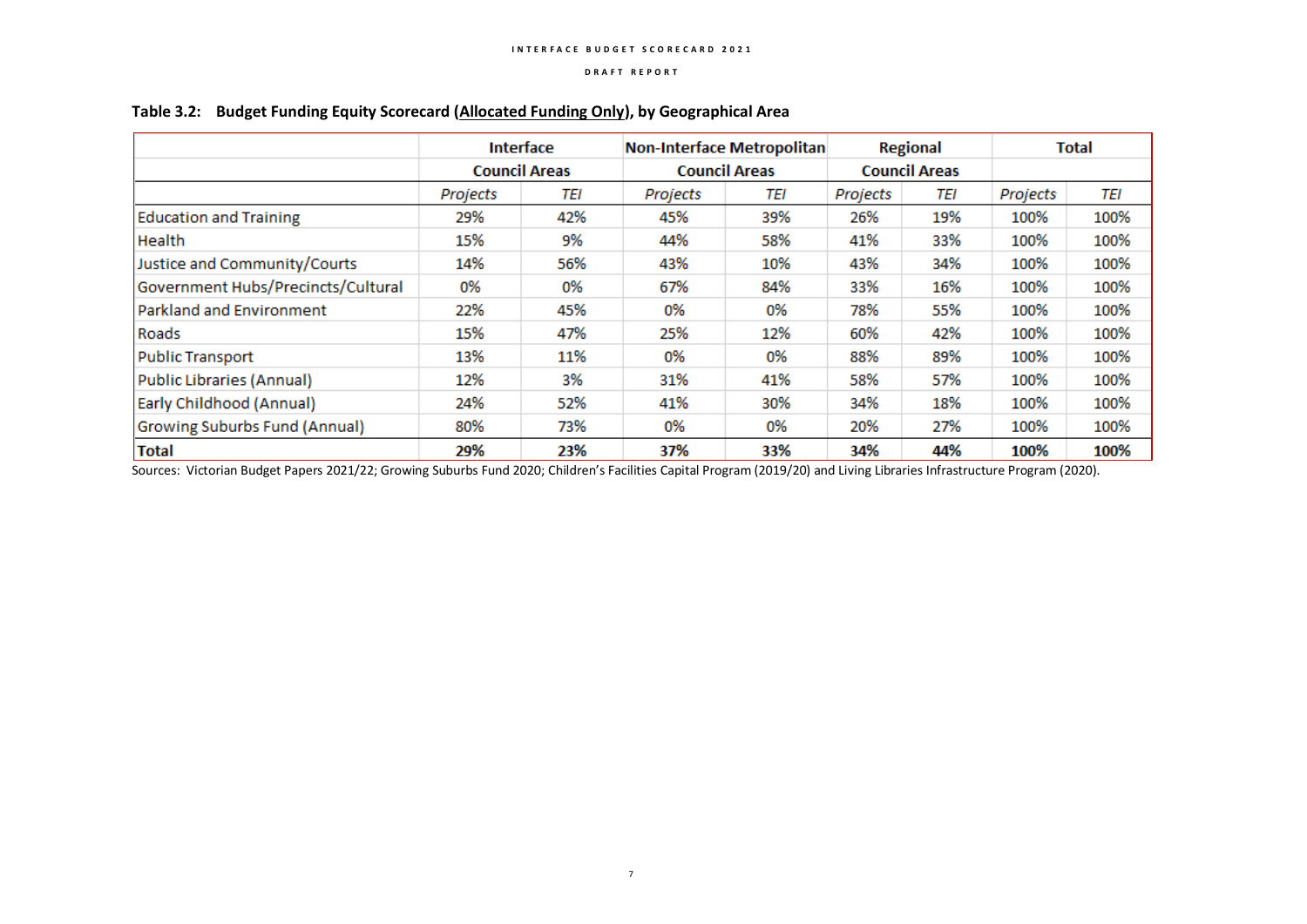







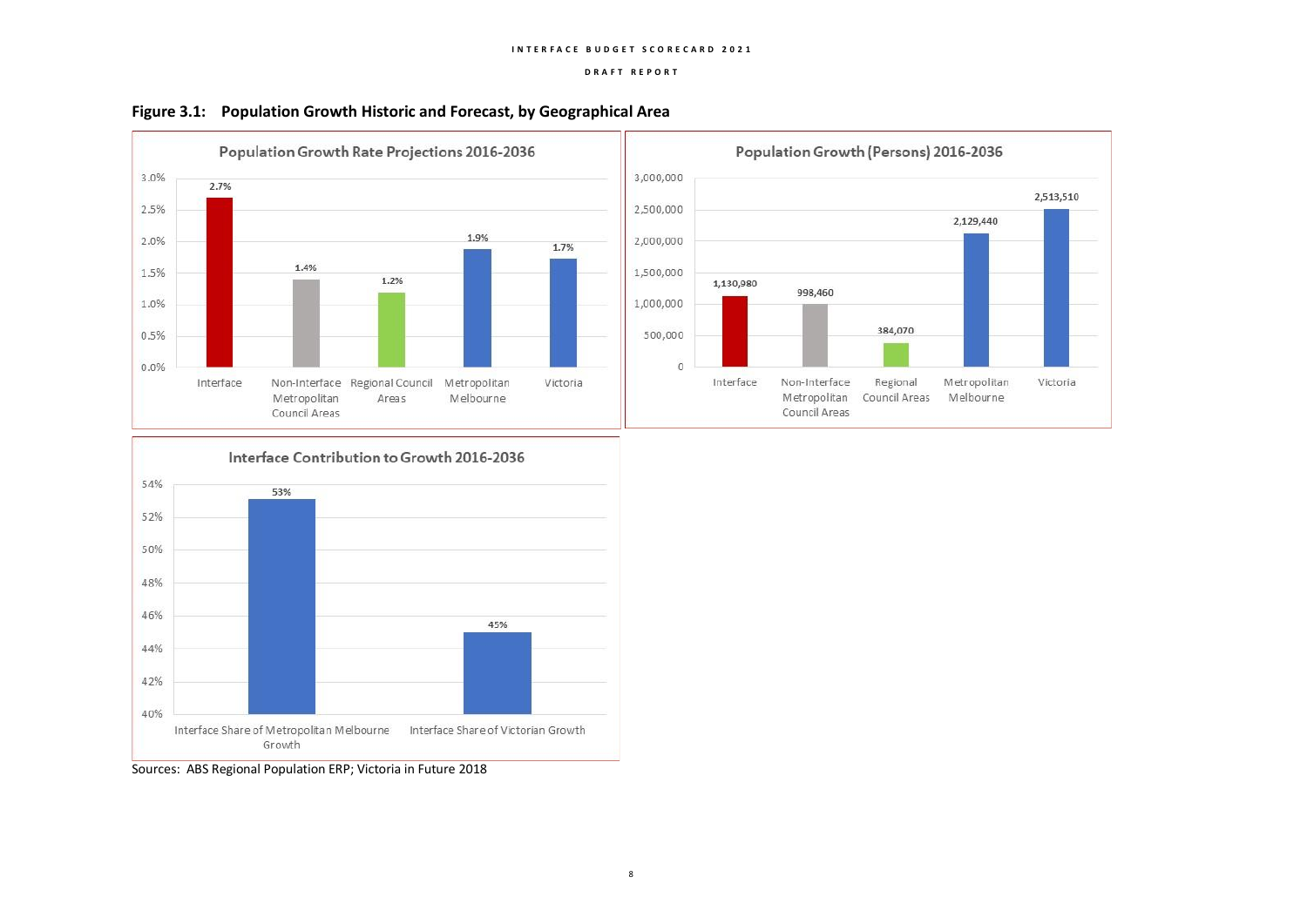

## **Figure 3.2: Percentage Share of Total Population (2020), Population Growth (2015-2020) and Percentage Allocated Funding (TEI), by Geographical Area (2021/22 to 2024/25)**

Sources: ABS Regional Population ERP; Victoria in Future 2018; Victorian Budget Papers 2021/22; Growing Suburbs Fund 2020; Children's Facilities Capital Program (2019/20) and Living Libraries Infrastructure Program (2020).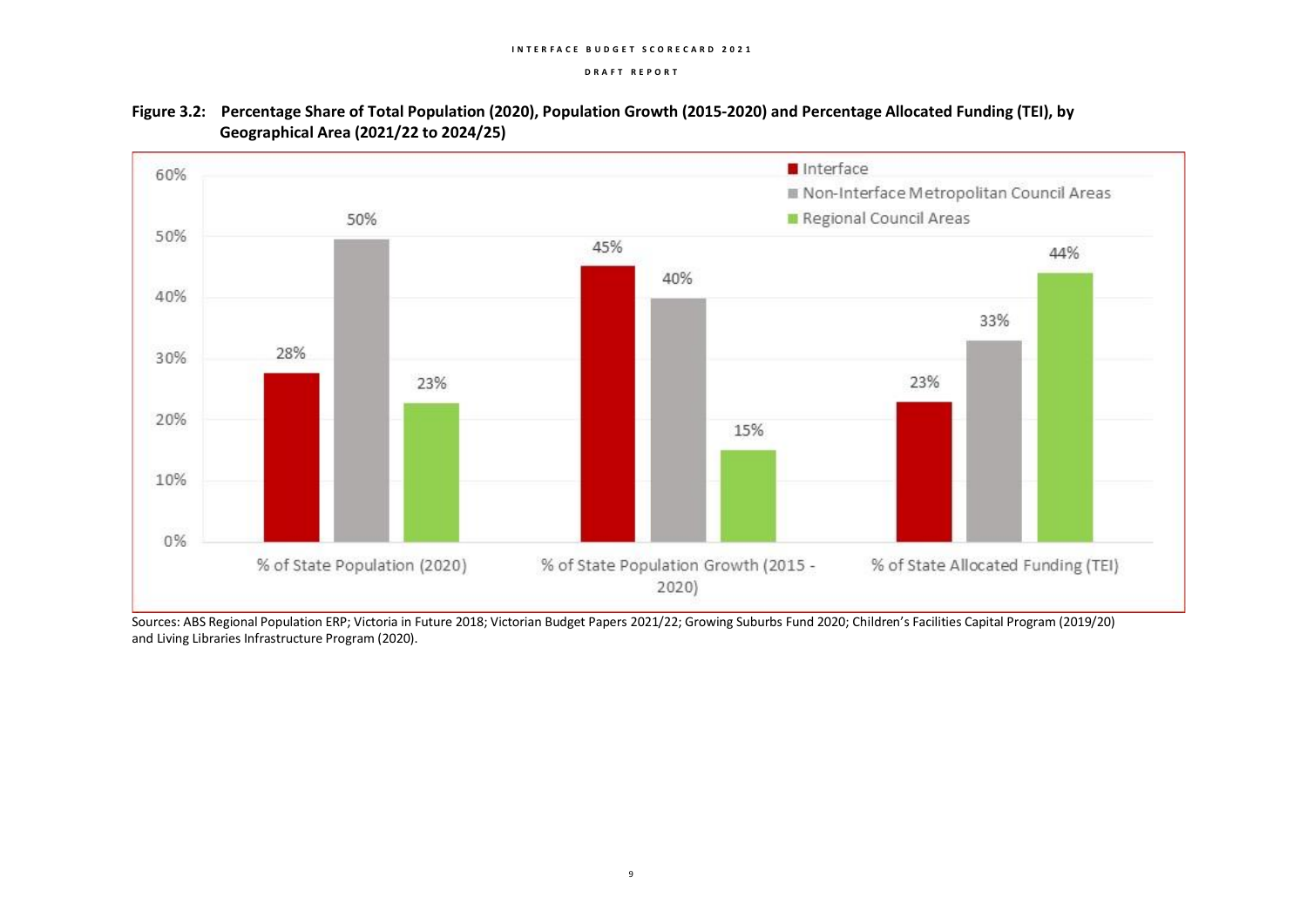**D R A F T R E P O R T**

## **4 EM P LOY M E N T S CO R ECA R D**

- 1. The unemployment rate in Interface Council areas was 7.9% as of December 2020. This is significantly higher than rates for both Non-Interface Metropolitan Council areas(6.4%) and Regional Council areas (4.7%). As of December 2020, 39% of all unemployed persons in Metropolitan Melbourne were labour force participants from Interface Council areas (approximately 75,120 persons), which is higher than the 34% labour force contribution these Interface areas make to Metropolitan Melbourne's overall labour force.
- 2. This latest 2020 data consolidates a trend which shows an increasing gap in unemployment rates in the Interface compared Non-Interface Metropolitan Council areas, and in particular with Regional Council areas where the unemployment gap has increased considerably in recent years.
- 3. ABS Place of Work data (2016, latest available) shows local job provision in Interface Council areas is very low at only 0.57 jobs per workforce participant. The 2016 figure represents only a slight improvement in provision over the past decade from 0.55 jobs per workforce participant in 2006. In contrast, Non-Interface Metropolitan Council areas continue to provide approximately 1 job per workforce participant, while job provision in Regional Council areas has improved over the past decade from 0.83 jobs per workforce participant in 2006 to 0.90 jobs per workforce participant in 2016.

Employment data is shown in Table 4.1 and Figure 4.1.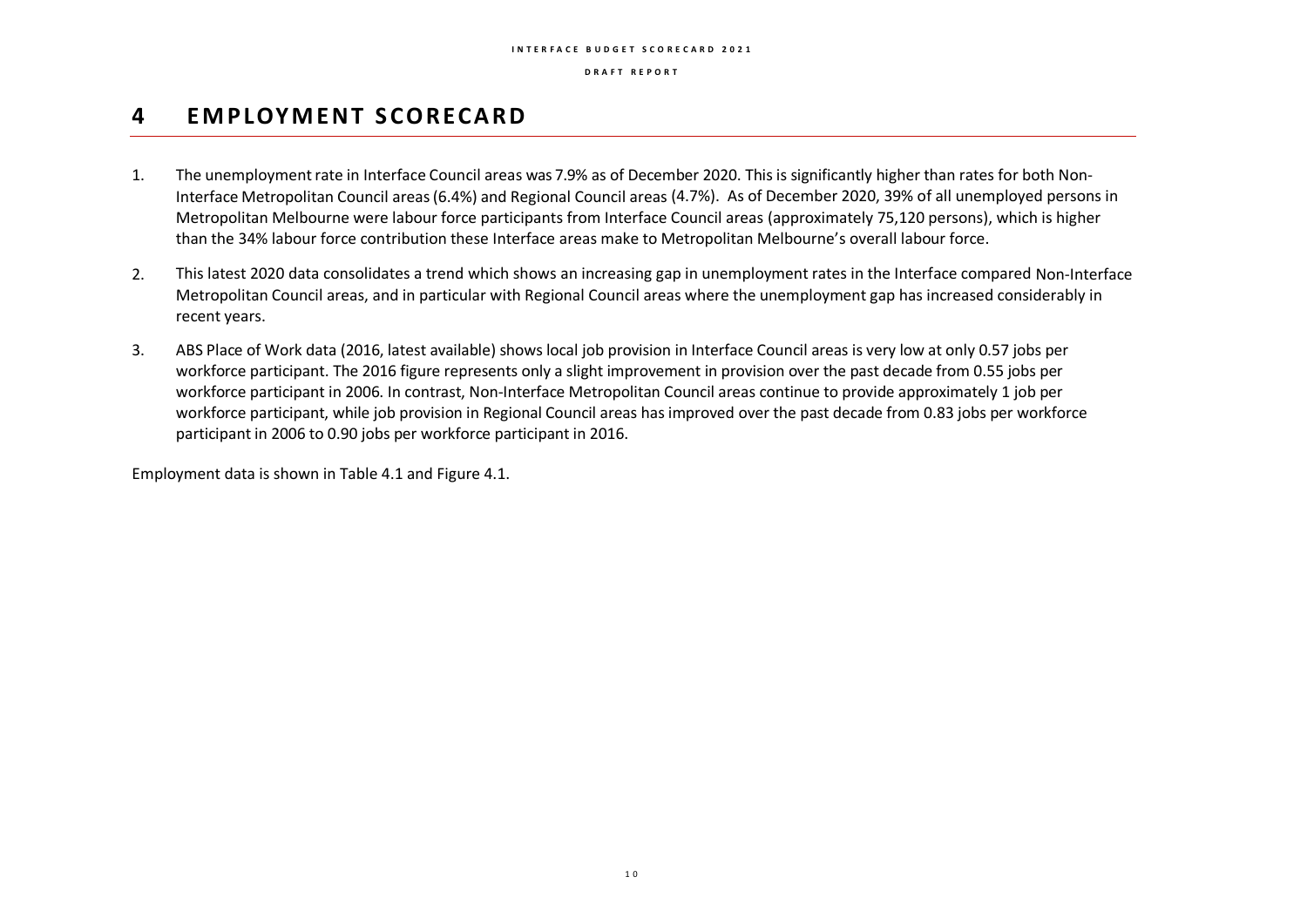|                                                                  | Interface<br><b>Council Areas</b>                  | <b>Non-Interface Metropolitan</b><br><b>Council Areas</b> | Regional<br><b>Council Areas</b>                   |  |  |
|------------------------------------------------------------------|----------------------------------------------------|-----------------------------------------------------------|----------------------------------------------------|--|--|
| <b>Unemployment Rate</b><br>(December 2020) (1)                  | 7.9%                                               | 6.4%                                                      | 4.7%                                               |  |  |
| Unemployment Rate<br>(December 2019) (1)                         | 5.6%                                               | 4.6%                                                      | 3.9%                                               |  |  |
| Unemployment Rate<br>(December 2018) <sup>(1)</sup>              | 5.7%                                               | 4.7%                                                      | 4.9%                                               |  |  |
| Unemployment Rate<br>(December 2017) <sup>(1)</sup>              | 7.0%                                               | 5.7%                                                      | 5.4%                                               |  |  |
| <b>Unemployment Rate</b><br>(December 2016) <sup>(1)</sup>       | 6.6%                                               | 5.5%                                                      | 5.7%                                               |  |  |
| Unemployment Rate<br>(December 2015) $(1)$                       | 6.9%                                               | 5.8%                                                      | 5.8%                                               |  |  |
| Unemployment Rate<br>(December 2014) <sup>(1)</sup>              | 7.1%                                               | 6.5%                                                      | 6.3%                                               |  |  |
| Unemployment Rate<br>(December 2013) <sup>(2)</sup>              | 6.5%                                               | 5.7%                                                      | 5.4%                                               |  |  |
| Unemployment Rate<br>(December 2012) <sup>(2)</sup>              | 6.0%                                               | 5.2%                                                      | 5.7%                                               |  |  |
| Unemployment Rate<br>(December 2011) <sup>(2)</sup>              | 5.6%                                               | 4.7%                                                      | 5.2%                                               |  |  |
| <b>Employment Self-Sufficiency</b><br>Rate (2016) <sup>(3)</sup> | 0.57 jobs provided<br>per labour force participant | 1.07 jobs provided<br>per labour force participant        | 0.90 jobs provided<br>per labour force participant |  |  |
| Employment Self-Sufficiency Rate<br>$(2011)^{(3)}$               | 0.51 jobs provided<br>per labour force participant | 0.98 jobs provided<br>per labour force participant        | 1.07 jobs provided<br>per labour force participant |  |  |
| Employment Self-Sufficiency Rate<br>$(2006)^{(4)}$               | 0.55 jobs provided<br>per labour force participant | 1.00 jobs provided<br>per labour force participant        | 0.83 jobs provided<br>per labour force participant |  |  |

## **Table 4.1: Economic Development Scorecard – Trends in Unemployment and Employment Provision, by Geographical Area**

Sources: <sup>1)</sup> Australian Government Department of Employment – Small Area Labour Markets (December 2014, 2015, 2016, 2017, 2018, 2019 and 2020) <sup>(2)</sup> DEEWR – Small Area Labour Markets (December 2011, 2012, and 2013); <sup>(3)</sup> ABS Place of Work (2011 and 2016); <sup>(4)</sup> ABS Journey to Work (2006).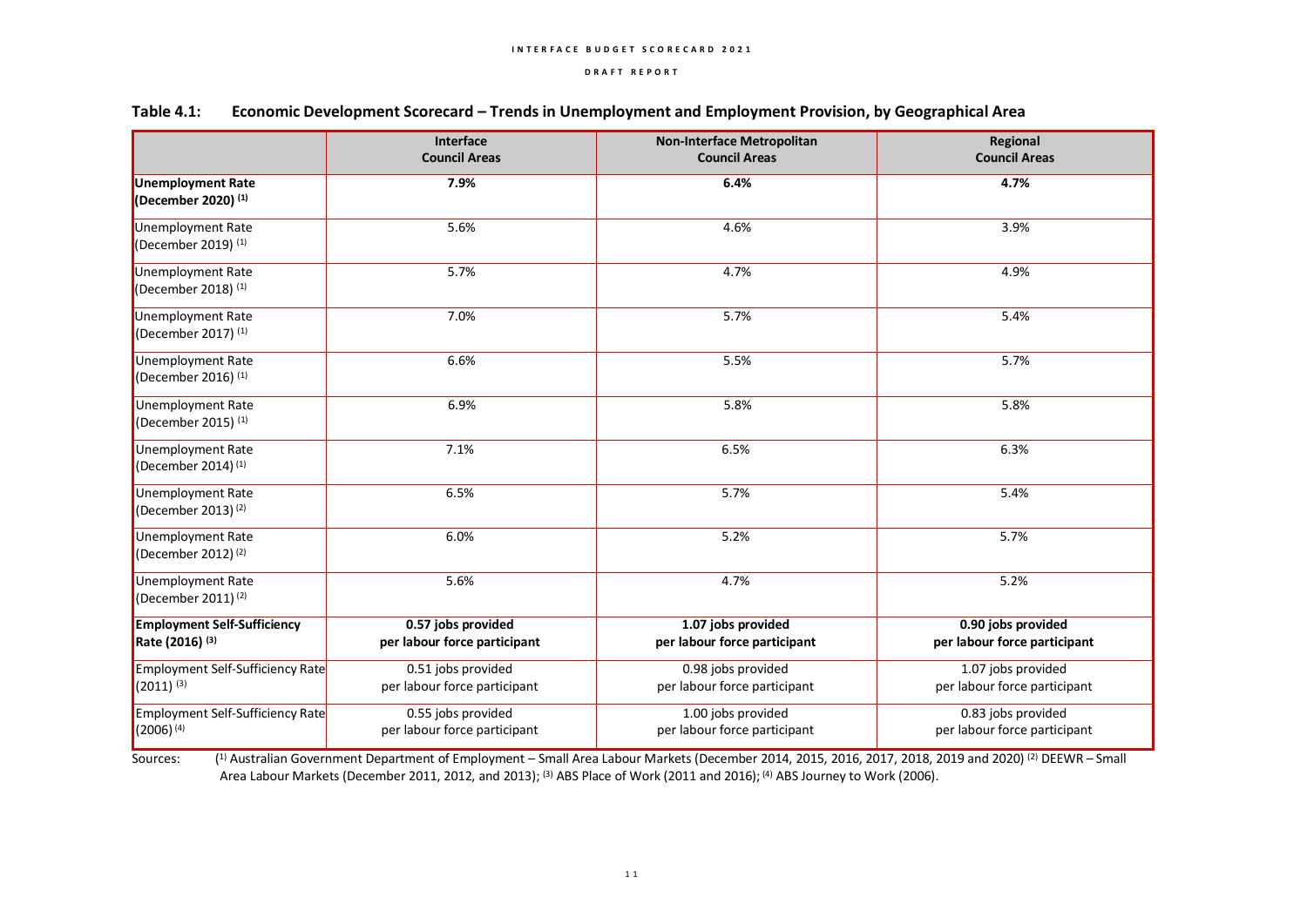#### **D R A F T R E P O R T**





Sources: Australian Government Department of Employment – Small Area Labour Markets (December 2014, 2015, 2016, 2017, 2018, 2019 and 2020); DEEWR – Small Area Labour Markets (December 2011, 2012, and 2013).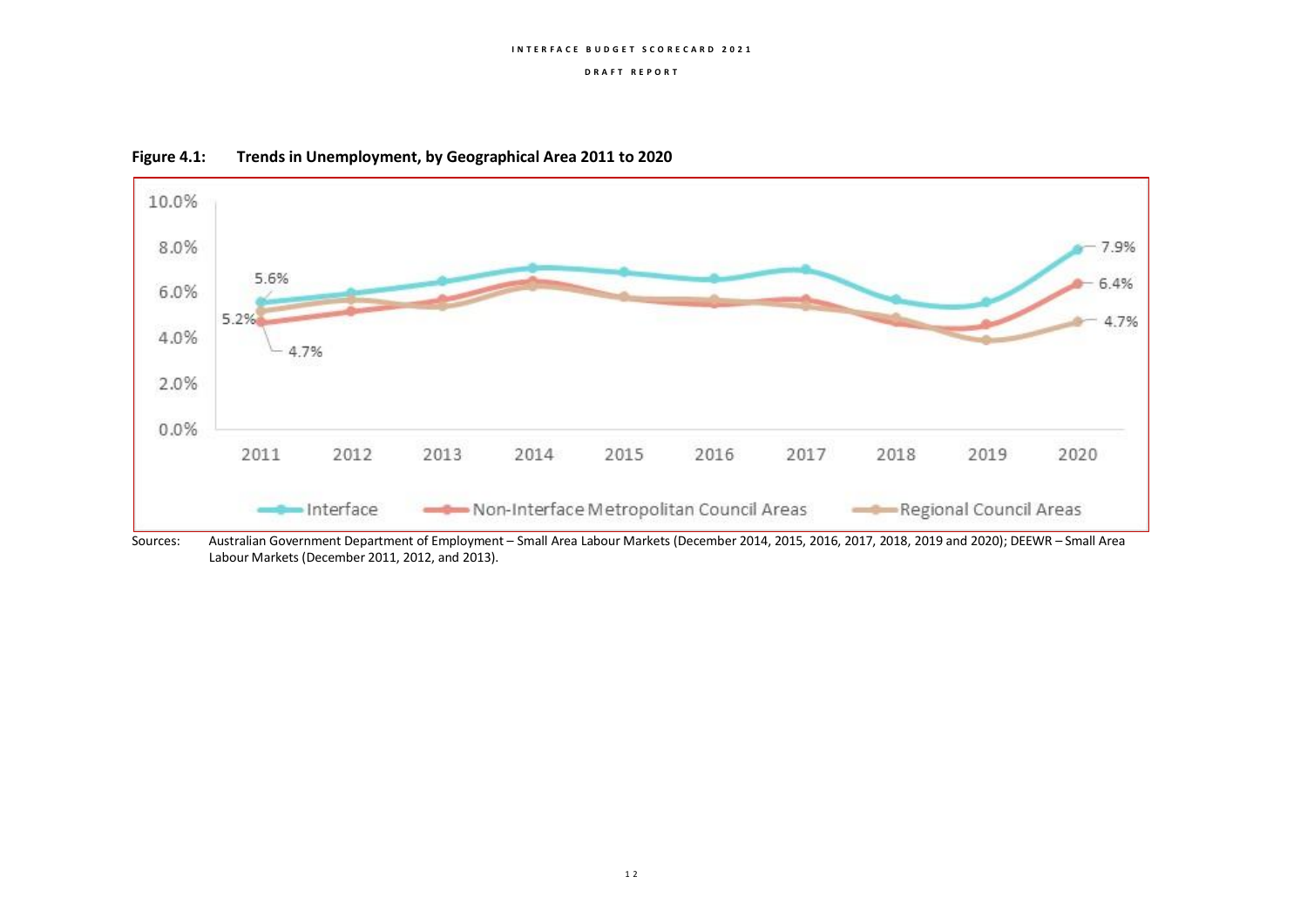## **5 N E W B U I L D I N G I N V EST M E N T S CO R ECA R D**

- 1. In 2020, Interface Council areas secured 27% of all new building investment (measured by the value of approved building permits) across the State, which is just above the 2012 share (26%), when the trend series begun. New Interface building investment equated to \$10.9 billion over the year, up from \$9.7 billion the previous year and \$4.4 billion in 2012. The 2020 figure represents an expansion in new building investment in the Interface of approximately +\$1.3 billion (or +11.3%) over the 12 months, which is well above the value of building approvals in Non-Interface Metropolitan Council areas (-1.3%), but well below investment levels in Regional Council areas (+22.7%) over the year.Undoubtably, the impact of COVID-19 throughout 2020 has influenced planning and investment decisions in differing ways for geographical areas.
- 2. New building investment tends to vary by year due to the 'bulkiness' of certain major investments, and such variations therefore need not necessarily relate to macro-economic conditions. In this regard an assessment of the longer-term trend is more useful. Investment trendsfor Interface Council areas show an increase in the value of new building approvals from \$4.4 billion in 2012 to \$10.9 billion in 2020, which equates to an average annual growth rate of +12.1% in investment over the period. This is slightly above the rate for Non-Interface Metropolitan Council areas (+11.7% pa) and Regional Council areas (+10.9% pa) over the 2012-2020 period.
- 3. The main focus of investment in Interface Council areas in 2020 remains domestic dwelling construction (\$8.1 billion or 74% of all investment), which represents an increase of +\$1.2 billion (or +18%) over the 12 months. Over the same period the Interface's share of statewide domestic dwelling investment increased from 30% in 2019 to 31% in 2020, highlighting the ongoing importance of Interface Council areas in providing new dwelling supply to support Victoria's expanding population. It is important to recognise most of the Interface's new dwelling supply is developed on greenfield sites which generally have low levels of supporting infrastructure and services; which is in contrast to brownfield/infill dwelling development in inner metropolitan areas which is generally well supported by established infrastructure and services.
- 4. In 2020 Interface Council areas secured a much smaller proportion of new State building investmentin hospital/healthcare (12%, down from 30% in 2019), while the proportion of State investment in new public buildingsincreased from 21% in 2019 to 25% in 2020. The longterm trend for these key areas of community infrastructure investment shows Interface Council areas securing 18% of hospital/healthcare building investment (compared to 56% for Non-Interface Council areas and 26% for Regional Council areas) and 23% of public building investment (compared to 56% for Non-Interface Council areas and 21% for Regional Council areas).
- 5. Between 2019 and 2020, Interface Council areas recorded a decrease in commercial building investment from \$1.,280 million to \$846 million, but increases in industrial building investment from \$217 million to \$485 million, and retail building investment from \$315 million to \$369 million. The longer-tern trends for these sectors shows Interface Council areas securing 18% of State commercial building investment compared to 71% for Non-Interface Council areas and 11% for Regional Council areas; 30% of industrial building investment compared to 36% for Non-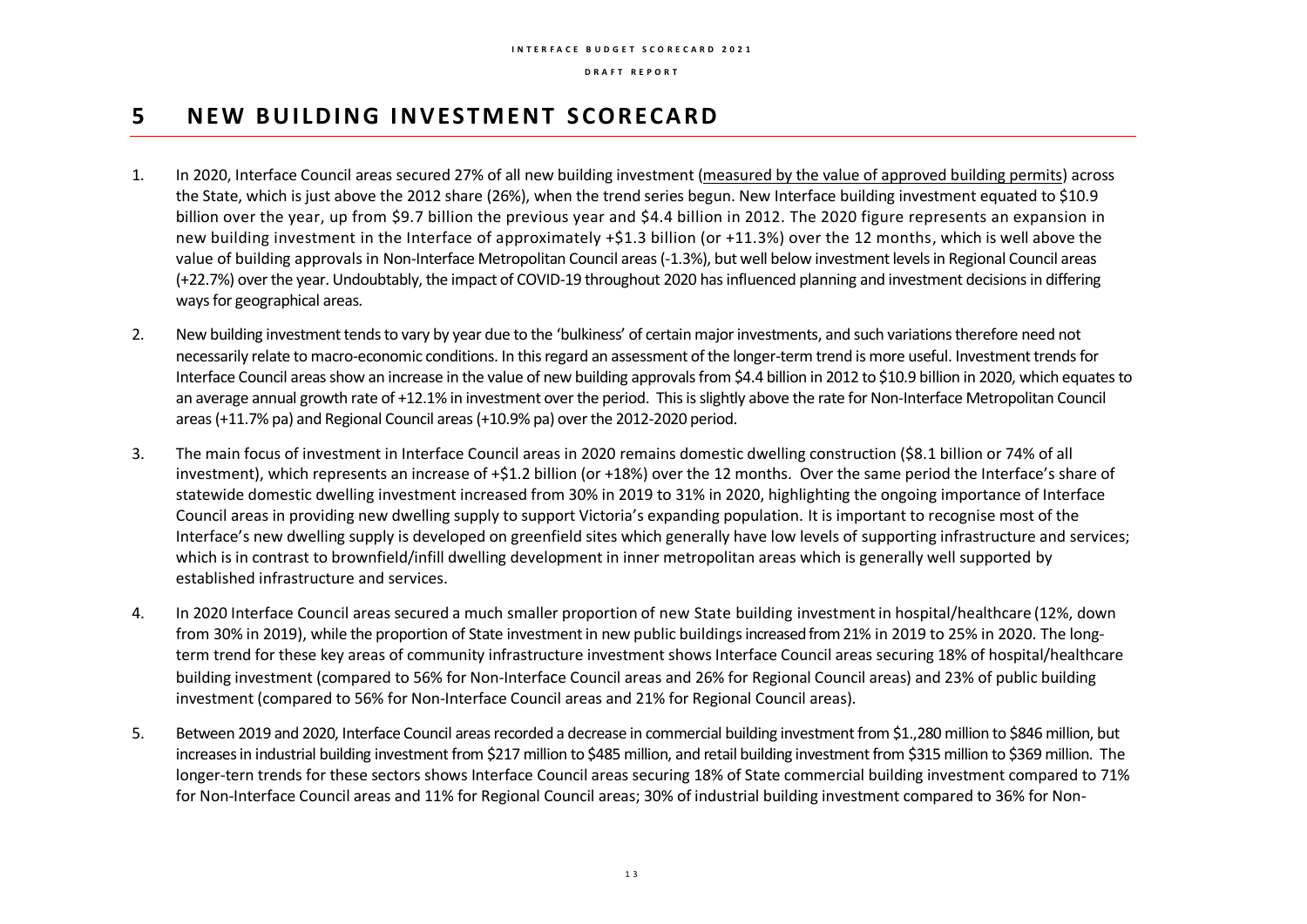Interface Council areas and 34% for Regional Council areas; and 20% of retail building investment compared to 66% for Non-Interface Council areas and 14% for Regional Council areas.

New building investment data is shown in Table 5.1 and Figures 5.1 and 5.2. Note, values are expressed in current prices, unadjusted for inflation.

|                         | 2012                                     |              | 2013     |              | 2014      |              | 2015      |              | 2016                          |              | 2017                           |              | 2018      |              | 2019      |              | 2020      |              | Change 2012-<br>2020 |              |
|-------------------------|------------------------------------------|--------------|----------|--------------|-----------|--------------|-----------|--------------|-------------------------------|--------------|--------------------------------|--------------|-----------|--------------|-----------|--------------|-----------|--------------|----------------------|--------------|
|                         | Value                                    | <b>State</b> | Value    | <b>State</b> | Value     | <b>State</b> | Value     | <b>State</b> | Value                         | <b>State</b> | Value                          | <b>State</b> | Value     | <b>State</b> | Value     | <b>State</b> | Value     | <b>State</b> | Value                | <b>State</b> |
|                         |                                          | Share        |          | Share        |           | Share        |           | Share        |                               | Share        |                                | Share        |           | Share        |           | Share        |           | Share        |                      | Share        |
|                         |                                          |              |          |              |           |              |           |              |                               |              | <b>Interface Council Areas</b> |              |           |              |           |              |           |              |                      |              |
| <b>Commercial</b>       | \$237m                                   | 14%          | \$344m   | 21%          | \$326m    | 18%          | \$506m    | 16%          | \$867m                        | 21%          | \$787m                         | 18%          | \$763m    | 14%          | \$1,280m  | 20%          | \$846m    | 16%          | \$609m               | 2%           |
| Domestic                | \$3,423m                                 | 36%          | \$2.494m | 35%          | \$4.061m  | 35%          | \$5.101m  | 34%          | \$5.978m                      | 36%          | \$6,975m                       | 37%          | \$7.614m  | 38%          | \$6,891m  | 30%          | \$8.113m  | 31%          | \$4.690m             | $-5%$        |
| Hospital/healthcare     | \$65m                                    | 13%          | \$54m    | 14%          | \$46m     | 5%           | \$126m    | 12%          | \$343m                        | 37%          | \$234m                         | 21%          | \$195m    | 17%          | \$230m    | 30%          | \$100m    | 12%          | \$35m                | $-1%$        |
| Industrial              | \$88m                                    | 21%          | \$110m   | 39%          | \$83m     | 16%          | \$140m    | 25%          | \$234m                        | 38%          | \$160m                         | 26%          | \$229m    | 30%          | \$217m    | 26%          | \$485m    | 38%          | \$397m               | 17%          |
| <b>Public Buildings</b> | \$259m                                   | 23%          | \$259m   | 33%          | \$293m    | 32%          | \$449m    | 25%          | \$473m                        | 21%          | \$554m                         | 18%          | \$809m    | 23%          | \$692m    | 21%          | \$918m    | 25%          | \$659m               | 2%           |
| Residential             | \$53m                                    | 2%           | \$54m    | 2%           | \$102m    | 3%           | \$185m    | 3%           | \$373m                        | 7%           | \$203m                         | 3%           | \$200m    | 3%           | \$74m     | 4%           | \$115m    | 5%           | \$62m                | 3%           |
| Retail                  | \$269m                                   | 36%          | \$186m   | 24%          | \$212m    | 23%          | \$415m    | 19%          | \$345m                        | 21%          | \$307m                         | 17%          | \$372m    | 17%          | \$315m    | 14%          | \$369m    | 19%          | \$100m               | $-17%$       |
| Total                   | \$4,394m                                 | 26%          | \$3,501m | 26%          | \$5,123m  | 25%          | \$6,922m  | 23%          | \$8,613m                      | 27%          | \$9,220m                       | 26%          | \$10,182m | 26%          | \$9,699m  | 25%          | \$10,947m | 27%          | \$6,553m             | 1%           |
|                         | Non-Interface Metropolitan Council Areas |              |          |              |           |              |           |              |                               |              |                                |              |           |              |           |              |           |              |                      |              |
| Commercial              | \$1,221m                                 | 74%          | \$1,154m | 69%          | \$1,110m  | 62%          | \$2,240m  | 70%          | \$2,921m                      | 70%          | \$3,047m                       | 68%          | \$3,995m  | 75%          | \$4,637m  | 72%          | \$3,735m  | 72%          | \$2,514m             | $-2%$        |
| <b>Domestic</b>         | \$3,313m                                 | 35%          | \$2,739m | 38%          | \$4,453m  | 39%          | \$6,485m  | 43%          | \$7,155m                      | 43%          | \$7,636m                       | 41%          | \$7,885m  | 39%          | \$11,259m | 49%          | \$12,140m | 47%          | \$8,827m             | 12%          |
| Hospital/healthcare     | \$311m                                   | 62%          | \$284m   | 75%          | \$591m    | 61%          | \$442m    | 44%          | \$438m                        | 47%          | \$586m                         | 54%          | \$674m    | 59%          | \$343m    | 44%          | \$573m    | 71%          | \$262m               | 9%           |
| <b>Industrial</b>       | \$232m                                   | 55%          | \$117m   | 41%          | \$149m    | 28%          | \$241m    | 42%          | \$223m                        | 36%          | \$261m                         | 42%          | \$284m    | 38%          | \$246m    | 30%          | \$400m    | 31%          | \$168m               | $-24%$       |
| <b>Public Buildings</b> | \$606m                                   | 53%          | \$342m   | 43%          | \$374m    | 41%          | \$1,107m  | 61%          | \$1,326m                      | 58%          | \$1,863m                       | 61%          | \$1,956m  | 55%          | \$1,919m  | 59%          | \$1,904m  | 52%          | \$1,298m             | $-1%$        |
| Residential             | \$2,800m                                 | 94%          | \$2,297m | 88%          | \$3,576m  | 94%          | \$5,271m  | 94%          | \$5,035m                      | 92%          | \$5,819m                       | 94%          | \$6,009m  | 94%          | \$1,766m  | 89%          | \$1,288m  | 61%          | $-$1,512m$           | $-33%$       |
| Retail                  | \$359m                                   | 47%          | \$479m   | 62%          | \$525m    | 56%          | \$1,468m  | 69%          | \$1,025m                      | 61%          | \$1,170m                       | 65%          | \$1,606m  | 73%          | \$1,524m  | 70%          | \$1,372m  | 71%          | \$1,013m             | 24%          |
| Total                   | \$8,842m                                 | 52%          | \$7,412m | 54%          | \$10,778m | 53%          | \$17,254m | 59%          | \$18.123m                     | 57%          | \$20,382m                      | 57%          | \$22,409m | 57%          | \$21,695m | 57%          | \$21,412m | 52%          | \$12,570m            | 0%           |
|                         |                                          |              |          |              |           |              |           |              | <b>Regional Council Areas</b> |              |                                |              |           |              |           |              |           |              |                      |              |
| <b>Commercial</b>       | \$184m                                   | 11%          | \$163m   | 10%          | \$359m    | 20%          | \$445m    | 14%          | \$397m                        | 9%           | \$632m                         | 14%          | \$5551m   | 10%          | \$520m    | 8%           | \$600m    | 12%          | \$416m               | 1%           |
| Domestic                | \$2,731m                                 | 29%          | \$1,899m | 27%          | \$3,003m  | 26%          | \$3,517m  | 23%          | \$3,690m                      | 22%          | \$4,159m                       | 22%          | \$4,741m  | 23%          | \$4,703m  | 21%          | \$5,585m  | 22%          | \$2,854m             | $-7%$        |
| Hospital/healthcare     | \$122m                                   | 24%          | \$43m    | 11%          | \$334m    | 34%          | \$445m    | 44%          | \$145m                        | 16%          | \$275m                         | 25%          | \$281m    | 24%          | \$203m    | 26%          | \$132m    | 16%          | \$10m                | $-8%$        |
| Industrial              | \$102m                                   | 24%          | \$59m    | 21%          | \$295m    | 56%          | \$187m    | 33%          | \$166m                        | 27%          | \$195m                         | 32%          | \$242m    | 32%          | \$361m    | 44%          | \$403m    | 31%          | \$301m               | 7%           |
| <b>Public Buildings</b> | \$285m                                   | 25%          | \$187m   | 24%          | \$237m    | 26%          | \$258m    | 14%          | \$490m                        | 21%          | \$640m                         | 21%          | \$767m    | 22%          | \$615m    | 19%          | \$817m    | 22%          | \$532m               | $-3%$        |
| Residential             | \$128m                                   | 4%           | \$273m   | 10%          | \$141m    | 4%           | \$177m    | 3%           | \$92m                         | 2%           | \$173m                         | 3%           | \$212m    | 3%           | \$153m    | 8%           | \$718m    | 34%          | \$590m               | 30%          |
| Retail                  | \$129m                                   | 17%          | \$112m   | 14%          | \$193m    | 21%          | \$254m    | 12%          | \$310m                        | 18%          | \$311m                         | 17%          | \$226m    | 10%          | \$335m    | 15%          | \$196m    | 10%          | \$67m                | $-7%$        |
| <b>Total</b>            | \$3.681m                                 | 22%          | \$2,736m | 20%          | \$4,562m  | 22%          | \$5,283m  | 18%          | \$5.290m                      | 17%          | \$6.385m                       | 18%          | \$7.020m  | 18%          | \$6,890m  | 18%          | \$8,451m  | 21%          | \$4,770m             | $-1%$        |

### **Table 5.1: Economic Development Scorecard – Building Investment, 2012-2019**

Source: Victorian Building Authority (unpublished data); Values expressed in current prices, unadjusted for inflation. Figures rounded.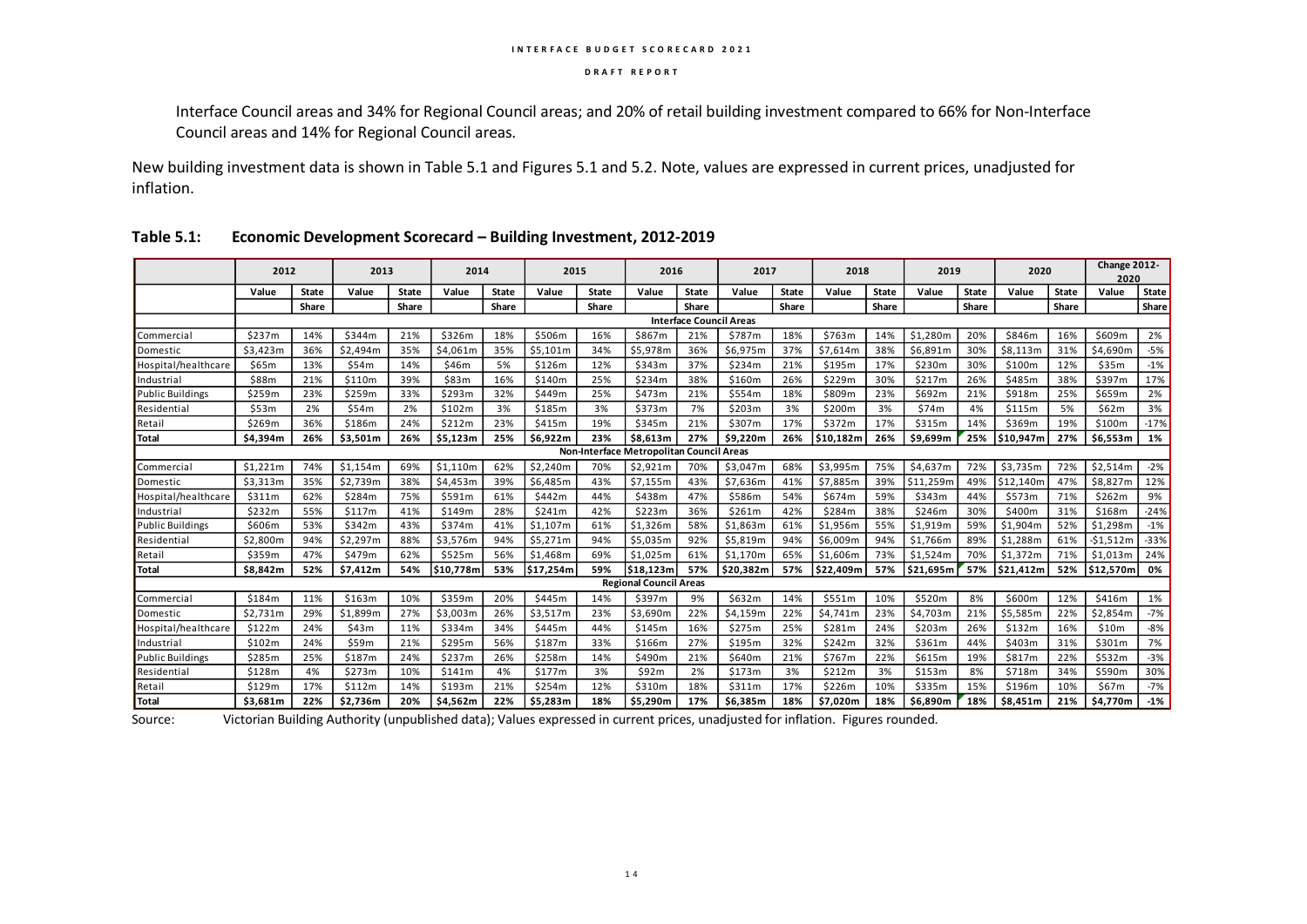#### **D R A F T R E P O R T**





Source: Victorian Building Authority (unpublished data); Values expressed in current prices, unadjusted for inflation. Note: Figures rounded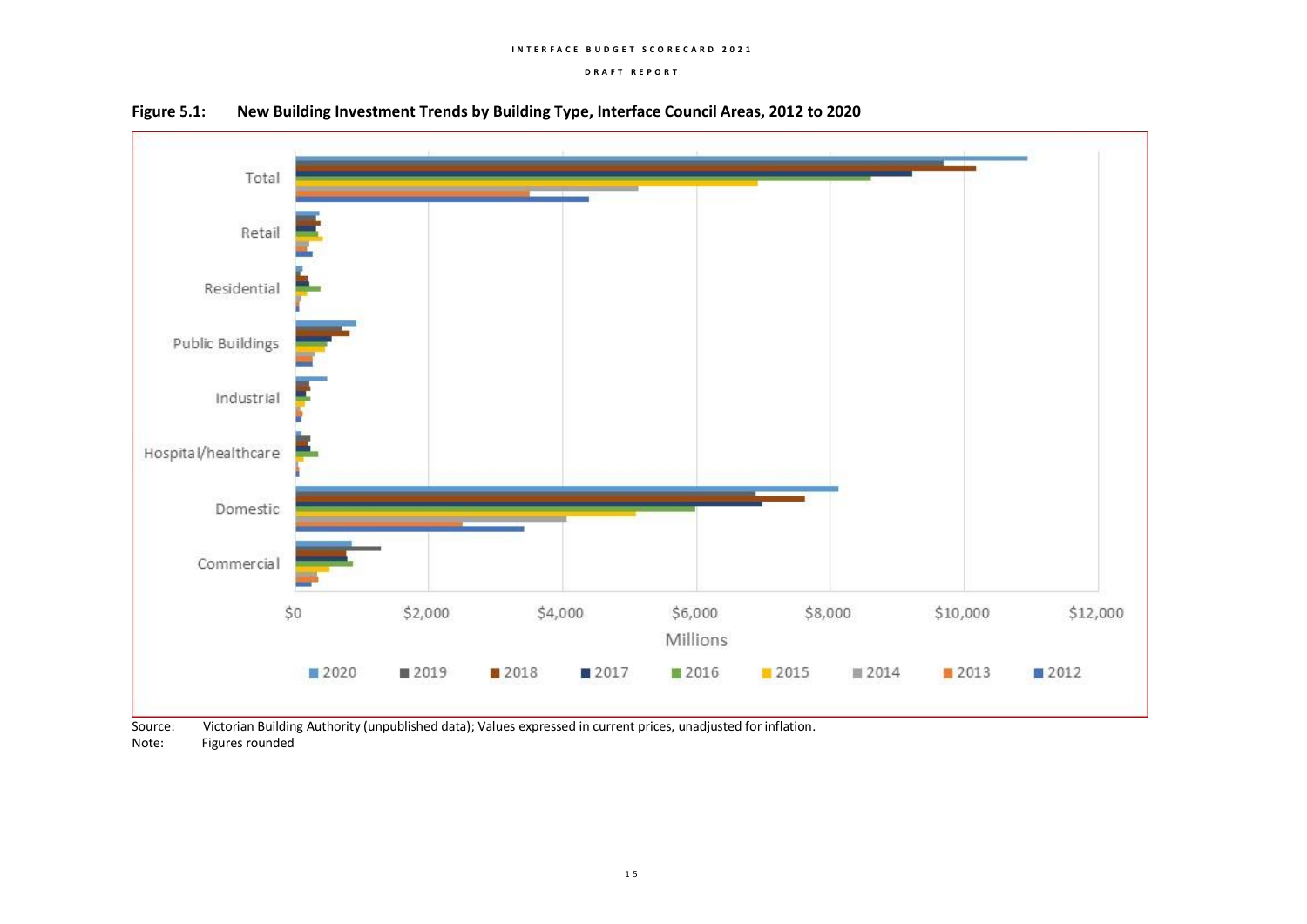



Source: Victorian Building Authority (unpublished data); shares based on current prices, unadjusted for inflation Note: Figures rounded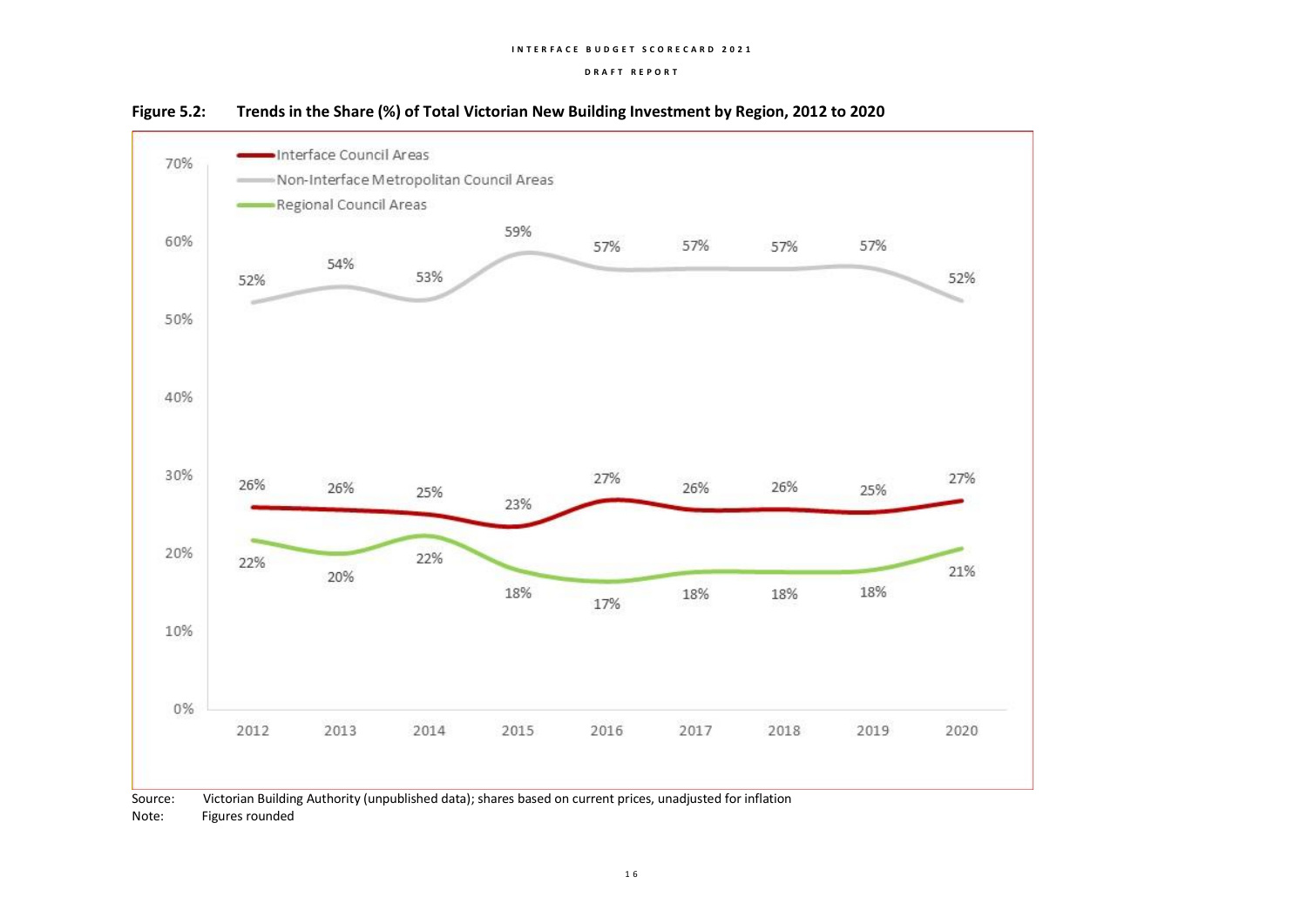## **6 ECONOMIC OUTPUT SCORECARD**

- 1. Economic output data for 2017/18 (latest available from id National Indicators data), as measured in Gross State Product (GSP), highlights the relative lack of economic infrastructure, capital investment, established industry sectors, supply chains and employment in Interface Council areas. Interface Council areas contributed just \$63 billion (or 16%) to Victoria's GSP of \$387 billion for the 2017/18 financial year.
- 2. The proportional contribution of Interface Council areas to Victoria's GSP in 2017/18 of 16% represents an increase from 13% in 2010/11.
- 3. However, the GSP contribution of Interface Council areas (16% in 2017/18) remains well below those of Non-Interface Metropolitan Council areas (64%) and Regional Council areas (19%), with these ratios only shifting marginally between 2010/11 and 2017/18, as shown in Table 6.1.
- 4. This data highlights the fact that many Interface labour force participants are involved in economic-generating activities outside the Interface (predominantly in other metropolitan areas), as Interface Council areas contribute 26% of the total State labour force, but only generate 16% of Victoria's GSP, as noted above.
- 5. In contrast, Non-Interface Metropolitan Council areas provide 52% of total State labour force and generate 64% of Victoria's GSP, while Regional Council areas provide 22% of the State's total labour force and generate 19% of Victoria's GSP (Labour force data relates to December 2018).

|                                          | 2010/11             |                                      |                     | 2017/18                              | Change 2010/11<br>to 2017/18 |                                      |  |
|------------------------------------------|---------------------|--------------------------------------|---------------------|--------------------------------------|------------------------------|--------------------------------------|--|
|                                          | <b>GSP</b><br>Value | Proportion<br>of State<br><b>GSP</b> | <b>GSP</b><br>Value | Proportion<br>of State<br><b>GSP</b> | <b>GSP</b><br>Value          | Proportion<br>of State<br><b>GSP</b> |  |
| Interface Council Areas                  | \$42.2b             | 13.5%                                | \$62.7b             | 16.2%                                | $+ $20.5b$                   | $+2.7%$                              |  |
| Non-Interface Metropolitan Council Areas | \$210.2b            | 67.0%                                | \$249.6b            | 64.4%                                | +\$39.4b                     | $-2.6%$                              |  |
| <b>Regional Council Areas</b>            | \$61.2b             | 19.5%                                | \$75.1 <sub>b</sub> | 19.4%                                | $+ $13.9b$                   | $-0.1%$                              |  |
| Victoria                                 | \$313.6b            | 100%                                 | \$387.4b            | 100%                                 | +\$73.8b                     | $\blacksquare$                       |  |

### **Table 6.1: Economic Output Scorecard – Gross State Product (GSP) 2010/11 to 2017/18**

Source: id National Economic Indicators Series – id Consulting and National Institute of Economic and Industry Research

Note: Figures rounded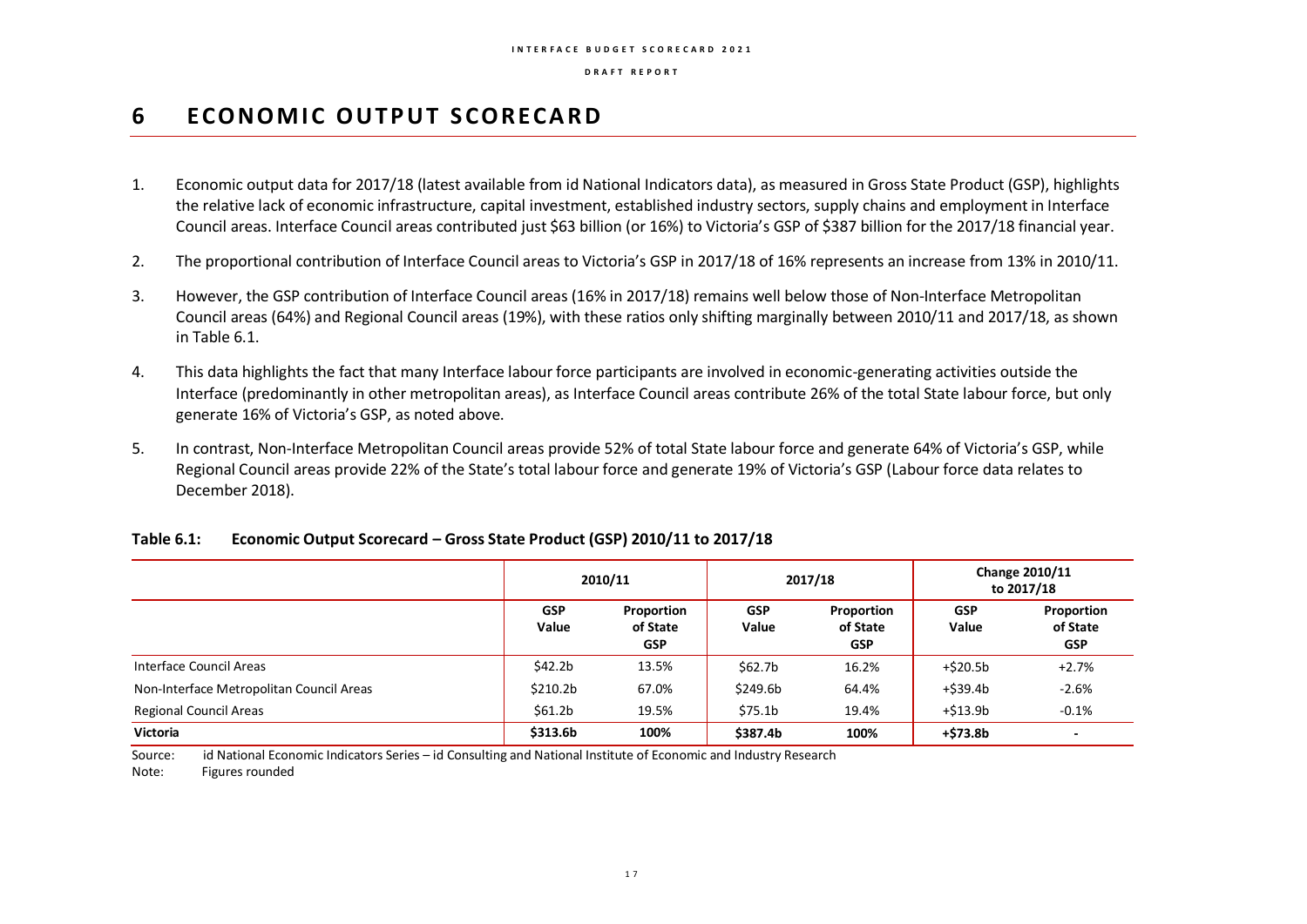## **7 EA R LY C H I L D H O O D F U N D I N G S CO R ECA R D**

## **Table 7.1: Early Childhood Funding Scorecard**

|                                                      | <b>Projects</b> | Share of<br><b>Total</b> | 2019/20<br><b>Allocation</b><br>(000s) | Share of<br>2019/20<br>Investment |
|------------------------------------------------------|-----------------|--------------------------|----------------------------------------|-----------------------------------|
| Interface Council Areas                              |                 | 24%                      | \$9,691                                | 52%                               |
| Non-Interface Metropolitan Council<br>Areas          | 12              | 41%                      | \$5,542                                | 30%-                              |
| Regional Council Areas                               | 10              | 34%                      | \$3,299                                | 18%                               |
| State-wide / unallocated / location non-<br>specific |                 | $\overline{\phantom{0}}$ |                                        | $\overline{\phantom{a}}$          |
| Total                                                | 29              | 100%                     | \$18,532                               | 100%                              |

Source: Children's Facilities Capital Program (2019/20)

Note: Figures rounded

## *Funded Interface Projects*

- Heritage College Early Learning Centre, Narre Warren: \$500,000
- Minaret Kindergarten, Officer: \$495,000
- Mcleans Road Kindergarten: \$1,000,000
- Eliston Family and Community Centre, Clyde North: \$2,000,000
- Eynesbury Early Learning Centre: \$1,695,872
- Officer South / Rix Road Integrated Child and Family Centre: \$2,000,000
- Riverdale Community Centre, Tarneit: \$2,000,000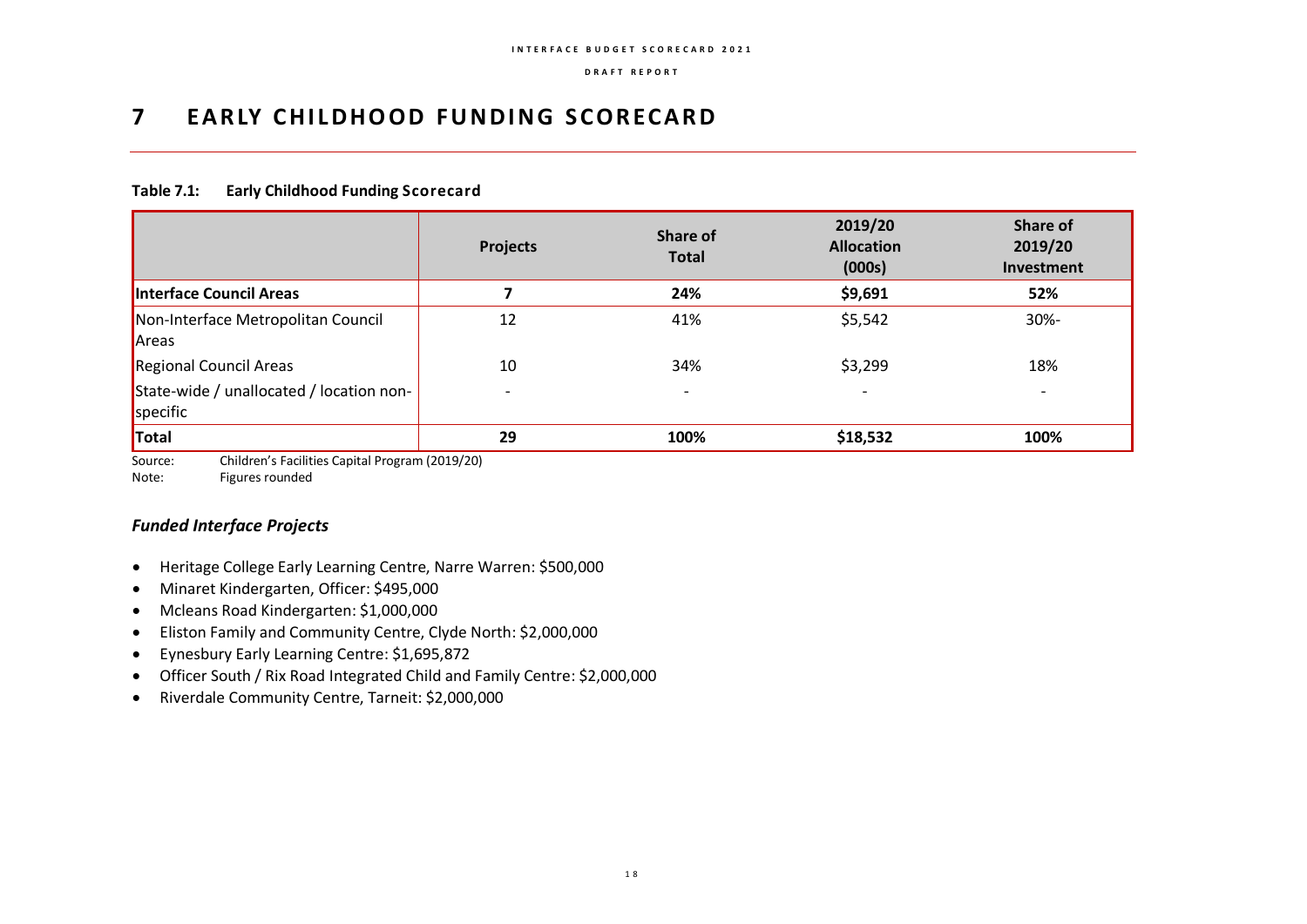## **8 <b>EDUCATION AND TRAINING FUNDING SCORECARD**

### **Table 8.1: Education and Training Funding Scorecard**

|                                                 | <b>Projects</b> | <b>Share of</b> | TEI         | <b>Share of</b> |
|-------------------------------------------------|-----------------|-----------------|-------------|-----------------|
|                                                 |                 | <b>Total</b>    | (000s)      | TEI             |
| <b>Interface Council Areas</b>                  | 107             | 27%             | \$1,773,017 | 28%             |
| Non-Interface Metropolitan Council Areas        | 167             | 42%             | \$1,640,497 | 25%             |
| <b>Regional Council Areas</b>                   | 96              | 23%             | \$820,913   | 13%             |
| Statewide / unallocated / location non-specific | 27              | 7%              | \$2,200,770 | 34%             |
| <b>Total</b>                                    | 397             | 100%            | \$6,435,197 | 100%            |

Source: Victorian Budget Papers 2021/22

Note: Figures rounded

## *Funded Interface Projects*

### **New TEI funding (\$ millions - figures rounded)**

- Bendigo Kangan Institute's Broadmeadows Campus Redevelopment: \$60.0 million
- Land acquisition Hume: \$39.5 million
- Land acquisition Casey: \$39.5 million
- Land acquisition Mitchell: \$39.5 million
- Land acquisition Melton: \$39.5 million
- Land acquisition Wyndham: \$39.5 million
- Merrifield West Secondary School (interim name): \$30.7 million
- Cranbourne West Secondary College: \$30.7 million
- Riverdale East Primary School (interim name): \$30.7 million
- Holyoake Parade Primary School (interim name): \$30.7 million
- Tarneit Missen House Primary School (interim name): \$30.7 million
- Lollypop Creek Primary School (interim name): \$30.7 million
- Camms Road Primary School (interim name): \$30.7 million
- Elevation Secondary College: \$30.7 million
- Mount Ridley Special School (interim name): \$30.7 million
- Wollert West Primary School (interim name): \$30.7 million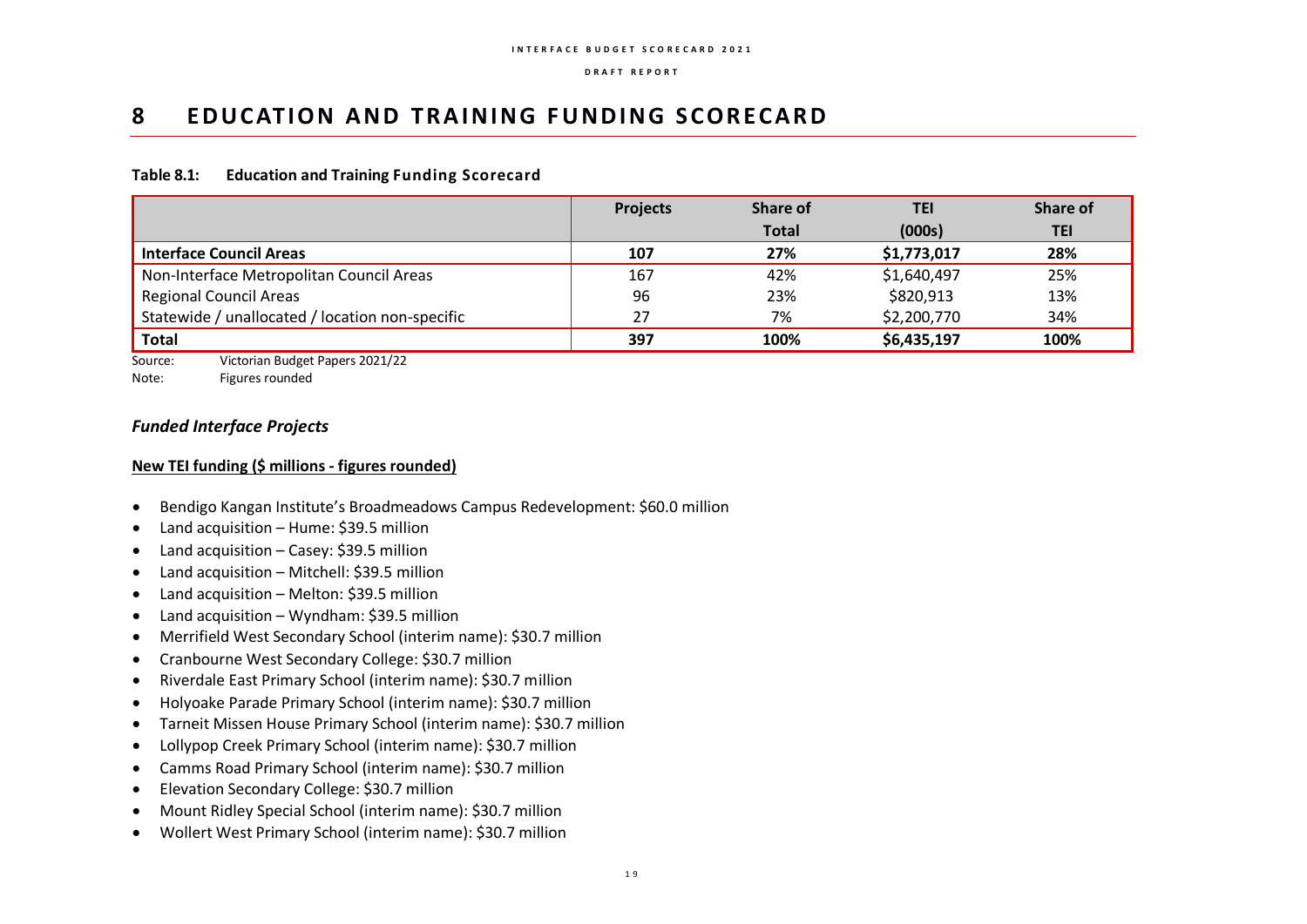- Rockbank Murray Road Primary School (interim name): \$30.7 million
- Hayes Hill Primary School (interim name): \$30.7 million
- Tarneit Senior College: \$30.7 million
- Truganina North Secondary School (interim name): \$30.7 million
- Wollert East Secondary School (interim name): \$30.7 million
- Manor Lakes P-12 College: \$14.2 million
- Mount Ridley P-12 College: \$14.2 million
- Goonawarra Primary School upgrade existing school facilities (Sunbury): \$10.0 million
- Parkwood Green Primary School upgrade existing school facilities (Hillside): \$10.0 million
- Alamanda K-9 College upgrade existing school facilities (Point Cook): \$6.2 million
- Plenty Parklands Primary School upgrade existing school facilities (Mill Park): \$5.4 million
- Manchester Primary School upgrade existing school facilities (Mooroolbark): \$4.7 million
- Kangaroo Ground Primary School upgrade existing school facilities: \$4.3 million
- Brentwood Park Primary School upgrade existing school facilities (Berwick): \$3.5 million

- Endeavour Hills Specialist School 2020‑21 (Endeavour Hills): \$45.2 million
- Clyde North Station Primary School 2020‑21 (Clyde): \$40.5 million
- Wollert East Proposed P‑6 (P‑12 site) 2020‑21 (Wollert): \$39.9 million
- Marnebek School Cranbourne 2020‑21 (Cranbourne East): \$38.8 million
- Clyde North Station Secondary College 2020‑21 (Clyde): \$37.9 million
- Mickleham Primary School 2020‑21 (Mickleham): \$28.9 million
- Greenvale Secondary School 2020‑21 (Greenvale): \$27.9 million
- Exford Primary School 2020‑21 (Exford): \$27.7 million
- Lalor Secondary College 2020‑21 (Lalor): \$26.8 million
- Bridge Road Primary School (Melton) 2020‑21 (Strathtulloh): \$25.8 million
- Grasslands Primary School 2020‑21 (Deanside): \$25.8 million
- Kalkallo Common Primary School 2020‑21 (Kalkallo): \$25.8 million
- Edgars Creek Secondary College 2019‑20 (Wollert): \$22.0 million
- Clyde Primary School 2020‑21 (Clyde): \$20.5 million
- Yarra Ranges Special Developmental School 2020‑21 (Mount Evelyn): \$18.9 million
- Lilydale Heights College 2020‑21 (Lilydale): \$16.6 million
- Meadows Primary School: \$14.4 million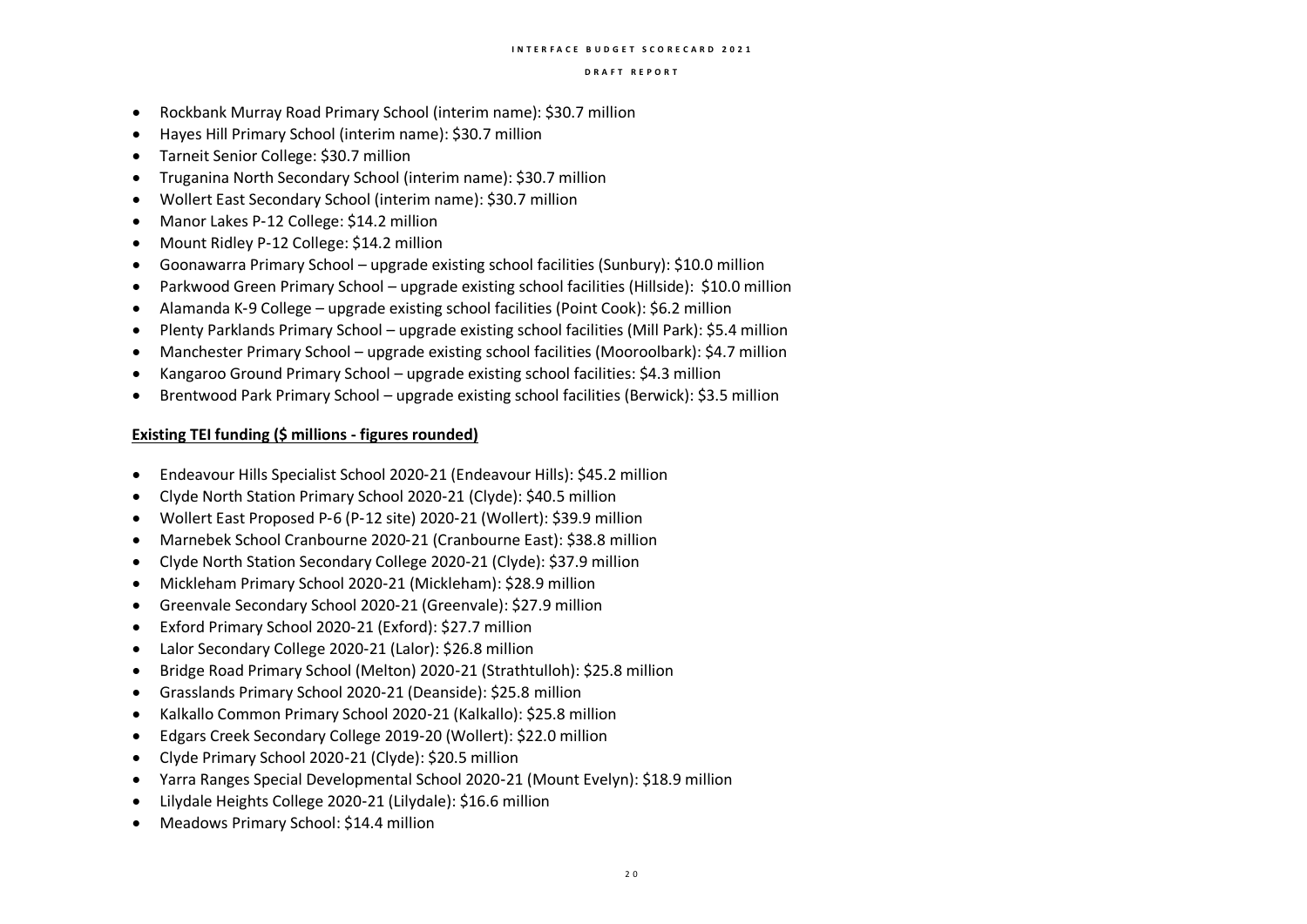- Rosebud Primary School: \$14.4 million
- Warringa Park School 2019‑20 (Hoppers Crossing): \$14.1 million
- Dromana Primary School: \$14.1 million
- Saltwater P-9 College Stage 2 Years 7-9 2020-21 (Point Cook): \$13.1 million
- Lalor Primary School 2020‑21 (Lalor): \$12.9 million
- St Helena Secondary College 2020‑21 (Eltham North): \$12.1 million
- Mill Park Secondary College 2020‑21 (Mill Park): \$11.6 million
- Western Port Secondary College 2020‑21 (Hastings): \$11.6 million
- Dohertys Creek P‑9 College Stage 2 Years 7‑9 2020‑21 (Truganina): \$11.2 million
- Sunbury and Macedon Ranges Specialist School Sunbury Campus 2018‑19 (Sunbury): \$10.8 million
- Woodville Primary School 2020‑21 (Hoppers Crossing): \$10.7 million
- Woori Yallock Primary School 2020‑21 (Woori Yallock) \$10.5 million
- Sunbury West Primary School 2020‑21 (Sunbury): \$10.5 million
- Bundoora Primary School 2020‑21 (Bundoora): \$10.2 million
- The Grange P-12 College 2019-20 (Hoppers Crossing): \$10.2 million
- Upper Yarra Secondary College 2020‑21 (Yarra Junction): \$10.1 million
- Hoppers Crossing Secondary College 2020‑21 (Hoppers Crossing): \$10.1 million
- Rosebud Secondary College 2020‑21 (Rosebud): \$10.0 million
- Upwey High School 2017‑18 (Upwey): \$10.0 million
- Concord School 2020‑21 (Bundoora): \$10.0 million
- Strathaird Primary School 2020‑21 (Narre Warren South): \$10.0 million
- Pakenham Consolidated School 2020‑21 (Pakenham): \$10.0 million
- Jacana School for Autism 2020‑21 (Jacana): \$10.0 million
- Melton Specialist School 2020-21 (Melton): \$9.7 million
- Lilydale High School 2020‑21 (Lilydale): \$9.6 million
- Badger Creek Primary School 2020‑21 (Healesville): \$9.0 million
- Monbulk College Stage 3 2018‑19 (Monbulk): \$8.7 million
- Monbulk College 2020‑21 (Monbulk): \$8.4 million
- Peter Lalor Secondary College 2020‑21 (Lalor): \$8.2 million
- Hampton Park Secondary College 2020-21 (Hampton Park): \$8.1 million
- Warringa Park School 2020‑21 (Hoppers Crossing): \$8.0 million
- Billanook Primary School 2020‑21 (Montrose): \$7.8 million
- Monbulk Primary School 2019‑20 (Monbulk): \$7.2 million
- Wallan Primary School 2020‑21 (Wallan): \$6.7 million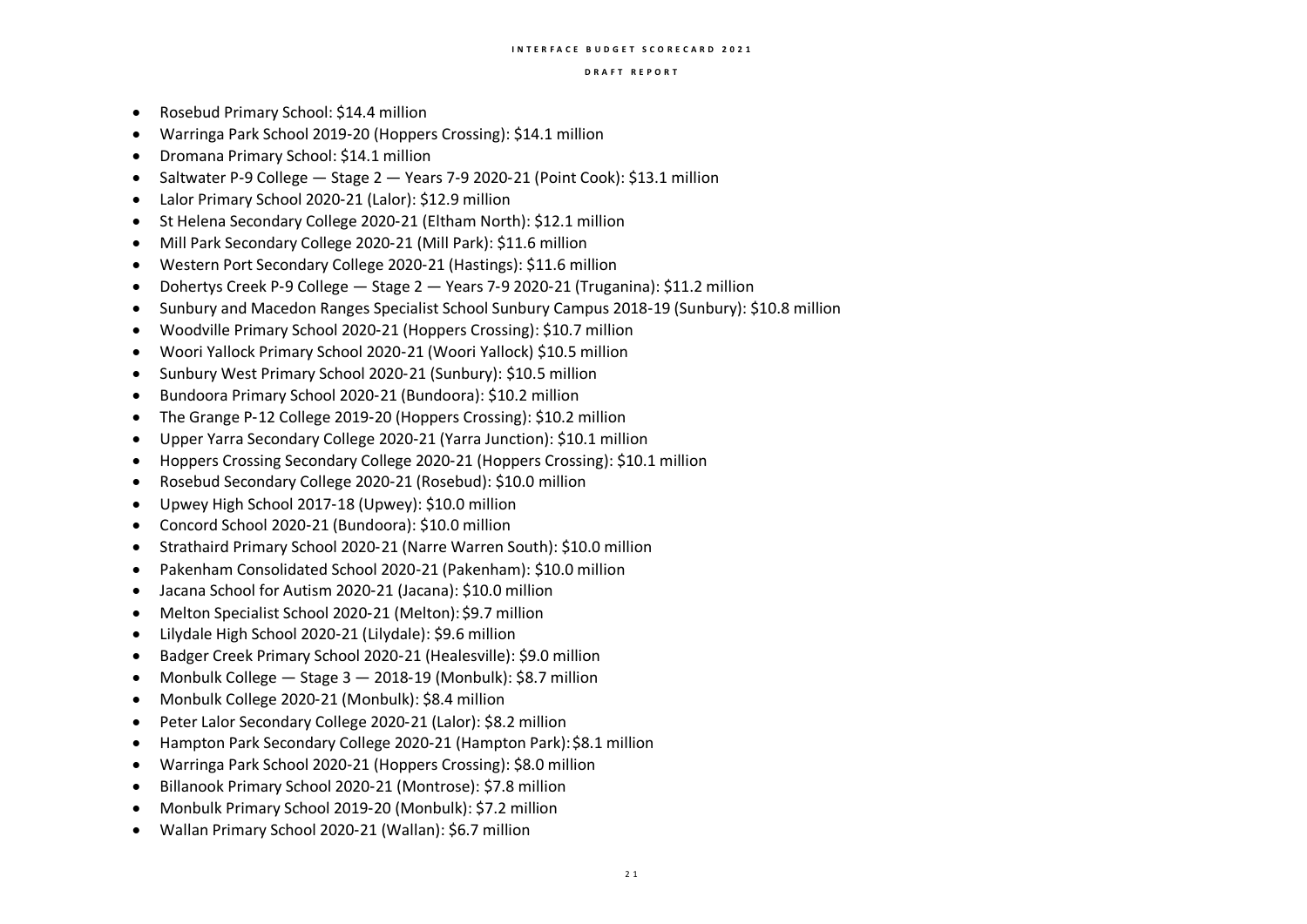- Exford Primary School 2019‑20 (Exford): \$6.2 million
- Cranbourne Secondary College 2020‑21 (Cranbourne): \$6.0 million
- Cranbourne South Primary School 2019‑20 (Cranbourne South): \$5.9 million
- Staughton College 2020‑21 (Melton South) \$5,850
- Emerald Secondary College 2020‑21 (Emerald): \$5.6 million
- Hampton Park Secondary College 2019‑20 (Hampton Park): \$3.9 million
- Merriang Special Developmental School 2020‑21 (Lalor): \$3.4 million
- Gleneagles Secondary College 2020‑21 (Endeavour Hills): \$3.3 million
- Diamond Creek East Primary School 2020‑21 (Diamond Creek): \$3.3 million
- Diggers Rest Primary School 2020‑21 (Diggers Rest): \$3.2 million
- Red Hill Consolidated School 2019‑20 (Red Hill): \$3.2 million
- Hampton Park Secondary College 2018‑19 (Hampton Park): \$3.1 million
- Timbarra P‑9 College 2020‑21 (Berwick): \$2.6 million
- GOTAFE Health and Services Training Facility 2019‑20 (Seymour): \$2.5 million
- Clyde Primary School 2019‑20 (Clyde): \$2.3 million
- Gladstone Park Primary School 2020‑21 (Gladstone Park): \$2.3 million
- Koo Wee Rup Primary School 2020‑21 (Koo Wee Rup): \$2.3 million
- Gladysdale Primary School 2020‑21 (Gladysdale): \$2.2 million
- Lang Primary School 2020‑21 (Lang Lang): \$1.4 million
- Tooborac Primary School 2020‑21 (Tooborac): \$1.1 million
- Beveridge Primary School 2020‑21 (Beveridge): \$1.0 million
- Alkira Secondary College 2020‑21 (Cranbourne North): \$1.0 million
- Mornington Special Developmental School 2020‑21 (Mornington): \$0.5 million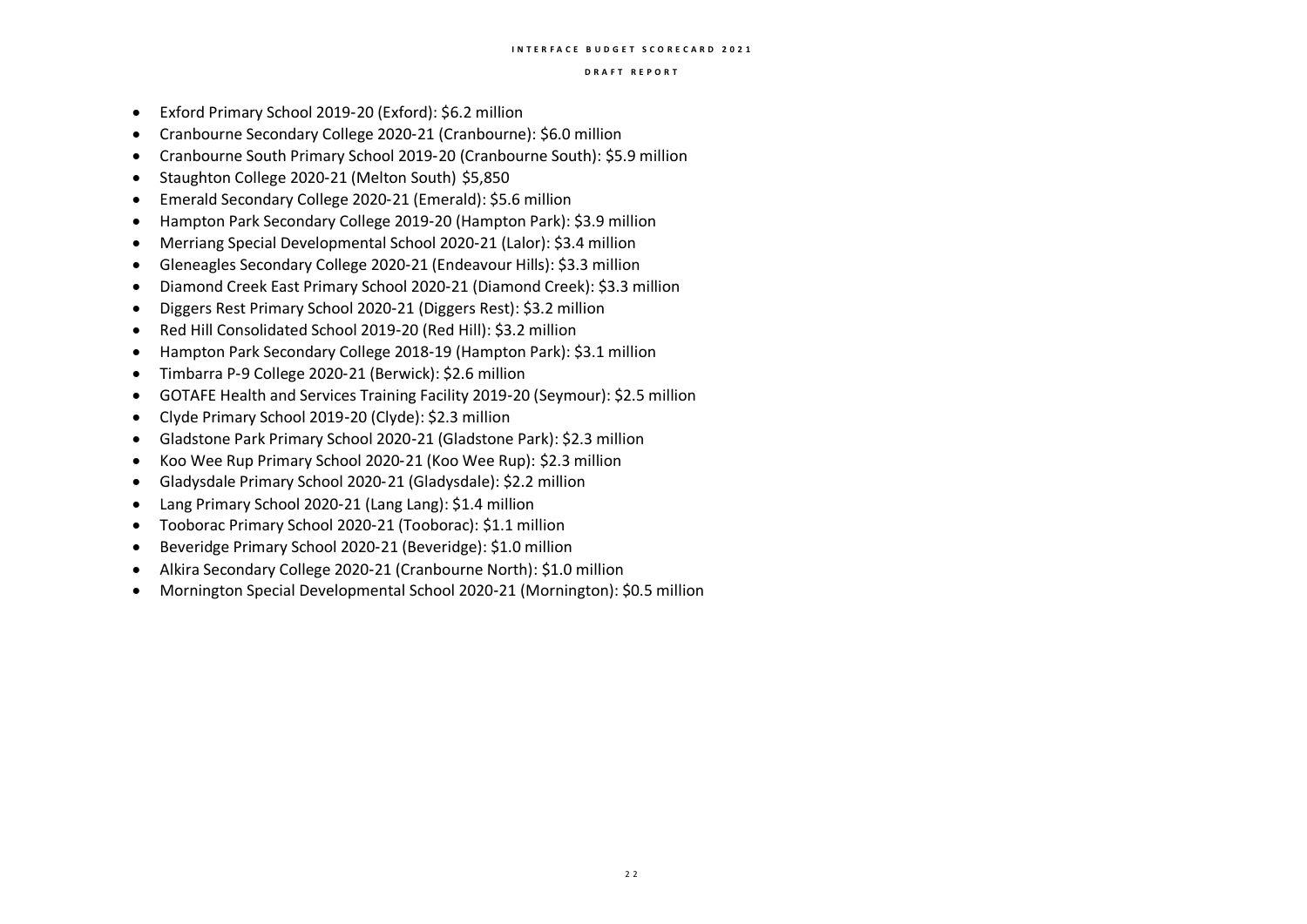## **9 HEALTH FUNDING SCORECARD**

### **Table 9.1: Health Funding Scorecard**

|                                                     | <b>Projects</b> | Share of<br><b>Total</b> | <b>TEI</b><br>(000s) | Share of<br><b>TEI</b> |
|-----------------------------------------------------|-----------------|--------------------------|----------------------|------------------------|
| Interface Council Areas                             | 9               | 10%                      | \$705,200            | 7%                     |
| Non-Interface Metropolitan Council<br>Areas         | 26              | 30%                      | \$4,437,882          | 47%                    |
| Regional Council Areas                              | 24              | 28%                      | \$2,509,197          | 27%                    |
| Statewide / unallocated / location non-<br>specific | 27              | 31%                      | \$1,793,842          | 19%                    |
| Total                                               | 86              | 100%                     | \$9,446,121          | 100%                   |

Source: Victorian Budget Papers 2021/22

Note: Figures rounded

## *Funded Interface Projects*

### **New TEI funding (\$ millions - figures rounded)**

Community hospitals:

- Eltham area (new site): \$67.5 million
- Point Cook (new site): \$67.5 million
- City of Whittlesea (new site) \$67.5 million
- Craigieburn (upgrade and expansion at existing site): \$67.5 million
- Sunbury (upgrade and expansion at existing site): \$67.5 million
- Cranbourne (relocation and expansion of services at a new site): \$67.5 million
- Pakenham (relocation and expansion of services at a new site): \$67.5 million

- Northern Hospital inpatient expansion Stage 2 (Epping): \$162.7 million
- First stage of the new Melton Hospital (Cobblebank): \$70.0 million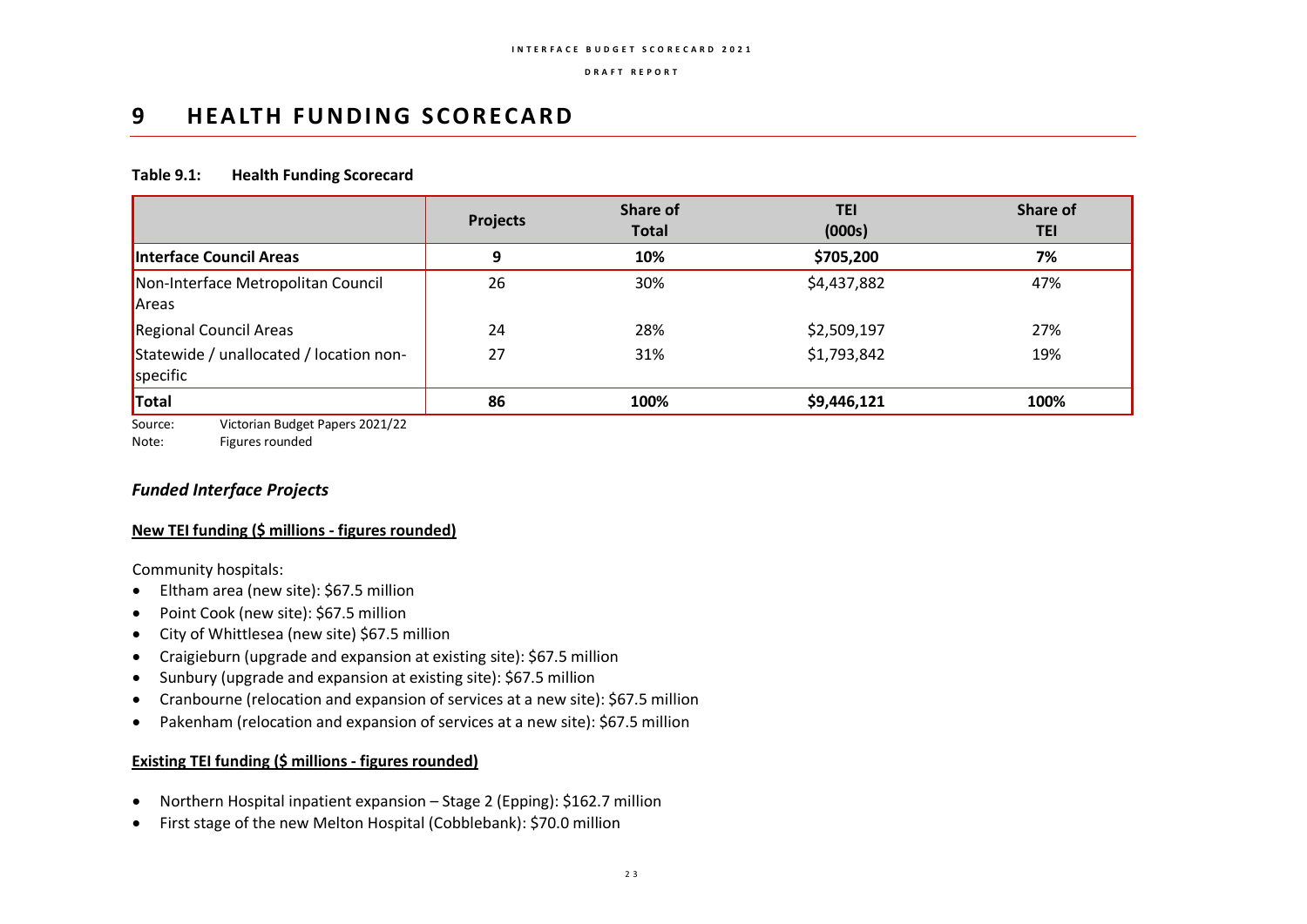## **10 JUSTICE AND COMMUNITY/COURTS FUNDING SCORECARD**

## **Table 10.1: Justice and Community/Courts Funding Scorecard**

|                                                 | <b>Projects</b> | Share of<br><b>Total</b> | TEI<br>(000) | <b>Share of</b><br>TEI |
|-------------------------------------------------|-----------------|--------------------------|--------------|------------------------|
| Interface Council Areas                         |                 | 7%                       | \$273,698    | 40%                    |
| Non-Interface Metropolitan Council Areas        | b               | 22%                      | \$51,424     | 8%                     |
| Regional Council Areas                          | 6               | 22%                      | \$167,905    | 25%                    |
| Statewide / unallocated / location non-specific | 13              | 48%                      | \$187,722    | 28%                    |
| <b>Total</b>                                    | 27              | 100%                     | \$680,749    | 100%                   |

Source: Victorian Budget Papers 2021/22 Note: Figures rounded

## *Funded Interface Projects*

## **New TEI funding (\$ millions - figures rounded)**

Nil

- New Wyndham Law Court Development (Werribee): \$271.1 million
- Werribee Essential Compliance Upgrade (Werribee): \$2.6 million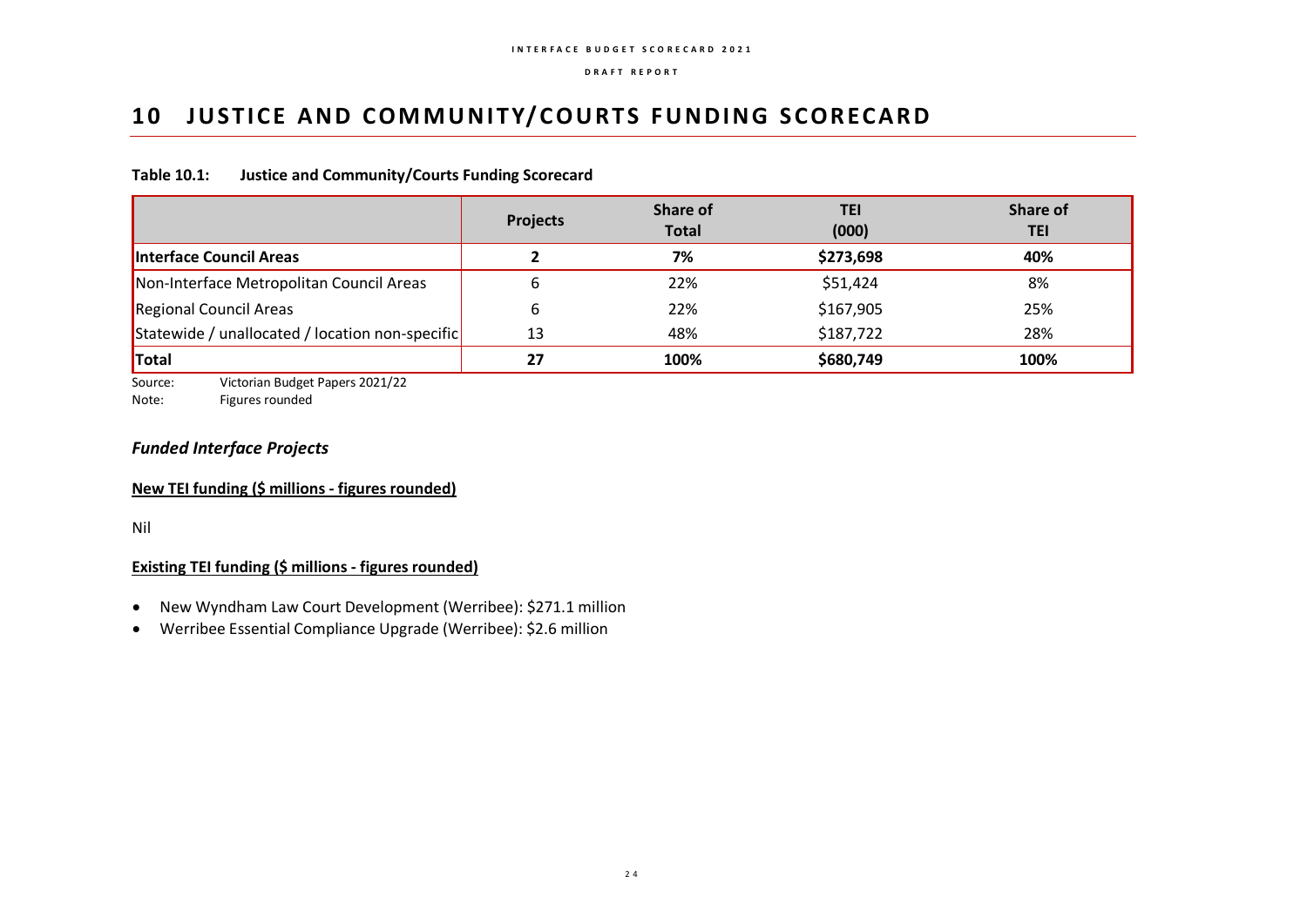## **11 ROADS FUNDING SCORECARD**

### **Table 11.1: Roads Funding Scorecard**

|                                                     | <b>Projects</b> | <b>Share of</b><br><b>Total</b> | TEI<br>(000s) | Share of<br><b>TEI</b> |
|-----------------------------------------------------|-----------------|---------------------------------|---------------|------------------------|
| Interface Council Areas                             | 6               | 7%                              | \$2,394,458   | 5%                     |
| Non-Interface Metropolitan Council Areas            | 10              | 12%                             | \$597,612     | 1%                     |
| Regional Council Areas                              | 24              | 29%                             | \$2,150,616   | 5%                     |
| Statewide / unallocated / location non-<br>specific | 42              | 51%                             | \$41,335,583  | 89%                    |
| Total                                               | 82              | 100%                            | \$46,478,269  | 100%                   |

Source: Victorian Budget Papers 2021/22

Notes: Figures rounded

## *Funded Interface Projects*

### **New TEI funding (\$ millions - figures rounded)**

• Ison Road – Rail Overpass (Werribee) – funding to be confirmed.

- Suburban Roads Upgrade Northern Roads Upgrade and South Eastern Roads Upgrade (statewide): \$2,209 million
- Kilmore Bypass (Kilmore): \$33.3 million
- Narre Warren North Road upgrade (Narre Warren North): \$62.2 million
- Urban Congestion Package O'Herns Road upgrade (Epping): \$113.8 million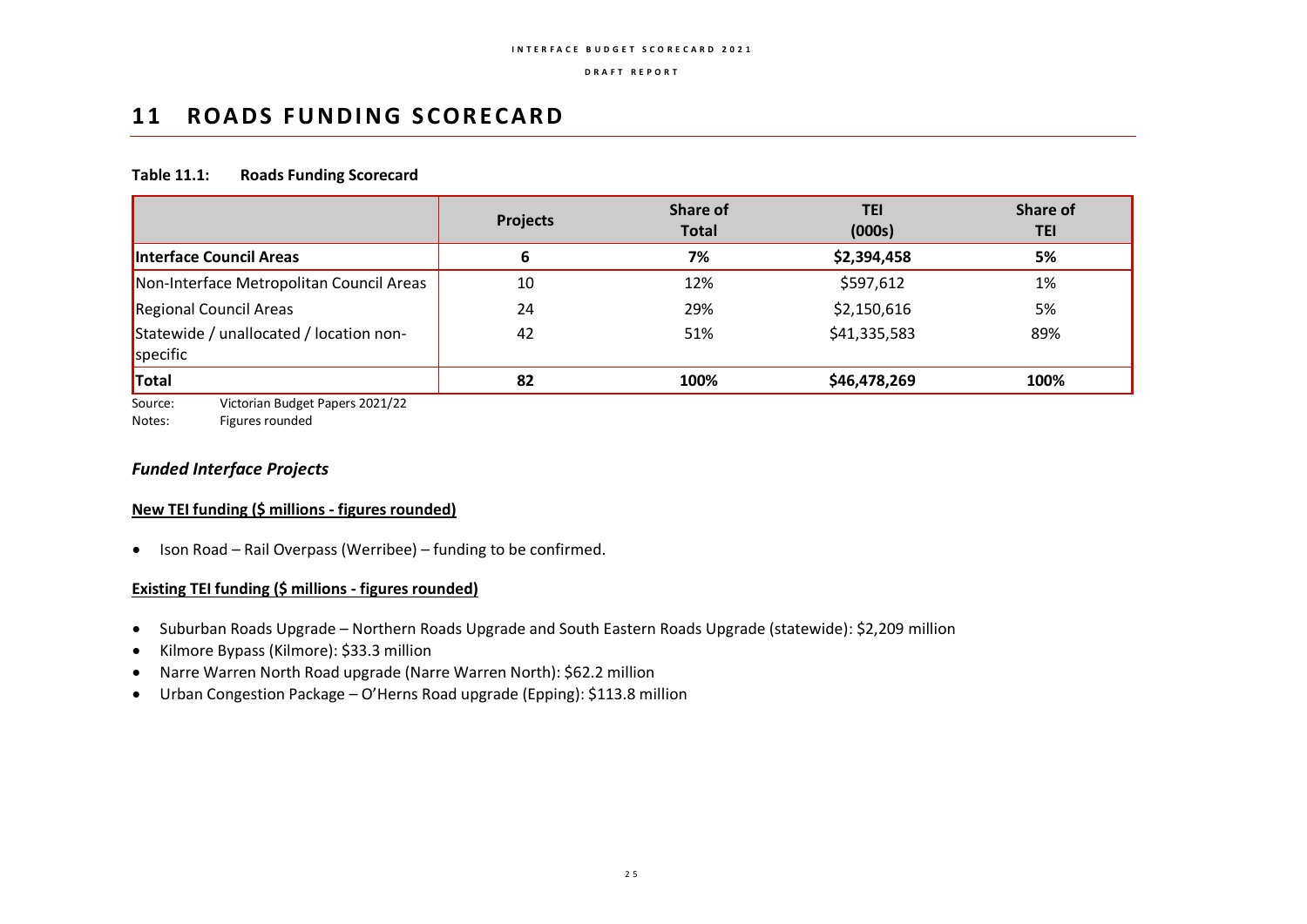## 12 PUBLIC TRANSPORT FUNDING SCORECARD (RAIL AND BUS)

### **Table 12.1: Public Transport Funding Scorecard**

| <b>Projects</b>          | Share of<br><b>Total</b> | TEI<br>(000s)            | Share of<br><b>TEI</b> |
|--------------------------|--------------------------|--------------------------|------------------------|
|                          | 5%                       | \$629,406                | 2%                     |
| $\overline{\phantom{0}}$ | $\overline{\phantom{0}}$ | $\overline{\phantom{0}}$ |                        |
| 21                       | 34%                      | \$5,134,829              | 16%                    |
| 38                       | 61%                      | \$26,788,392             | 82%                    |
| 62                       | 100%                     | \$32,552,627             | 100%                   |
|                          |                          |                          |                        |

Source: Victorian Budget Papers 2021/22

Notes: Figures rounded

## *Funded Interface Projects*

### **New TEI (\$ millions - figures rounded)**

• Capacity improvements to Wyndham Vale and Melton: \$71.6 million

- Hurstbridge Line Upgrade Stage 2: \$537.0
- Berwick Bus Interchange (Berwick): \$20.8 million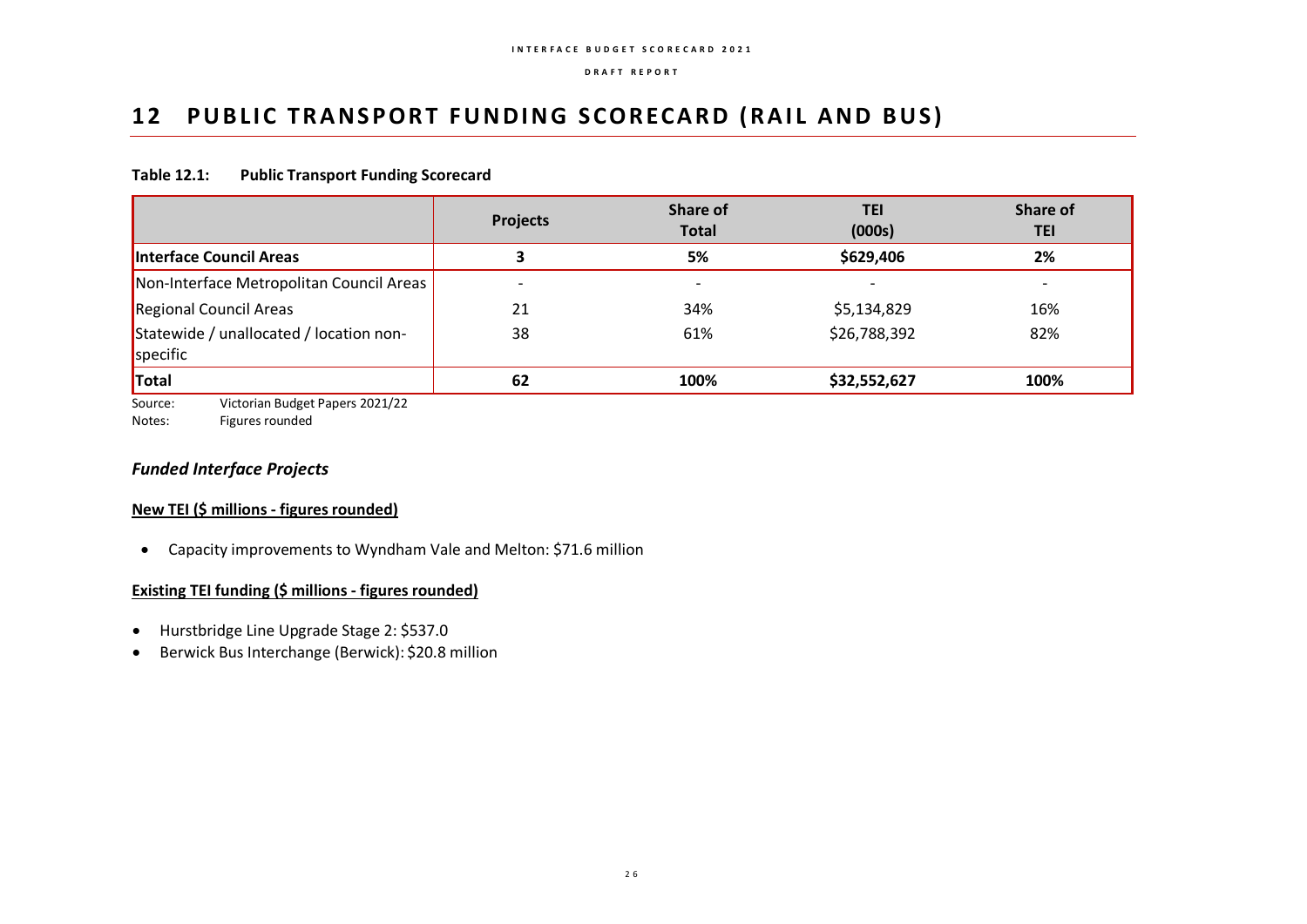## **13 PUBLIC LIBRARIES FUNDING SCORECARD**

## *Living Libraries Infrastructure Program 2020 – Department of Environment, Land Water and Planning (DELWP)*

The Living Libraries Infrastructure 2020 Program provided grants of up to \$750,000, providing the following co-contributions were met:

- Libraries for metropolitan communities
	- DELWP \$1: \$1 Local (all metropolitan councils)
- Libraries for interface councils
	- DELWP \$1.5: \$1 Local (Cardinia, Casey, Hume, Melton, Mornington Peninsula, Nillumbik, Whittlesea, Wyndham, Yarra Ranges)
- Libraries for regional cities
	- DELWP \$2: \$1 Local (Ballarat, Bendigo, Geelong, Horsham, Latrobe, Mildura, Shepparton, Wangaratta, Warrnambool, Wodonga)
- Libraries for regional and rural councils
	- DELWP \$3: \$1 Local (remaining regional and rural councils includes Mitchell)
- Libraries for small rural councils
	- No contribution required.

## *The Living Libraries Infrastructure Program 2020 – Successful Grant Recipients*

The Living Libraries Infrastructure Program 2020 delivered \$270,000 to Interface Councils (3 projects) out of a grant pool of \$9,601,000, which represented 3% of funding, with the remaining funding split between Non-Interface Metropolitan areas (\$3,892,000 or 41% of funding) and Regional Victoria (\$5,439,000 or 57% of funding). The Interface recipient were:

- Emerald Library Upgrade (\$97,500)
- Broadford Customer and Library Service Refurbishment (\$75,000)
- Wyndham City Council Pop Up Library Van Taking the Library Experience to the Community (\$97,428)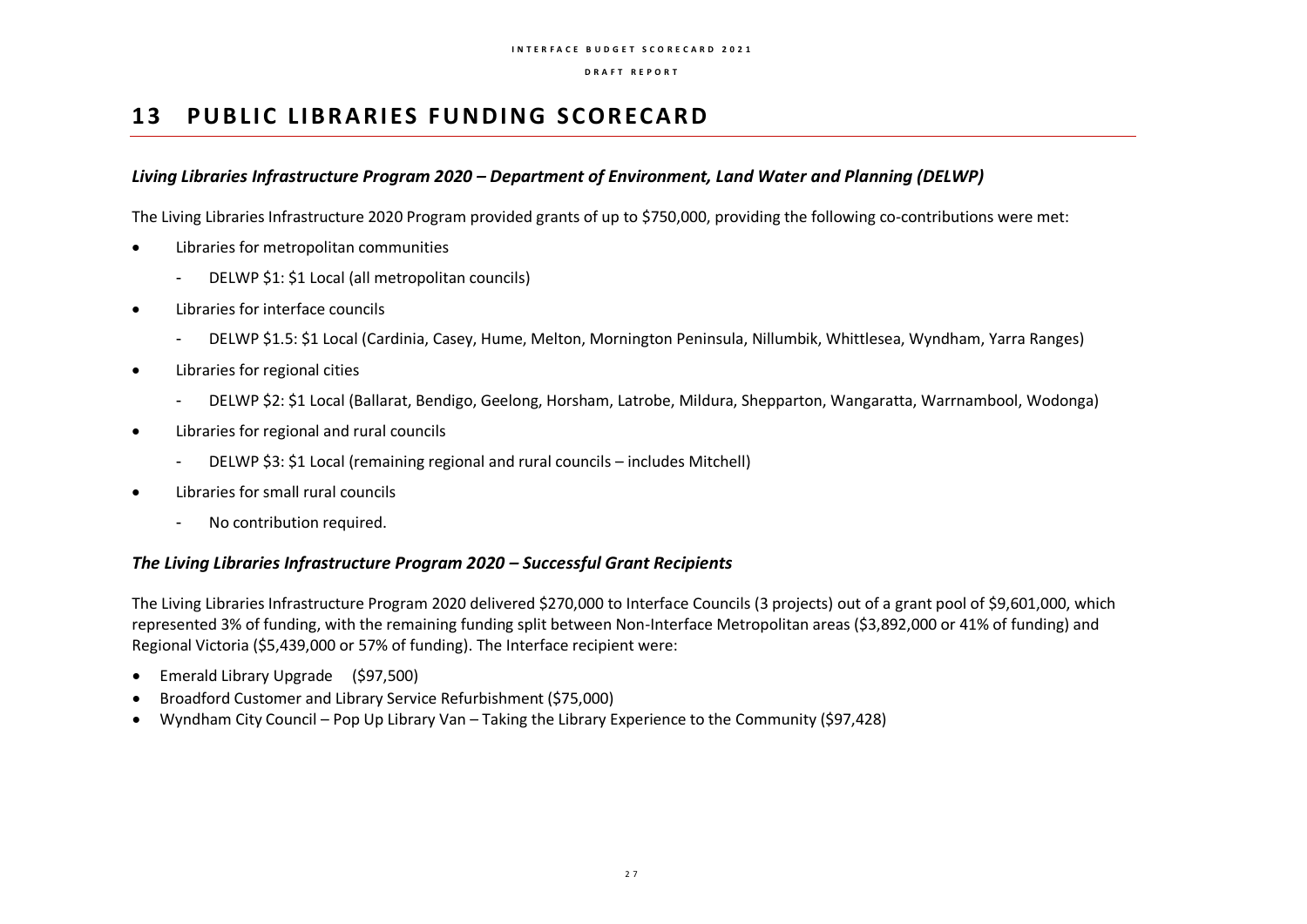## 14 **GROWING SUBURBS FUND SCORECARD**

### **Table 14.1: Growing Suburbs Fund Scorecard**

| <b>Projects</b> | Share of<br><b>Total</b> | TEI<br>(000s) | Share of<br>TEI |
|-----------------|--------------------------|---------------|-----------------|
| 48              |                          | \$53,980      |                 |
|                 |                          |               |                 |
| 12              |                          | \$20,396      |                 |
|                 | $\overline{\phantom{a}}$ |               |                 |
| 60              |                          | \$74,376      |                 |
|                 |                          |               |                 |

Source: Growing Suburbs Fund 2020

Notes: Figures rounded

## *Funded Interface Projects*

- Cowes Cultural and Community Centre (\$2,500,000)
- Longwarry Early Learning Centre (\$500,000)
- Princes Highway Trail (\$989,824)
- Strong Drive Children's Centre Redevelopment (\$1,000,000)
- Orana Community Place, Early Years Facility (\$353,000)
- Olive Road Sporting Complex Community Pavilion Redevelopment (\$1,000,000)
- Golden Plains Youth Hub (\$271,032)
- DS Aitken Reserve Skate Park Upgrade (\$210,000)
- Melba Avenue Streetscape Upgrade (\$105,000)
- Coopers Hill Drive Reserve Upgrade (\$142,500)
- Kirwan Park Upgrade (\$117,500)
- Diggers Rest Community Pavilion (\$2,500,000)
- Wallan Community Hub (\$850,000)
- Kilmore Family and Children's Centre Expansion (\$1,108,644)
- Darley Park Community and Sports Centre (\$2,500,000)
- Flinders Civic Hall Redevelopment (\$2,250,000)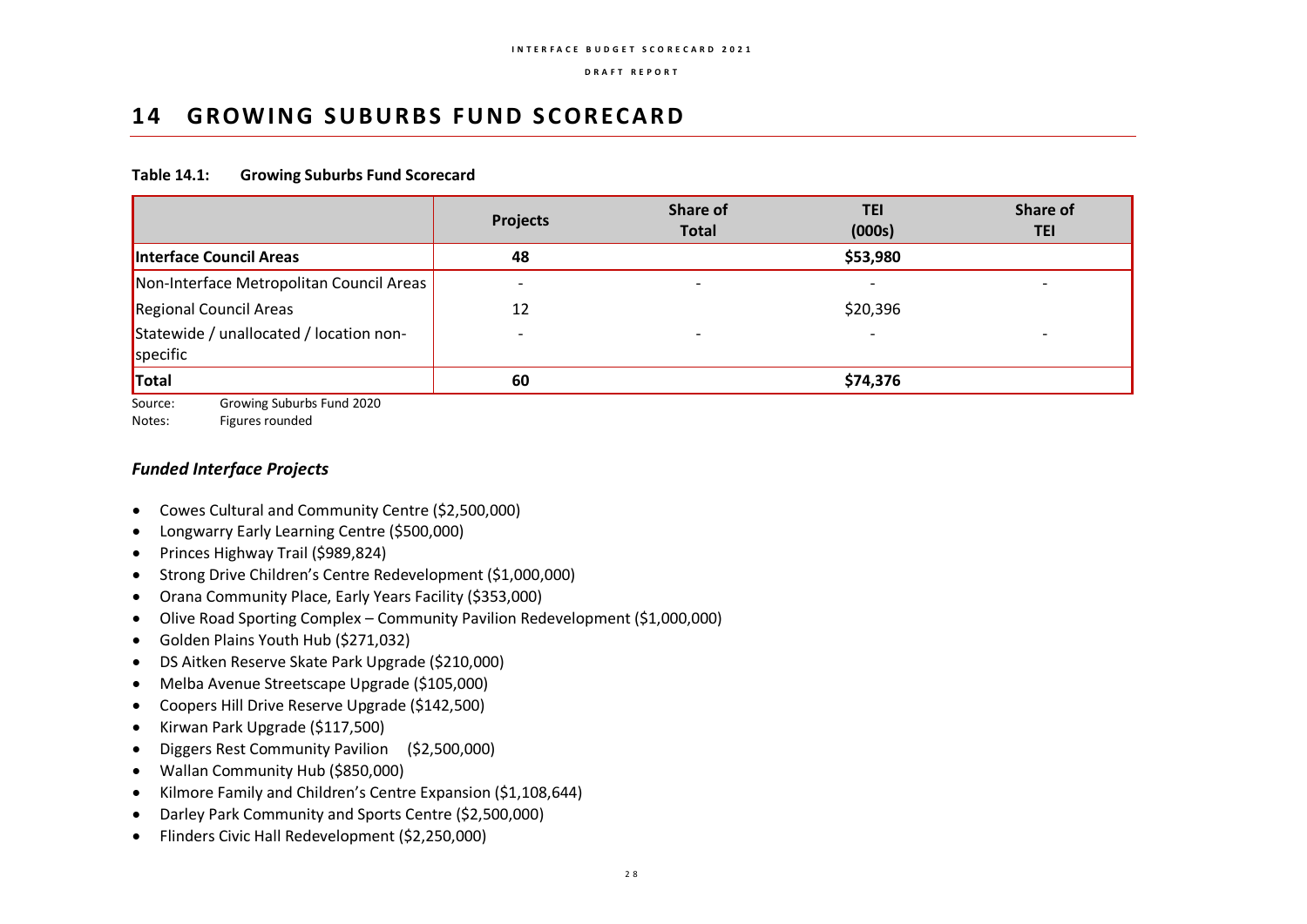- Eltham Leisure Centre Solar Panels and Associated Infrastructure (\$270,000)
- Hurstbridge Community Multi Use Facility Upgrade (\$705,000)
- Torquay Wayfinding Project (\$175,000)
- Mernda Social Support Services Facility (\$1,240,000)
- Mill Park Library Public Surrounds Upgrade (\$450,000)
- Rochdale Square Neighbourhood Centre Revitalisation (\$362,500)
- Carrington Children's Centre outdoor learning and playspace upgrade (\$150,000)
- Community Energy Efficiency Program (\$250,000)
- Tarneit North Masterplan Implementation Project (\$2,500,000)
- Biomass to Energy Plant Coldstream Transfer Station (\$500,000)
- Upwey Skate Park (\$150,000)
- Kimberley Recreation Reserve Community Sporting Pavilion Redevelopment (\$1,850,000)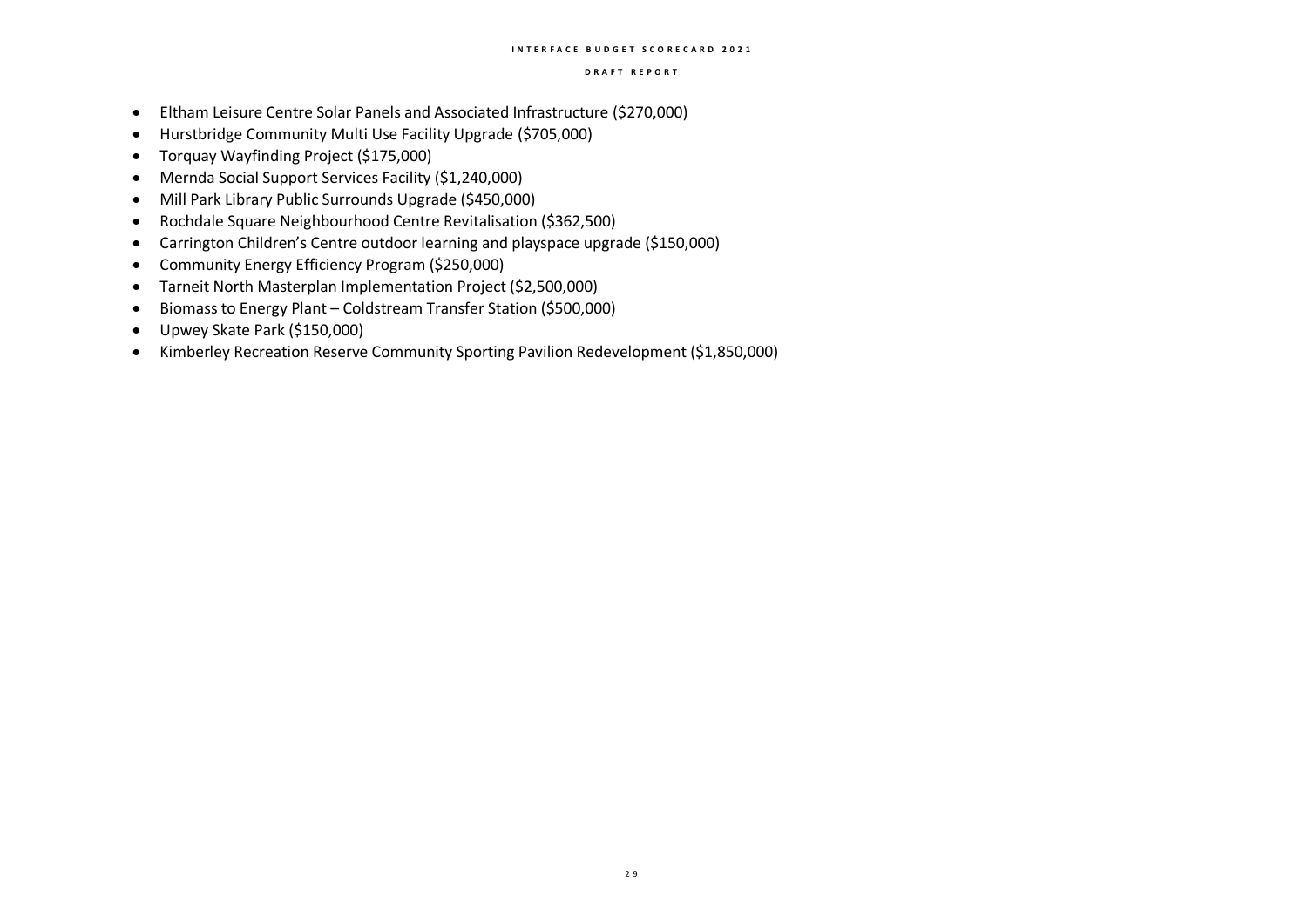## **15 COUNCIL SCORECARD**

### **Table 15.1: Cardinia City Council - Allocated Budget Funding 2021/22**

| Values indicate total estimated investment                                                       | <b>Project Status</b> |                             |              |
|--------------------------------------------------------------------------------------------------|-----------------------|-----------------------------|--------------|
| <b>Department and Project</b>                                                                    | <b>New projects</b>   | <b>Existing</b><br>projects | <b>Total</b> |
| <b>Department of Education and Training</b>                                                      | \$77m                 | \$19m                       | \$96m        |
| - Officer Rix Road Primary School (interim name)                                                 | \$31m                 |                             | \$31m        |
| Emerald Secondary College 2020-21 (Emerald)                                                      |                       | \$6m                        | \$6m         |
| Koo Wee Rup Primary School - modernisation - upgrade existing school facilities (Koo Wee<br>Rup) | \$7m                  |                             | \$7m         |
| Koo Wee Rup Primary School 2020-21 (Koo Wee Rup)                                                 |                       | \$2m                        | \$2m         |
| Land acquisition - CARDINIA                                                                      | \$39m                 |                             | \$39m        |
| Lang Primary School 2020-21 (Lang Lang)                                                          |                       | \$1m                        | \$1m         |
| Pakenham Consolidated School 2020-21 (Pakenham)                                                  |                       | \$10m                       | \$10m        |
| <b>Department of Health</b>                                                                      | \$68m                 |                             | \$68m        |
| Pakenham (relocation and expansion of services at a new site)                                    | \$68m                 |                             | \$68m        |
| Total                                                                                            | \$145m                | \$19m                       | \$164m       |

Source: Victorian Budget Papers 2021/22.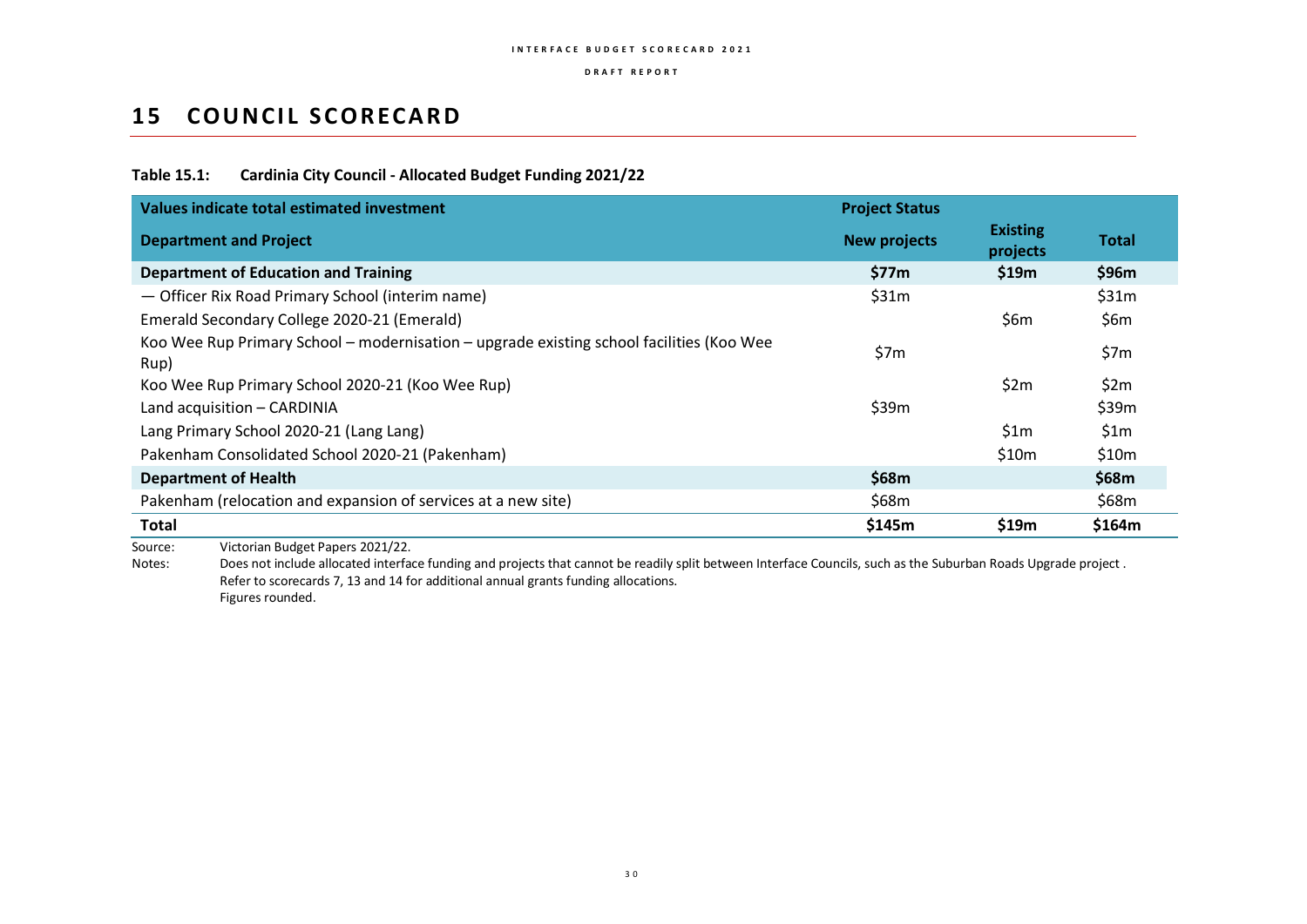## **Table 15.2: Casey City Council - Allocated Budget Funding 2021/22**

| Values indicate total estimated investment                                                      | <b>Project Status</b> |                             |              |
|-------------------------------------------------------------------------------------------------|-----------------------|-----------------------------|--------------|
| <b>Department and Project</b>                                                                   | <b>New projects</b>   | <b>Existing</b><br>projects | <b>Total</b> |
| <b>Country Fire Authority</b>                                                                   |                       | \$3m                        | \$3m         |
| CFA Capability Measures - Clyde North Volunteer Brigade (Clyde North)                           |                       | \$3m                        | \$3m         |
| <b>Department of Education and Training</b>                                                     | \$104m                | \$229m                      | \$334m       |
| - Camms Road Primary School (interim name)                                                      | \$31m                 |                             | \$31m        |
| - Cranbourne West Secondary College                                                             | \$31m                 |                             | \$31m        |
| Alkira Secondary College 2020-21 (Cranbourne North)                                             |                       | \$1m                        | \$1m         |
| Brentwood Park Primary School - modernisation - upgrade existing school facilities<br>(Berwick) | \$3m                  |                             | \$3m         |
| Clyde North Station Primary School 2020-21 (Clyde)                                              |                       | \$40m                       | \$40m        |
| Clyde North Station Secondary College 2020-21 (Clyde)                                           |                       | \$38m                       | \$38m        |
| Clyde Primary School 2019-20 (Clyde)                                                            |                       | \$2m                        | \$2m         |
| Clyde Primary School 2020-21 (Clyde)                                                            |                       | \$21m                       | \$21m        |
| Cranbourne Secondary College 2020-21 (Cranbourne)                                               |                       | \$6m                        | \$6m         |
| Cranbourne South Primary School 2019-20 (Cranbourne South)                                      |                       | \$6m                        | \$6m         |
| Endeavour Hills Specialist School 2020-21 (Endeavour Hills)                                     |                       | \$45m                       | \$45m        |
| Gleneagles Secondary College 2020-21 (Endeavour Hills)                                          |                       | \$3m                        | \$3m         |
| Hampton Park Secondary College 2018-19 (Hampton Park)                                           |                       | \$3m                        | \$3m         |
| Hampton Park Secondary College 2019-20 (Hampton Park)                                           |                       | \$4m                        | \$4m         |
| Hampton Park Secondary College 2020-21 (Hampton Park)                                           |                       | \$8m                        | \$8m         |
| Land acquisition - CASEY                                                                        | \$39m                 |                             | \$39m        |
| Marnebek School Cranbourne 2020-21 (Cranbourne East)                                            |                       | \$39m                       | \$39m        |
| Strathaird Primary School 2020-21 (Narre Warren South)                                          |                       | \$10m                       | \$10m        |
| Timbarra P-9 College 2020-21 (Berwick)                                                          |                       | \$3m                        | \$3m         |
| <b>Department of Transport</b>                                                                  |                       | \$62m                       | \$62m        |
| Narre Warren North Road upgrade (Narre Warren North)                                            |                       | \$62m                       | \$62m        |
| <b>Fire Rescue Victoria</b>                                                                     |                       | \$9m                        | \$9m         |
| Clyde North Fire Station - construction (Clyde North)                                           |                       | \$9m                        | \$9m         |
| <b>Victorian Rail Track (VicTrack)</b>                                                          |                       | \$21m                       | \$21m        |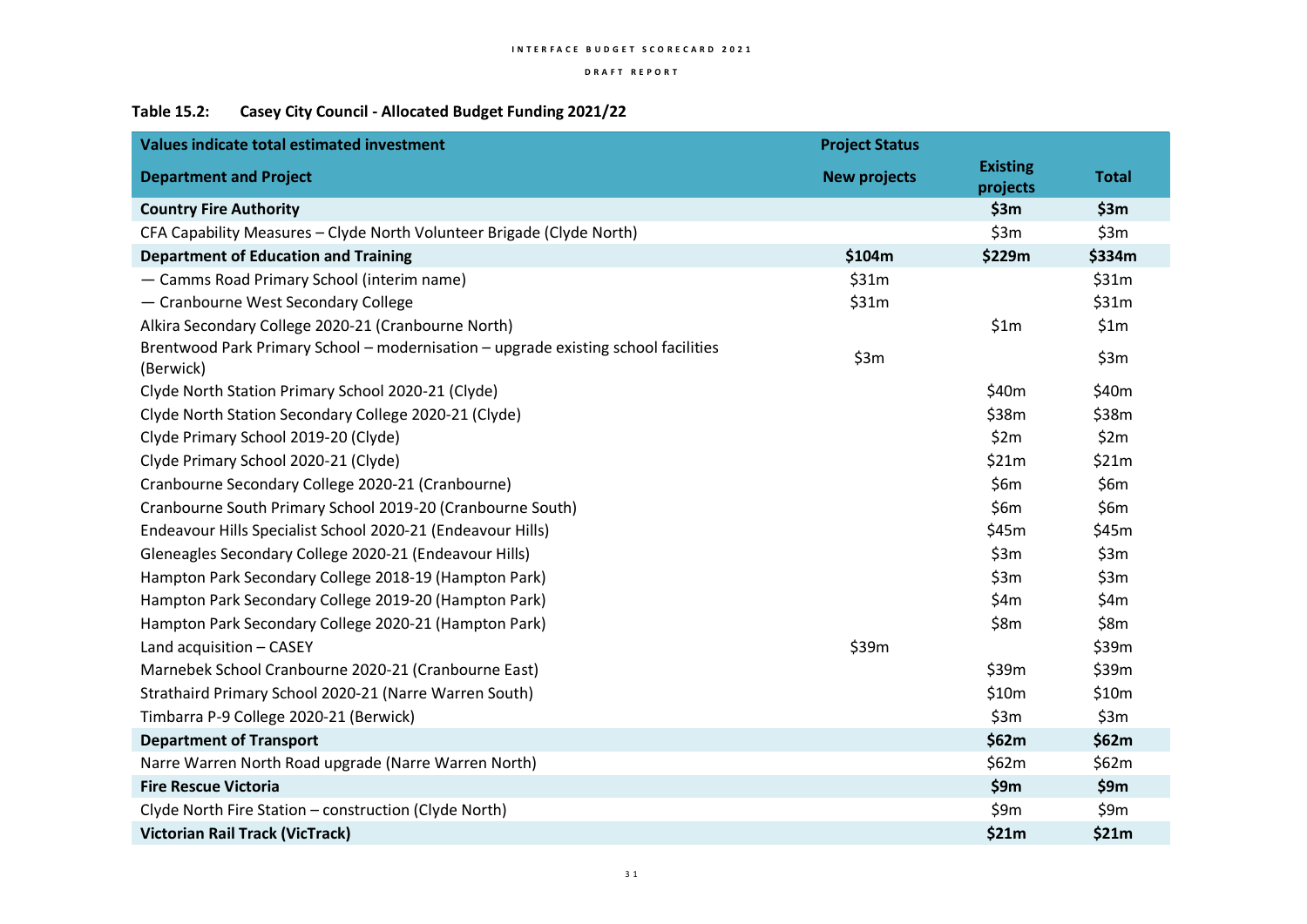### **D R A F T R E P O R T**

| Values indicate total estimated investment                                                                                                                                                                                                                                    | <b>Project Status</b> |                             |              |
|-------------------------------------------------------------------------------------------------------------------------------------------------------------------------------------------------------------------------------------------------------------------------------|-----------------------|-----------------------------|--------------|
| <b>Department and Project</b>                                                                                                                                                                                                                                                 | <b>New projects</b>   | <b>Existing</b><br>projects | <b>Total</b> |
| Berwick Bus Interchange (Berwick)                                                                                                                                                                                                                                             |                       | \$21m                       | \$21m        |
| <b>Department of Health</b>                                                                                                                                                                                                                                                   | \$68m                 |                             | \$68m        |
| Cranbourne Hospital (relocation and expansion of services at a new site)                                                                                                                                                                                                      | \$68m                 |                             | \$68m        |
| <b>Total</b>                                                                                                                                                                                                                                                                  | \$172m                | \$324m                      | \$497m       |
| Victorian Budget Papers 2021/22.<br>Source:<br>Note that the distribution of the distribution of the control of the condition of the second of the Computer Control of the condition of the control of the control of the control of the control of the control of the contro |                       |                             |              |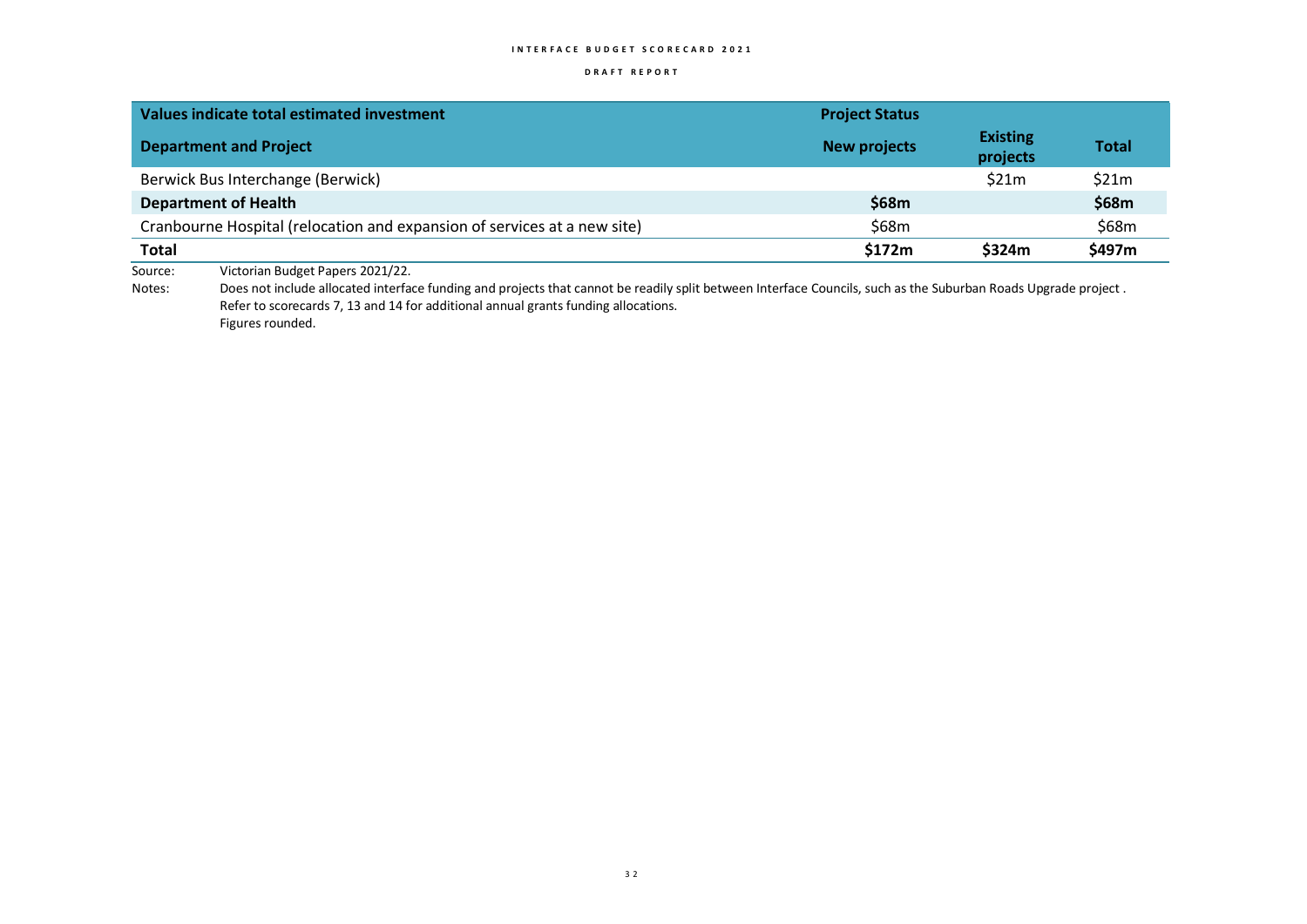## **Table 15.3: Hume City Council - Allocated Budget Funding 2021/22**

| Values indicate total estimated investment                                                  | <b>Project Status</b> |                             |              |
|---------------------------------------------------------------------------------------------|-----------------------|-----------------------------|--------------|
| <b>Department and Project</b>                                                               | <b>New projects</b>   | <b>Existing</b><br>projects | <b>Total</b> |
| <b>Department of Education and Training</b>                                                 | \$216m                | \$131m                      | \$347m       |
| - Elevation Secondary College                                                               | \$31m                 |                             | \$31m        |
| - Meadows Primary School                                                                    |                       | \$14m                       | \$14m        |
| - Merrifield West Secondary School (interim name)                                           | \$31m                 |                             | \$31m        |
| - Mount Ridley P-12 College                                                                 | \$14m                 |                             | \$14m        |
| - Mount Ridley Special School (interim name)                                                | \$31m                 |                             | \$31m        |
| Bendigo Kangan Institute's Broadmeadows Campus Redevelopment (Broadmeadows)                 | \$60m                 |                             | \$60m        |
| Gladstone Park Primary School 2020-21 (Gladstone Park)                                      |                       | \$2m                        | \$2m         |
| Goonawarra Primary School - modernisation - upgrade existing school facilities<br>(Sunbury) | \$10m                 |                             | \$10m        |
| Greenvale Secondary School 2020-21 (Greenvale)                                              |                       | \$28m                       | \$28m        |
| Jacana School for Autism 2020-21 (Jacana)                                                   |                       | \$10m                       | \$10m        |
| Kalkallo Common Primary School 2020-21 (Kalkallo)                                           |                       | \$26m                       | \$26m        |
| Land acquisition - HUME                                                                     | \$39m                 |                             | \$39m        |
| Mickleham Primary School 2020-21 (Mickleham)                                                |                       | \$29m                       | \$29m        |
| Sunbury and Macedon Ranges Specialist School Sunbury Campus 2018-19 (Sunbury)               |                       | \$11m                       | \$11m        |
| Sunbury West Primary School 2020-21 (Sunbury)                                               |                       | \$10m                       | \$10m        |
| <b>Fire Rescue Victoria</b>                                                                 |                       | \$19m                       | \$19m        |
| Broadmeadows Fire Station Refurbishment (Broadmeadows)                                      |                       | \$8m                        | \$8m         |
| Craigieburn Fire Station - construction (Craigieburn)                                       |                       | \$11m                       | \$11m        |
| <b>Department of Health</b>                                                                 | \$136m                |                             | \$136m       |
| Craigieburn Hospital (upgrade and expansion at existing site)                               | \$68m                 |                             | \$68m        |
| Sunbury Hospital (upgrade and expansion at existing site):                                  | \$68m                 |                             | \$68m        |
| <b>Total</b><br>$\frac{1}{2}$                                                               | \$352m                | \$150m                      | \$502m       |

Source: Victorian Budget Papers 2021/22.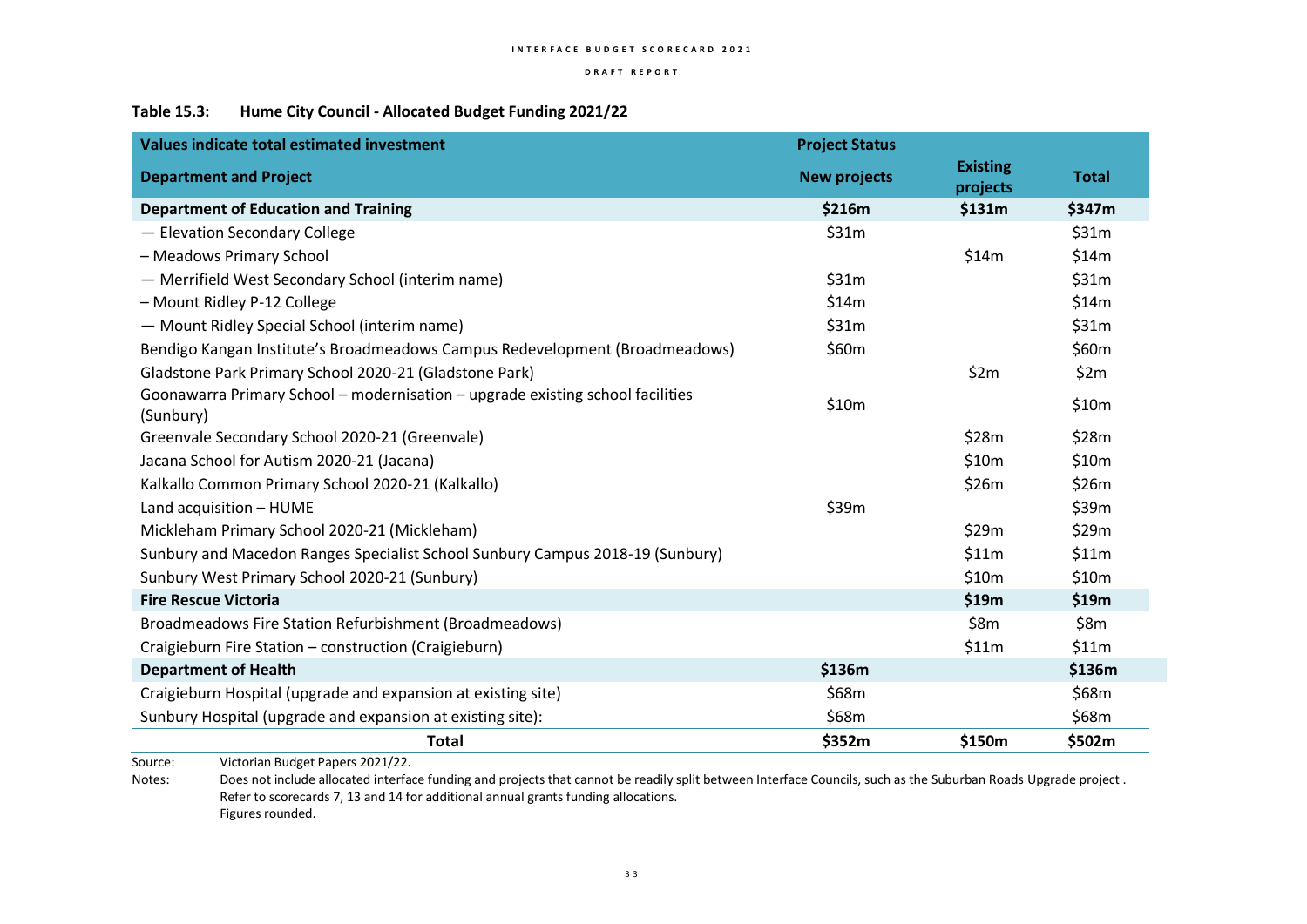## **Table 15.4: Melton City Council - Allocated Budget Funding 2021/22**

| Values indicate total estimated investment                                                       | <b>Project Status</b> |                             |                   |
|--------------------------------------------------------------------------------------------------|-----------------------|-----------------------------|-------------------|
| <b>Department and Project</b>                                                                    | <b>New projects</b>   | <b>Existing</b><br>projects | Total             |
| <b>Department of Education and Training</b>                                                      | \$80m                 | \$104m                      | \$184m            |
| - Rockbank Murray Road Primary School (interim name)                                             | \$31m                 |                             | \$31m             |
| Bridge Road Primary School (Melton) 2020-21 (Strathtulloh)                                       |                       | \$26m                       | \$26m             |
| Diggers Rest Primary School 2020-21 (Diggers Rest)                                               |                       | \$3m                        | \$3m              |
| Exford Primary School 2019-20 (Exford)                                                           |                       | \$6 $m$                     | \$6m              |
| Exford Primary School 2020-21 (Exford)                                                           |                       | \$28m                       | \$28m             |
| Grasslands Primary School 2020-21 (Deanside)                                                     |                       | \$26m                       | \$26m             |
| Land acquisition - MELTON                                                                        | \$39m                 |                             | \$39m             |
| Melton Specialist School 2020-21 (Melton)                                                        |                       | \$10m                       | \$10m             |
| Parkwood Green Primary School - modernisation - upgrade existing school facilities<br>(Hillside) | \$10m                 |                             | \$10m             |
| Staughton College 2020-21 (Melton South)                                                         |                       | \$6m                        | \$6m              |
| <b>Department of Health</b>                                                                      |                       | \$70m                       | \$70m             |
| First stage of the new Melton Hospital (Cobblebank)                                              |                       | \$70m                       | \$70 <sub>m</sub> |
| <b>Victorian Rail Track (VicTrack)</b>                                                           | \$36m                 |                             | \$36m             |
| Capacity improvements to Wyndham Vale and Melton (metropolitan various)                          | \$36m                 |                             | \$36m             |
| Total                                                                                            | \$116m                | \$174m                      | \$290m            |
| Victorian Budget Papers 2021/22.<br>Source:                                                      |                       |                             |                   |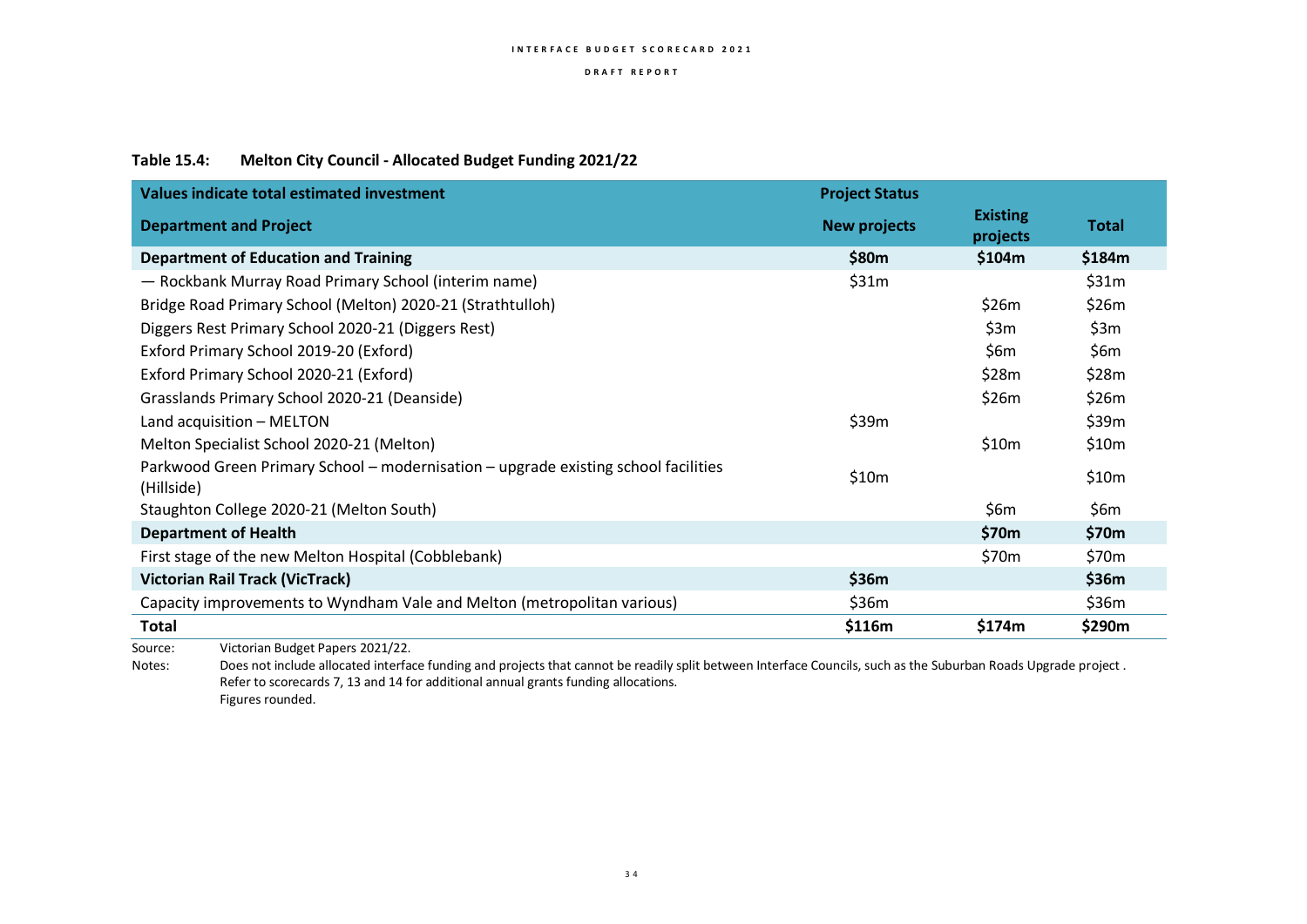### **D R A F T R E P O R T**

### **Table 15.5: Mitchell Shire Council - Allocated Budget Funding 2021/22**

| <b>Existing</b><br><b>New projects</b><br>projects<br>\$11m<br>\$1m | <b>Total</b><br>\$51m<br>\$1m |
|---------------------------------------------------------------------|-------------------------------|
|                                                                     |                               |
|                                                                     |                               |
|                                                                     |                               |
| \$3m                                                                | \$3m                          |
|                                                                     | \$39m                         |
| \$1m                                                                | \$1m                          |
| \$7m                                                                | \$7m                          |
| \$33m                                                               | \$33m                         |
| \$33m                                                               | \$33m                         |
| \$45m                                                               | \$84m                         |
|                                                                     |                               |

Source: Victorian Budget Papers 2021/22.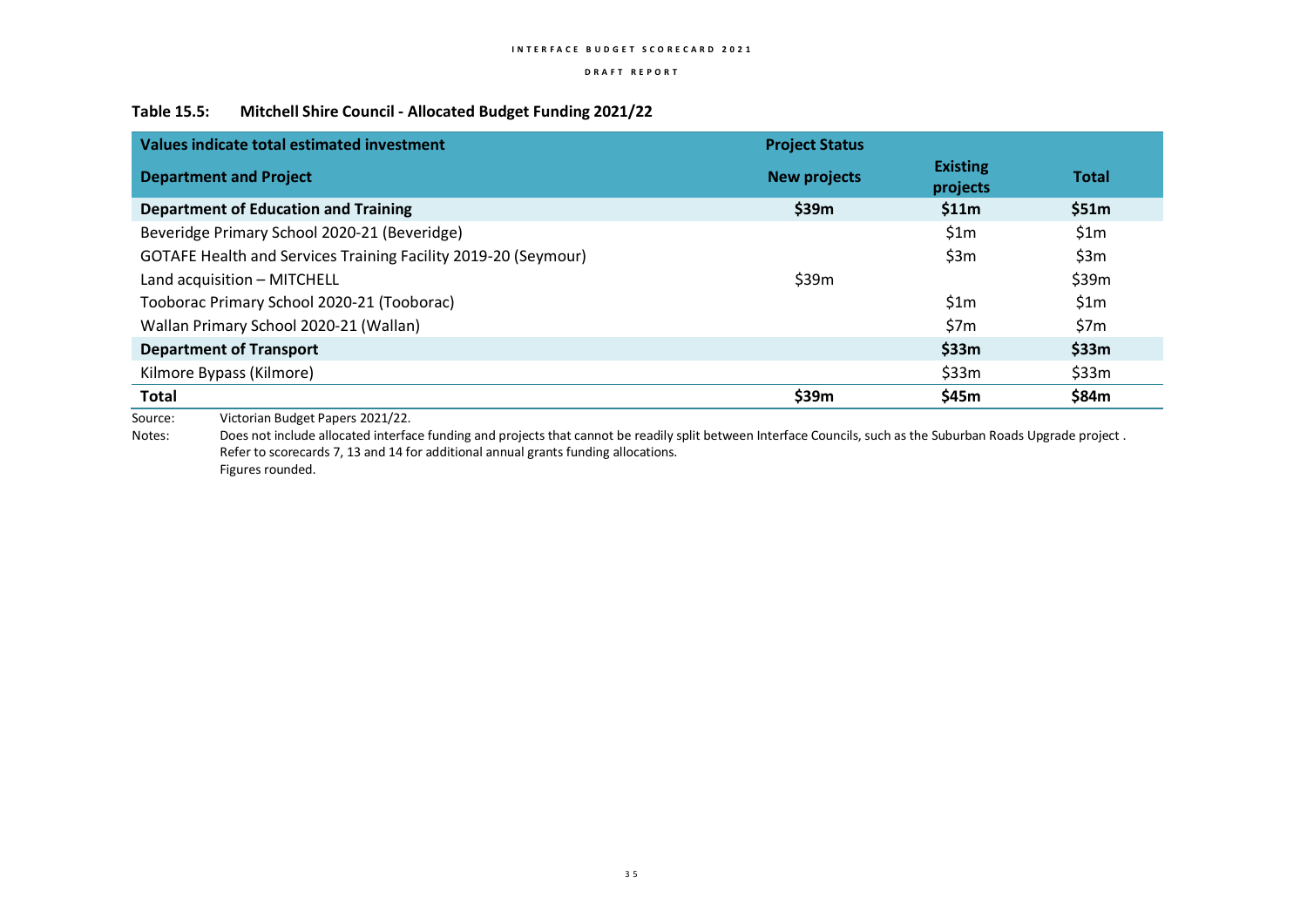### **Table 15.6: Mornington Peninsula Shire Council - Allocated Budget Funding 2021/22**

| Values indicate total estimated investment                   | <b>Project Status</b>    |              |
|--------------------------------------------------------------|--------------------------|--------------|
| <b>Department and Project</b>                                | <b>Existing projects</b> | <b>Total</b> |
| <b>Department of Education and Training</b>                  | \$54m                    | \$54m        |
| - Dromana Primary School                                     | \$14m                    | \$14m        |
| - Rosebud Primary School                                     | \$14m                    | \$14m        |
| Mornington Special Developmental School 2020-21 (Mornington) | \$1m                     | \$1m         |
| Red Hill Consolidated School 2019-20 (Red Hill)              | \$3m                     | \$3m         |
| Rosebud Secondary College 2020-21 (Rosebud)                  | \$10m                    | \$10m        |
| Western Port Secondary College 2020-21 (Hastings)            | \$12m                    | \$12m        |
| <b>Fire Rescue Victoria</b>                                  | \$0m                     | \$0m         |
| Mornington Fire Station - construction (Mornington)          | \$0m                     | \$0m         |
| <b>Total</b>                                                 | \$54m                    | \$54m        |
| Victorian Rudget Daners 2021/22<br>S <sub>O</sub>            |                          |              |

Source: Victorian Budget Papers 2021/22. Notes: Does not include allocated interface funding and projects that cannot be readily split between Interface Councils, such as the Suburban Roads Upgrade project. Refer to scorecards 7, 13 and 14 for additional annual grants funding allocations. Figures rounded.

## **Table 15.7: Nillumbik Shire Council - Allocated Budget Funding 2021/22**

| Values indicate total estimated investment                                                               | <b>Project Status</b> |                             |              |
|----------------------------------------------------------------------------------------------------------|-----------------------|-----------------------------|--------------|
| <b>Department and Project</b>                                                                            | <b>New projects</b>   | <b>Existing</b><br>projects | <b>Total</b> |
| <b>Department of Education and Training</b>                                                              | \$4m                  | \$15m                       | \$20m        |
| Diamond Creek East Primary School 2020-21 (Diamond Creek)                                                |                       | \$3m                        | \$3m         |
| Kangaroo Ground Primary School - modernisation - upgrade existing school facilities (Kangaroo<br>Ground) | \$4m                  |                             | \$4m         |
| St Helena Secondary College 2020-21 (Eltham North)                                                       |                       | \$12m                       | \$12m        |
| <b>Department of Health</b>                                                                              | \$68m                 |                             | \$68m        |
| Eltham Hospital (new site)                                                                               | \$68m                 |                             | \$68m        |
| <b>Total</b>                                                                                             | \$72m                 | \$15m                       | \$88m        |

Source: Victorian Budget Papers 2021/22.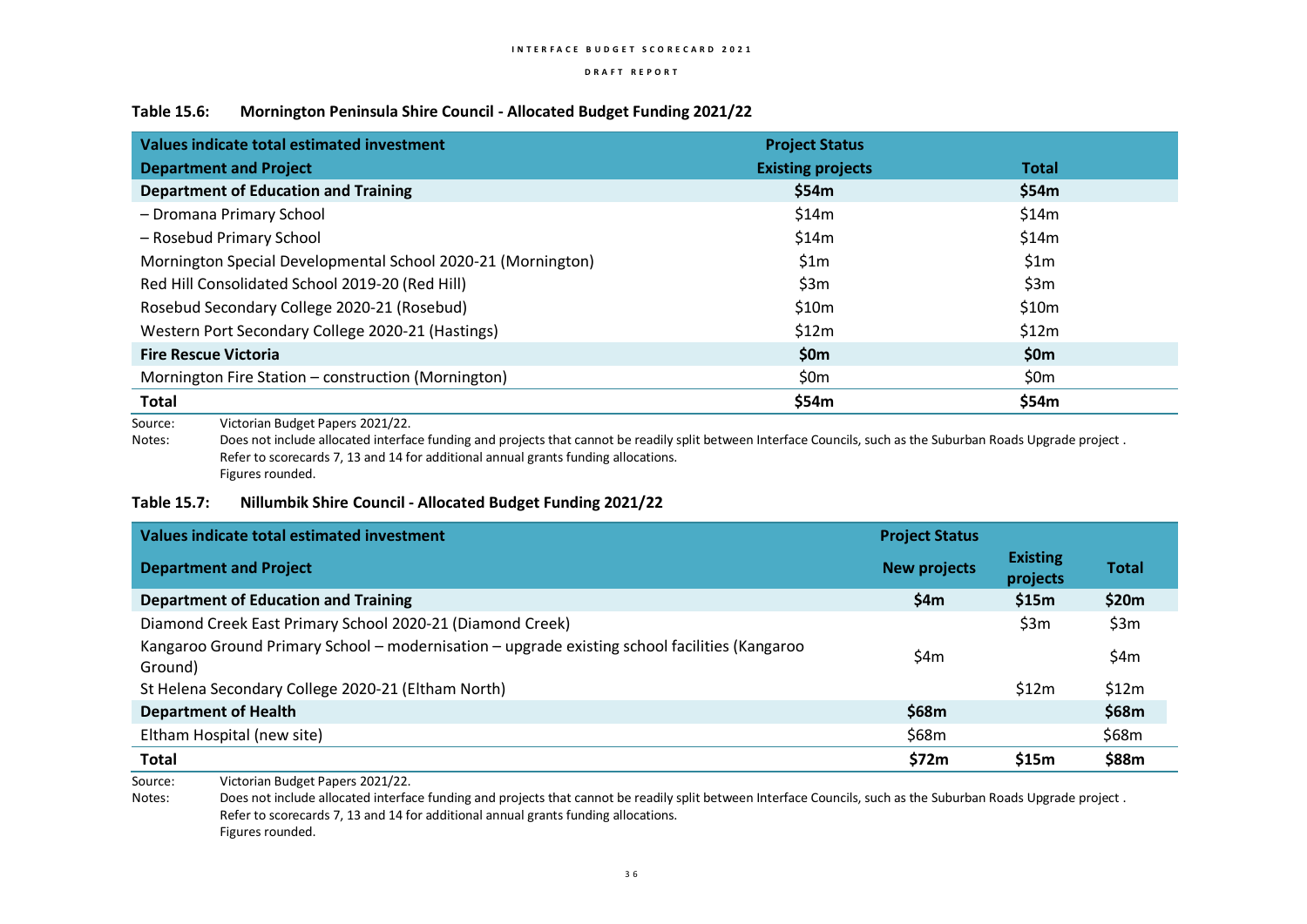### **D R A F T R E P O R T**

## **Table 15.8: Whittlesea City Council - Allocated Budget Funding 2021/22**

| <b>Values indicate total estimated investment</b>                                                   | <b>Project Status</b> |                             |              |
|-----------------------------------------------------------------------------------------------------|-----------------------|-----------------------------|--------------|
| <b>Department and Project</b>                                                                       | <b>New projects</b>   | <b>Existing</b><br>projects | <b>Total</b> |
| <b>Department of Education and Training</b>                                                         | \$98m                 | \$145m                      | \$243m       |
| - Hayes Hill Primary School (interim name)                                                          | \$31m                 |                             | \$31m        |
| - Wollert East Secondary School (interim name)                                                      | \$31m                 |                             | \$31m        |
| - Wollert West Primary School (interim name)                                                        | \$31m                 |                             | \$31m        |
| Bundoora Primary School 2020-21 (Bundoora)                                                          |                       | \$10m                       | \$10m        |
| Concord School 2020-21 (Bundoora)                                                                   |                       | \$10m                       | \$10m        |
| Edgars Creek Secondary College 2019-20 (Wollert)                                                    |                       | \$22m                       | \$22m        |
| Lalor Primary School 2020-21 (Lalor)                                                                |                       | \$13m                       | \$13m        |
| Lalor Secondary College 2020-21 (Lalor)                                                             |                       | \$27m                       | \$27m        |
| Merriang Special Developmental School 2020-21 (Lalor)                                               |                       | \$3m                        | \$3m         |
| Mill Park Secondary College 2020-21 (Mill Park)                                                     |                       | \$12m                       | \$12m        |
| Peter Lalor Secondary College 2020-21 (Lalor)                                                       |                       | \$8m                        | \$8m         |
| Plenty Parklands Primary School - modernisation - upgrade existing school facilities (Mill<br>Park) | \$5m                  |                             | \$5m         |
| Wollert East Proposed P-6 (P-12 site) 2020-21 (Wollert)                                             |                       | \$40m                       | \$40m        |
| <b>Department of Health</b>                                                                         | \$68m                 | \$163m                      | \$231m       |
| Northern Hospital inpatient expansion - Stage 2 (Epping)                                            |                       | \$163m                      | \$163m       |
| City of Whittlesea Hospital (new site)                                                              | \$68m                 |                             | \$68m        |
| <b>Department of Transport</b>                                                                      |                       | \$114m                      | \$114m       |
| Urban Congestion Package - O'Herns Road upgrade (Epping)                                            |                       | \$114m                      | \$114m       |
| <b>Total</b>                                                                                        | \$166m                | \$421m                      | \$588m       |

Source: Victorian Budget Papers 2021/22.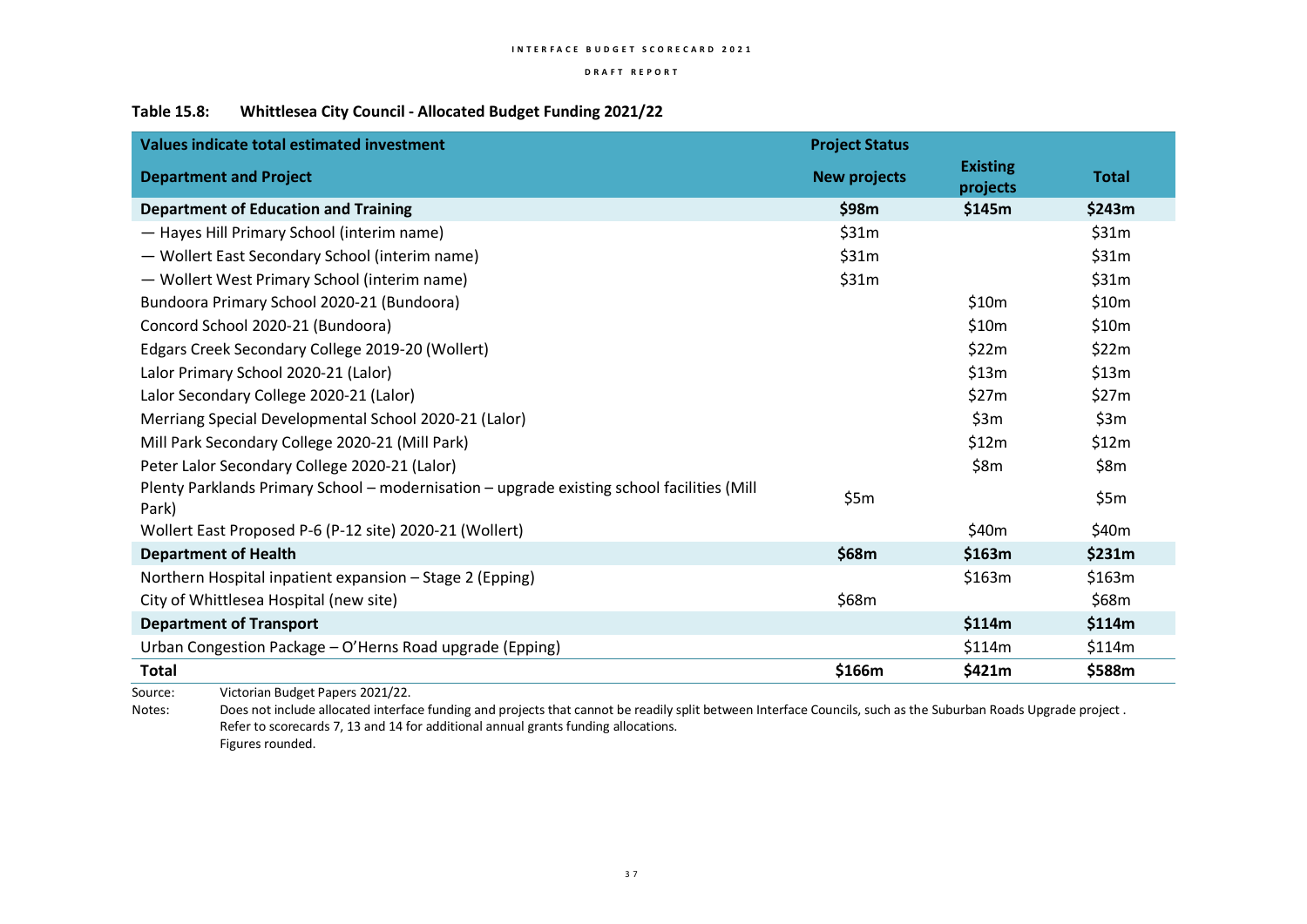## **Table 15.9: Wyndham City Council - Allocated Budget Funding 2021/22**

| <b>Values indicate total estimated investment</b><br><b>Department and Project</b>        | Project<br><b>Status</b><br><b>New</b> | <b>Existing</b> | <b>Total</b> |
|-------------------------------------------------------------------------------------------|----------------------------------------|-----------------|--------------|
|                                                                                           | projects                               | projects        |              |
| <b>Country Fire Authority</b>                                                             |                                        | \$8m            | \$8m         |
| Truganina fire station (Truganina)                                                        |                                        | \$4m            | \$4m         |
| Wyndham Vale fire station (Wyndham Vale)                                                  |                                        | \$4m            | \$4m         |
| <b>Court Services Victoria</b>                                                            |                                        | \$274m          | \$274m       |
| New Wyndham Law Court Development (Werribee)                                              |                                        | \$271m          | \$271m       |
| Werribee Essential Compliance Upgrade (Werribee)                                          |                                        | \$3m            | \$3m         |
| <b>Department of Education and Training</b>                                               | \$244m                                 | \$77m           | \$321m       |
| - Holyoake Parade Primary School (interim name)                                           | \$31m                                  |                 | \$31m        |
| - Lollypop Creek Primary School (interim name)                                            | \$31m                                  |                 | \$31m        |
| - Manor Lakes P-12 College                                                                | \$14m                                  |                 | \$14m        |
| - Riverdale East Primary School (interim name)                                            | \$31m                                  |                 | \$31m        |
| - Tarneit Missen House Primary School (interim name)                                      | \$31m                                  |                 | \$31m        |
| - Tarneit Senior College                                                                  | \$31m                                  |                 | \$31m        |
| - Truganina North Secondary School (interim name)                                         | \$31m                                  |                 | \$31m        |
| Alamanda K-9 College - modernisation - upgrade existing school facilities (Point<br>Cook) | \$6m                                   |                 | \$6m         |
| Dohertys Creek P-9 College - Stage 2 - Years 7-9 2020-21 (Truganina)                      |                                        | \$11m           | \$11m        |
| Hoppers Crossing Secondary College 2020-21 (Hoppers Crossing)                             |                                        | \$10m           | \$10m        |
| Land acquisition - WYNDHAM                                                                | \$39m                                  |                 | \$39m        |
| Saltwater P-9 College - Stage 2 - Years 7-9 2020-21 (Point Cook)                          |                                        | \$13m           | \$13m        |
| The Grange P-12 College 2019-20 (Hoppers Crossing)                                        |                                        | \$10m           | \$10m        |
| Warringa Park School 2019-20 (Hoppers Crossing)                                           |                                        | \$14m           | \$14m        |
| Warringa Park School 2020-21 (Hoppers Crossing)                                           |                                        | \$8m            | \$8m         |
| Woodville Primary School 2020-21 (Hoppers Crossing)                                       |                                        | \$11m           | \$11m        |
| Department of Environment, Land, Water and Planning                                       |                                        | \$84m           | \$84m        |
| Werribee Open Range Zoo (Werribee South)                                                  |                                        | \$84m           | \$84m        |
| <b>Department of Transport</b>                                                            | \$0m                                   |                 | \$0m         |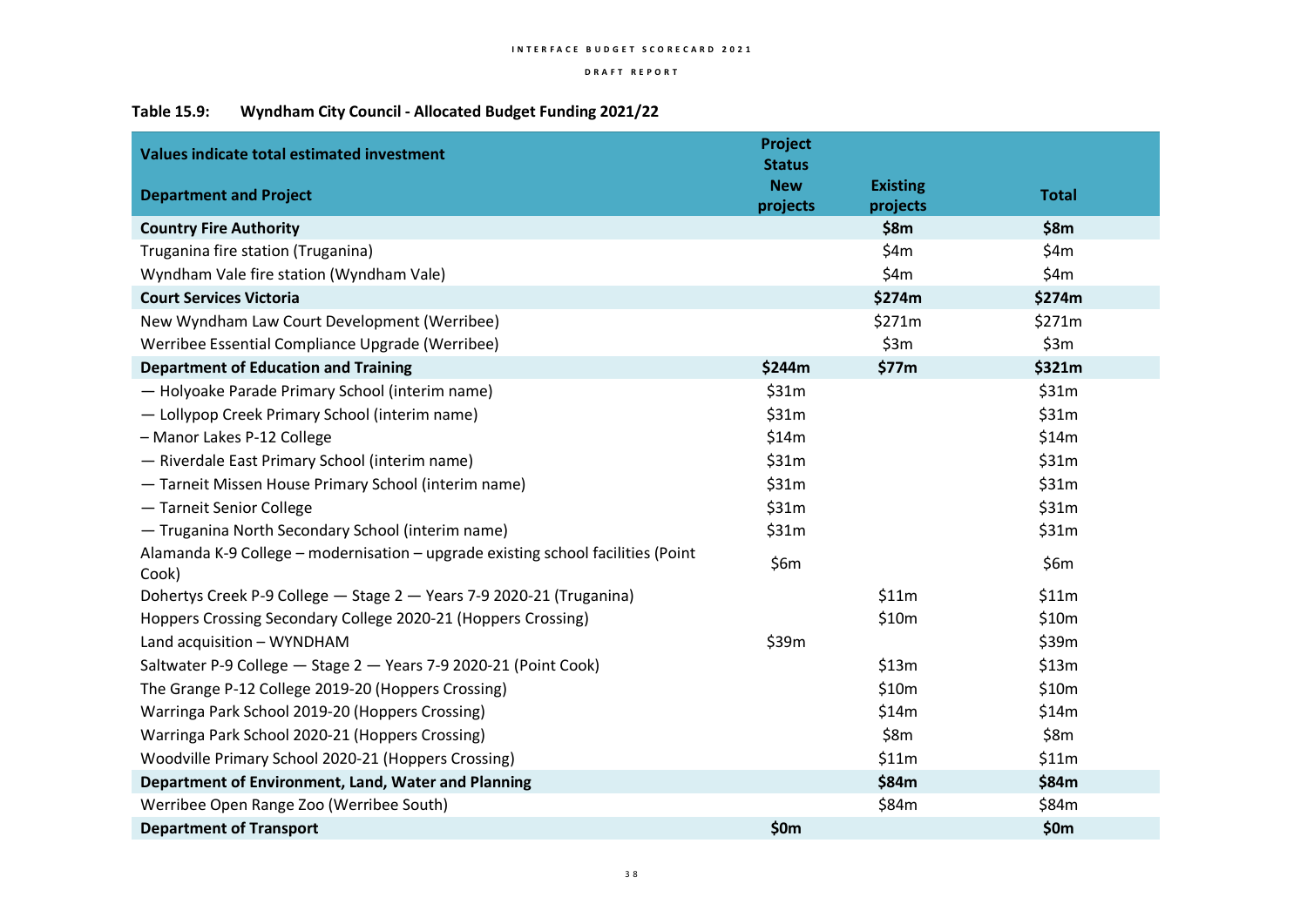### **D R A F T R E P O R T**

| Values indicate total estimated investment                              | Project<br><b>Status</b> |                             |              |
|-------------------------------------------------------------------------|--------------------------|-----------------------------|--------------|
| <b>Department and Project</b>                                           | <b>New</b><br>projects   | <b>Existing</b><br>projects | <b>Total</b> |
| Ison Road - Rail Overpass (Werribee)                                    | \$0m                     |                             | \$0m         |
| <b>Victorian Rail Track (VicTrack)</b>                                  | \$36m                    |                             | \$36m        |
| Capacity improvements to Wyndham Vale and Melton (metropolitan various) | \$36m                    |                             | \$36m        |
| <b>Department of Health</b>                                             | \$68m                    |                             | \$68m        |
| Point Cook Hospital (new site)                                          | \$68m                    |                             | \$68m        |
| <b>Total</b>                                                            | \$348m                   | \$442m                      | \$791m       |

Source: Victorian Budget Papers 2021/22.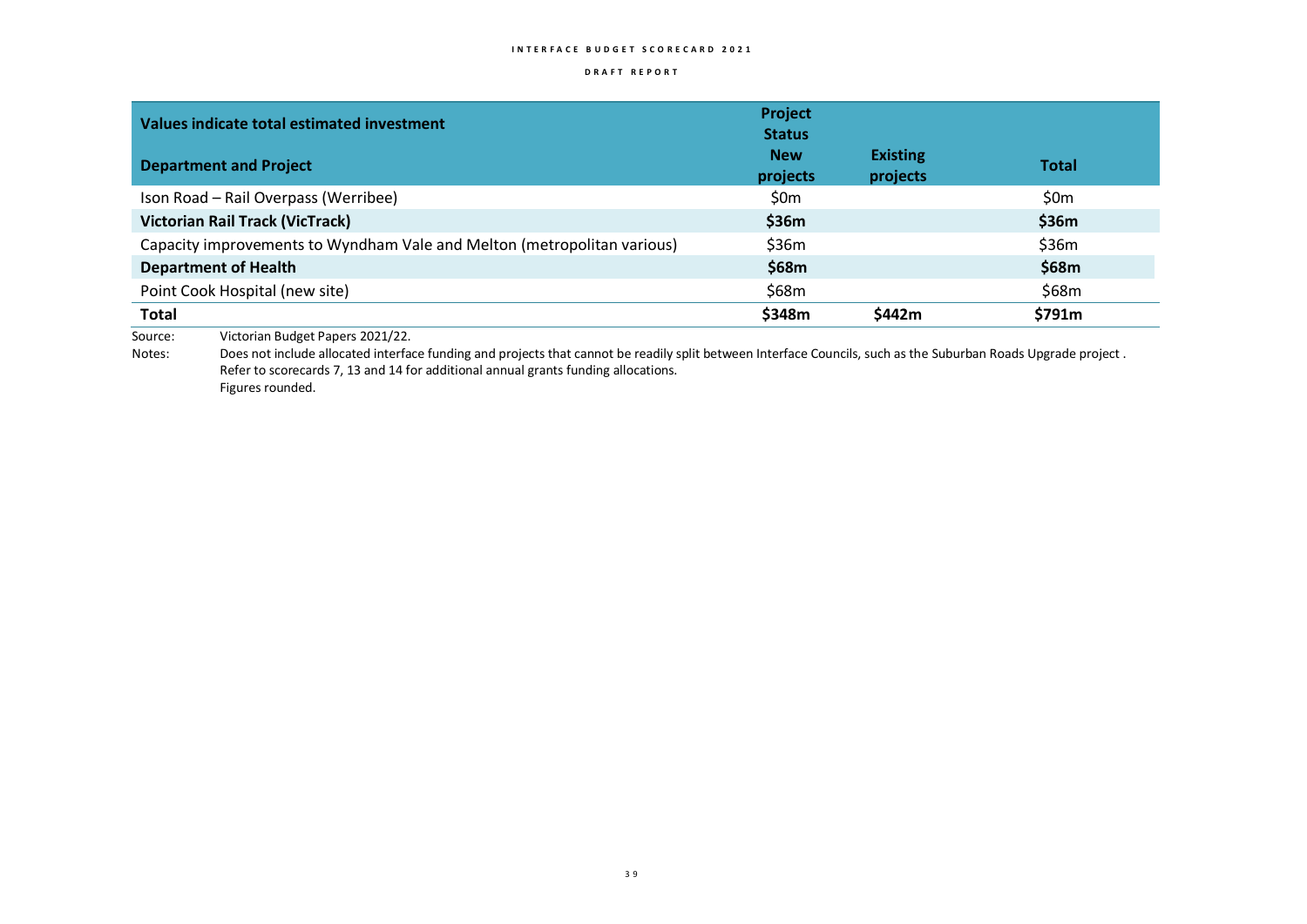### **D R A F T R E P O R T**

### **Table 15.10: Yarra Ranges Shire Council - Allocated Budget Funding 2021/22**

| <b>Project Status</b> |                             |        |
|-----------------------|-----------------------------|--------|
| <b>New projects</b>   | <b>Existing</b><br>projects | Total  |
| \$5m                  | \$119m                      | \$124m |
|                       | \$9m                        | \$9m   |
|                       | \$8m                        | \$8m   |
|                       | \$2m                        | \$2m   |
|                       | \$17m                       | \$17m  |
|                       | \$10m                       | \$10m  |
| \$5m                  |                             | \$5m   |
|                       | \$9m                        | \$9m   |
|                       | \$8m                        | \$8m   |
|                       | \$7m                        | \$7m   |
|                       | \$10m                       | \$10m  |
|                       | \$10m                       | \$10m  |
|                       | \$11m                       | \$11m  |
|                       | \$19m                       | \$19m  |
| \$5m                  | \$119m                      | \$124m |
|                       |                             |        |

Source: Victorian Budget Papers 2021/22.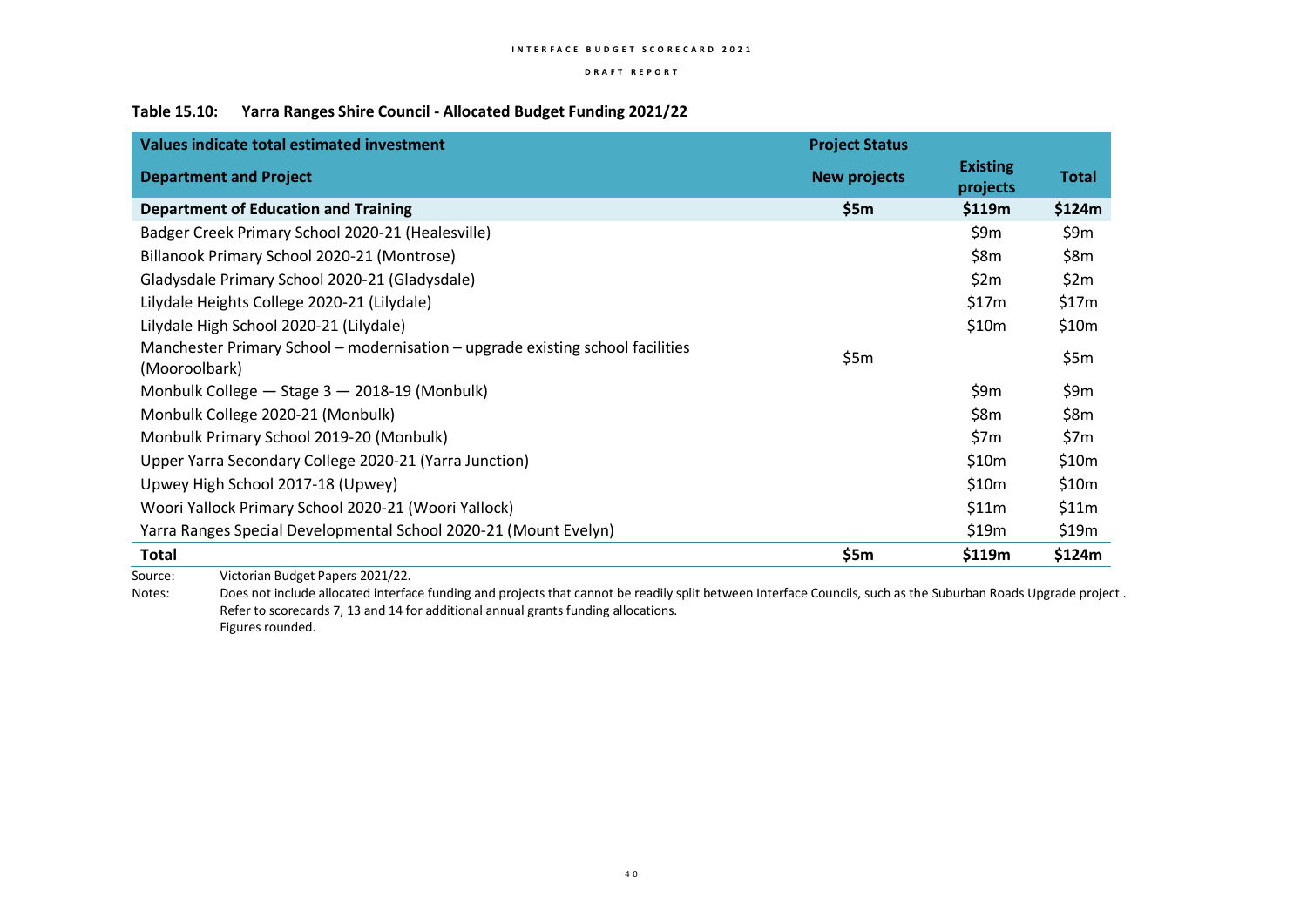## 16 **KEY FINDINGS AND CONCLUSIONS**

## *State Budget 2020/21 Funding Overview*

- 1. Interface Council areas have been allocated \$5,994 million (over four-years) in Total Estimated Investment (TEI) from the 2021/22 State Budget (and from other annual grants programs) for infrastructure in the following priority service areas:
	- Education and Training
	- Health
	- Justice and Community/Courts
	- Government Hubs/Precincts/Cultural
	- Parkland and Environment
	- **Roads**
	- Public Transport
	- Public Libraries
	- Early Childhood
	- Growing Suburbs Fund
- 2. The \$5,994 million 2021/22 Interface infrastructure allocation (over four-years) represents an above trend outcome (\$3,105 million), based on previous budget / specific grant allocations made between 2012/13 and 2021/22 (excluding 2020/21, where no information is available).
- 3. The largest proportion of allocated Interface infrastructure investment over the fouryear period is focused on Roads (\$2,395 million) – including the Suburban Roads Upgrade project, and Education and Training (\$1,773 million) – which includes land acquisitions, new schools, upgrades to existing schools, specialist schools and TAFE facilities.
- 4. The next largest allocated Interface infrastructure investment is for Health (\$705 million) – including funding for seven new community hospitals; followed by \$629 million for Public Transport – including \$537 million for the Hurstbridge Line Upgrade Stage 2.
- 5. Smaller four-year allocations are made for justice/courts (\$274 million) and Parkland and Environment (\$154 million) – including \$70 million for the Suburban Parks Program.
- 6. The GSF 2020 provided \$54 million in grants for Interface projects. New funding of \$50 million has been allocated in 2021/22, to be shared with Peri-Urban LGAS.
- 7. The GSF will continue to assist in the development of multi-purpose facilities, community centres, playgrounds and other infrastructure and spaces needed by the community.
- 8. The Interface received \$9.7 million through the Children's Facilities Capital Program 2019/2020 – including funding for four new Integrated Children's Centres ranging from \$1.7 million to \$2.0 million each.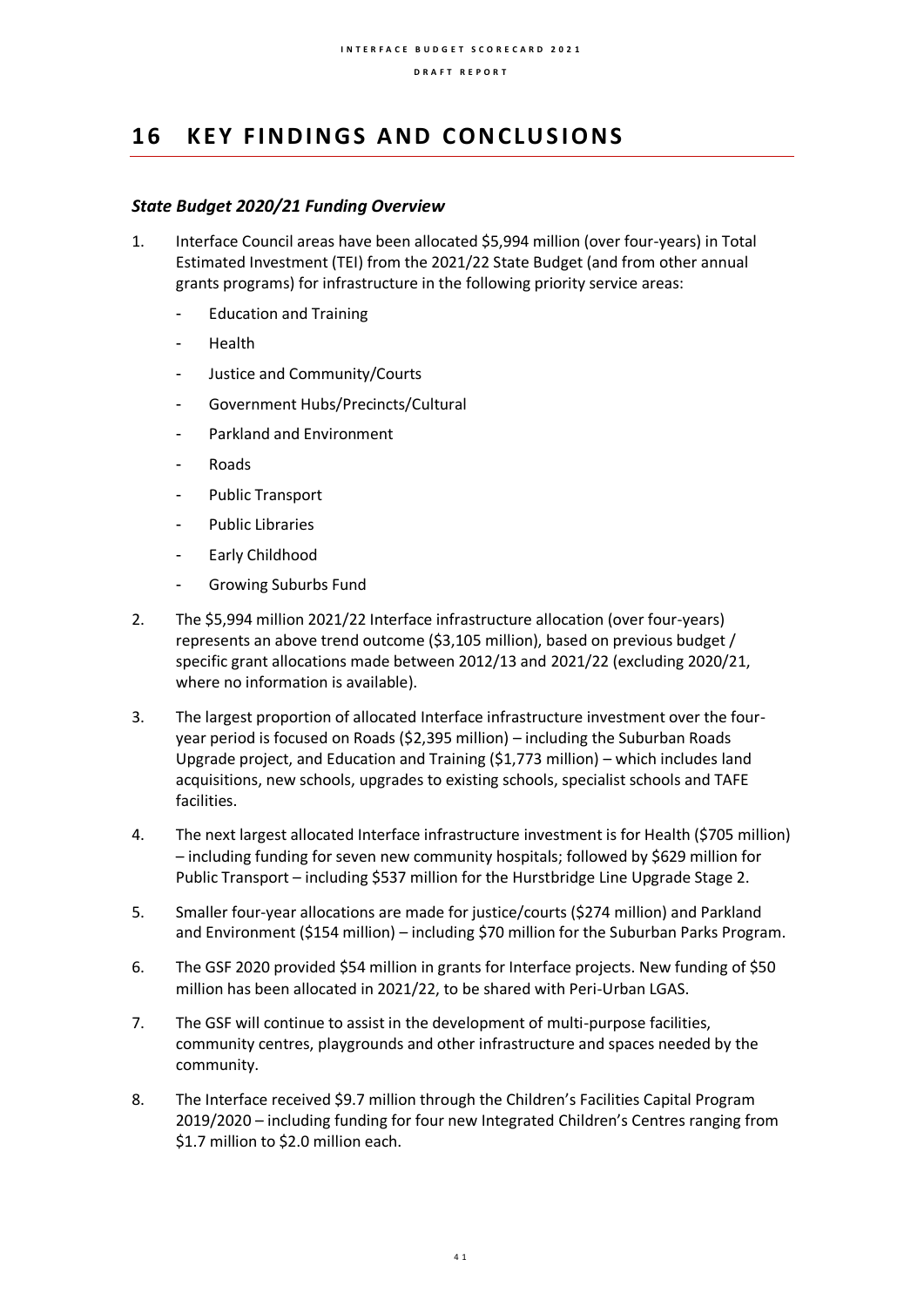9. The Interface received \$0.3 million through the Living Libraries Infrastructure Program 2020.

### *Funding for Critical Infrastructure*

- 6. Over the current four-year budget period an estimated \$2,858 million in investment is required for critical infrastructure (i.e., Education and Training, Health, Public Libraries, Early Childhood and Public Transport) in Interface Council areas (refer to "One Melbourne or Two" updated report, Essential Economics 2018). Note that while the majority of funding is a State responsibility, funding support is also required from the Federal Government and Councils, while some infrastructure will be provided by the private sector.
- 7. State funding allocated in the 2021/220 budget over a four-year period represents approximately \$3,118 million (excluding the GSF) for these key infrastructure areas, which is above the required four-year requirement. Note, roads funding requirements are not included as a specific measure in the "One Melbourne or Two" report. The GSF provides funding for a range of community facilities through its annual grants program.
- 8. Further funding allocations (TEI) for Interface infrastructure are likely to arise from unallocated statewide funding programs, such as:
	- \$486 million Car Parks for Commuters Program
	- \$141 million for expanding mental health treatment facilities for Victoria's youth
	- \$105 million allocated to provide relocatable school buildings to meet growing demand
	- \$50 million for local road and infrastructure upgrades
	- \$45 million for Ready for School: Kinder Infrastructure Facilities.
- 9. In this four-year budget cycle, Education and Training, Health, and Early Childhood are adequately funded although this needs to be balanced against under-investment in previous budgets. Areas such as Public Transport and Public Libraries are underfunded, and this may result in a shortage of required infrastructure if unallocated State funds and federal contributions are not secured.
- 10. The estimated \$257 million 'surplus' in the 2021/22 budget compares to a surplus of \$422 million in the 2019/20 budget, \$233 million in the 2018/19 budget, \$180 million in the 2017/18 budget and \$83 million in the 2016/17 budget. This contrasts with estimated shortfalls in previous budgets of \$920 million (2015/16), \$810 million (2014/15), \$895 million (2013/14) and \$955 million (2012/13). In effect, the four-year funding allocations announced in recent budgets have enabled Interface Council areas to start 'closing the gap' in terms of cumulative funding deficits generated over many years. Note, no data available for 2020/21.

## *Funding Equity*

11. Interface Council areas accommodate approximately 28% of Victoria's population and 36% of Metropolitan Melbourne's population (ABS Estimated Resident Population, June 2020 provisional). Over the most recent 5-year period (2015 to 2020), Interface Council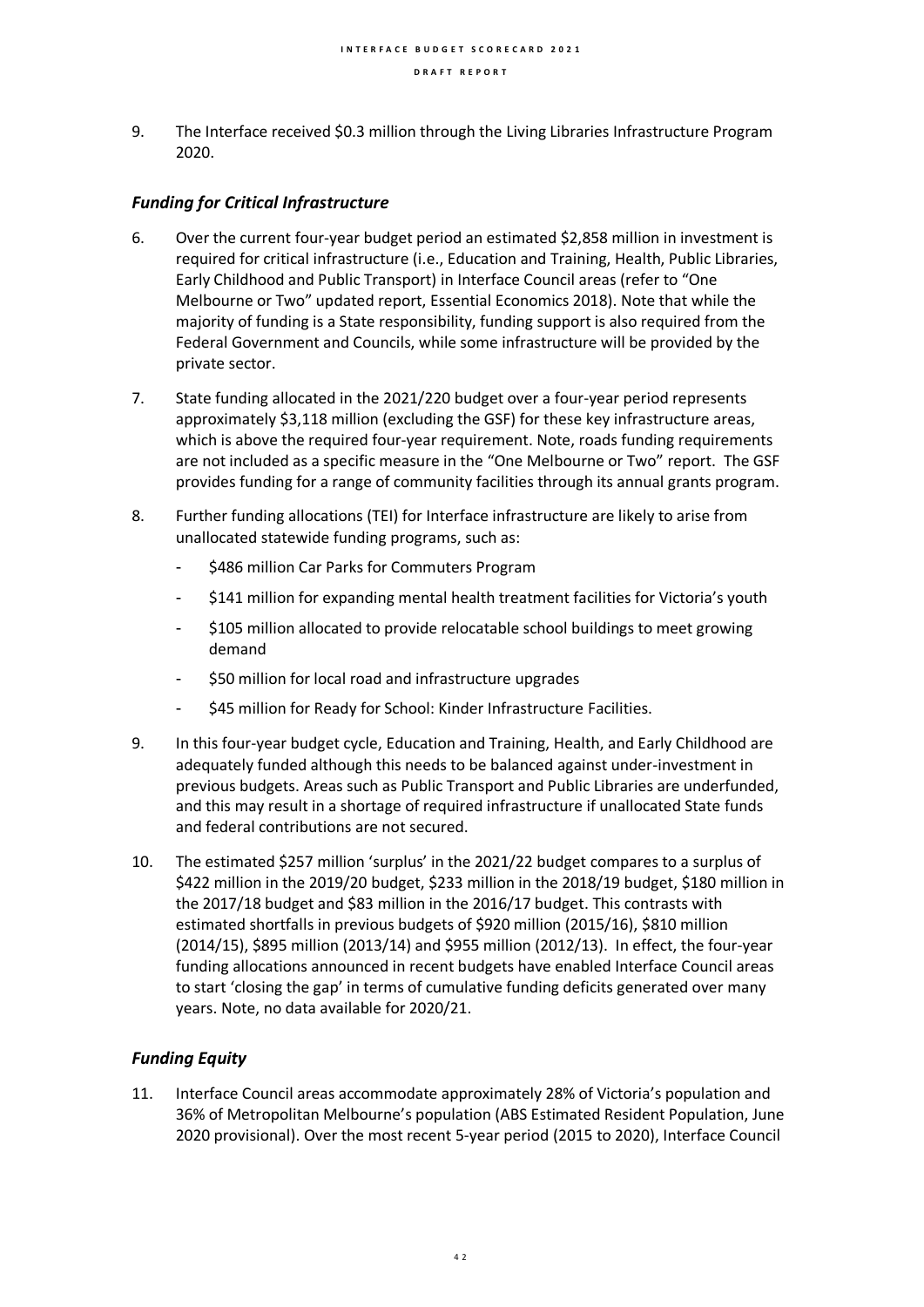areas have been responsible for accommodating 45% of State population growth and 53% of Metropolitan Melbourne population growth.

- 12. Over the 2014 to 2019 period, the population growth rate across the Interface Council areas of +3.8% pa (representing an increase of +306,000 persons over the 5-year period) far outpaced the population growth rate in non-Interface Metropolitan Council areas of +1.8% pa (an increase of +287,000 persons over 5 years) and in Regional Council areas of +1.4% pa (an increase of +101,000 persons over 5 years).
- 13. Over recent years Interface Council areas have started to receive State funding more closely aligned to their share of total population numbers and share of population growth. However, cumulative budget deficits over many years have resulted in significant underfunding in the Interface resulting in a growing gap in provision compared to Non-Interface Metropolitan Council areas. Regional Council areas continue to receive a higher level of funding compared to their population levels and growth rates.
- 14. The 2021/22 Budget allocated 46% of new allocated funding to Interface Council areas, which is an increase from 34% in 2019/20 but the same share as in the 2018/19 budget (also 46%). No data is available for 2020/21.
- 15. When new and existing funding is considered over the four-year forward estimates, Interface Council areas received 23% of total allocated investment for key infrastructure items, and this compares to 33% funding for Non-Interface Metropolitan Melbourne Council areas and 44% funding for Regional Council areas.
- 16. In the 2021/22 Budget (and other grants), Interface Council areas were allocated 52% for Early Childhood facilities, 47% for Roads and 42% of funding for Education and Training (land and facilities).
- 17. Just 9% of allocated State health funding was directed towards Interface Council areas in the 2021/22 Budget, and this contrasts with 58% of allocated funding for Non-Interface Metropolitan Council areas and 33% for Regional Council areas.
- 18. Interface Council areas received 73% of grants funding through the GSF 2020, with Regional Council areas (Peri-Urban LGAs) receiving the remaining 23%. Previous GSF funding was exclusively provided to the Interface LGAs, prior to the inclusion of Peri-Urban LGAs in the GSF 2020 round.
- 19. Importantly, the population of Interface Council areas is forecast to continue growing at a faster rate than Non-Interface Metropolitan Council areas and Regional Council areas over the next 15 years. The State Government's Victoria in Future 2016 (Department of Environment, Land, Water and Planning) shows that by 2036 Interface Council areas will accommodate 2,746,600 persons (an increase of +1,131,000 persons compared to 2016 population levels) and the Interface's share of state population will increase from 26% in 2016 to 32% in 2036. In view of these population projections, it is clear that significant and sustained infrastructure funding will be required to support the needs of Interface communities over the coming decades.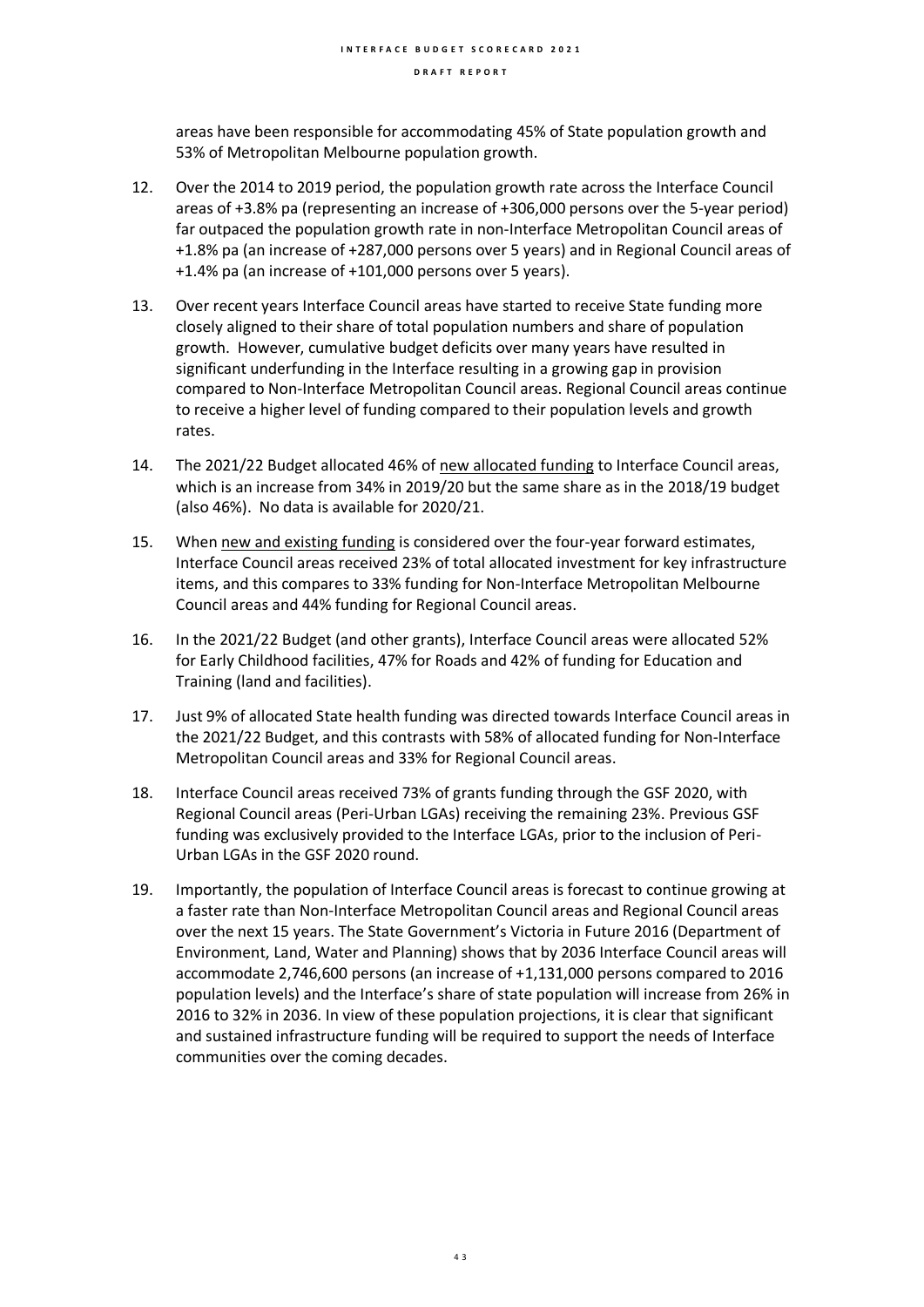### *Interface Economic Development and Investment and Output Trends*

### **Employment**

- 20. The unemployment rate in Interface Council areas was 7.9% as of December 2020. This is significantly higher than rates for both Non-Interface Metropolitan Council areas(6.4%) and Regional Council areas (4.7%). As of December 2020, 39% of all unemployed persons in Metropolitan Melbourne were labour force participants from Interface Council areas (approximately 75,120 persons), which is higher than the 34% labour force contribution these Interface areas make to Metropolitan Melbourne's overall labour force.
- 21. This latest 2020 data consolidates a trend which shows an increasing gap in unemployment rates in the Interface compared Non-Interface Metropolitan Council areas, and in particular with Regional Council areas where the unemployment gap has increased considerably in recent years.
- 22. ABS Place of Work data (2016, latest available) shows local job provision in Interface Council areas is very low at only 0.57 jobs per workforce participant. The 2016 figure represents only a slight improvement in provision over the past decade from 0.55 jobs per workforce participant in 2006. In contrast, Non-Interface Metropolitan Council areas continue to provide approximately 1 job per workforce participant, while job provision in Regional Council areas has improved over the past decade from 0.83 jobs per workforce participant in 2006 to 0.90 jobs per workforce participant in 2016.

### **Investment**

- 23. In 2020, Interface Council areas secured 27% of all new building investment (measured by the value of approved building permits) across the State, which is just above the 2012 share (26%), when the trend series begun. New Interface building investment equated to \$10.9 billion over the year, up from \$9.7 billion the previous year and \$4.4 billion in 2012. The 2020 figure represents an expansion in new building investment in the Interface of approximately +\$1.3 billion (or +11.3%) over the 12 months, which is well above the value of building approvals in Non-Interface Metropolitan Council areas (- 1.3%), but well below investment levels in Regional Council areas (+22.7%) over the year. Undoubtably, the impact of COVID-19 throughout 2020 has influenced planning and investment decisions in differing ways for geographical areas.
- 24. New building investment tends to vary by year due to the 'bulkiness' of certain major investments, and such variations therefore need not necessarily relate to macro-economic conditions. In this regard an assessment of the longer-term trend is more useful. Investment trends for Interface Council areas show an increase in the value of new building approvals from \$4.4 billion in 2012 to \$10.9 billion in 2020, which equates to an average annual growth rate of +12.1% in investment over the period. This is slightly above the rate for Non-Interface Metropolitan Council areas (+11.7% pa) and Regional Council areas (+10.9% pa) over the 2012-2020 period.
- 25. The main focus of investment in Interface Council areas in 2020 remains domestic dwelling construction (\$8.1 billion or 74% of all investment), which represents an increase of +\$1.2 billion (or +18%) over the 12 months. Over the same period the Interface's share of statewide domestic dwelling investment increased from 30% in 2019 to 31% in 2020, highlighting the ongoing importance of Interface Council areas in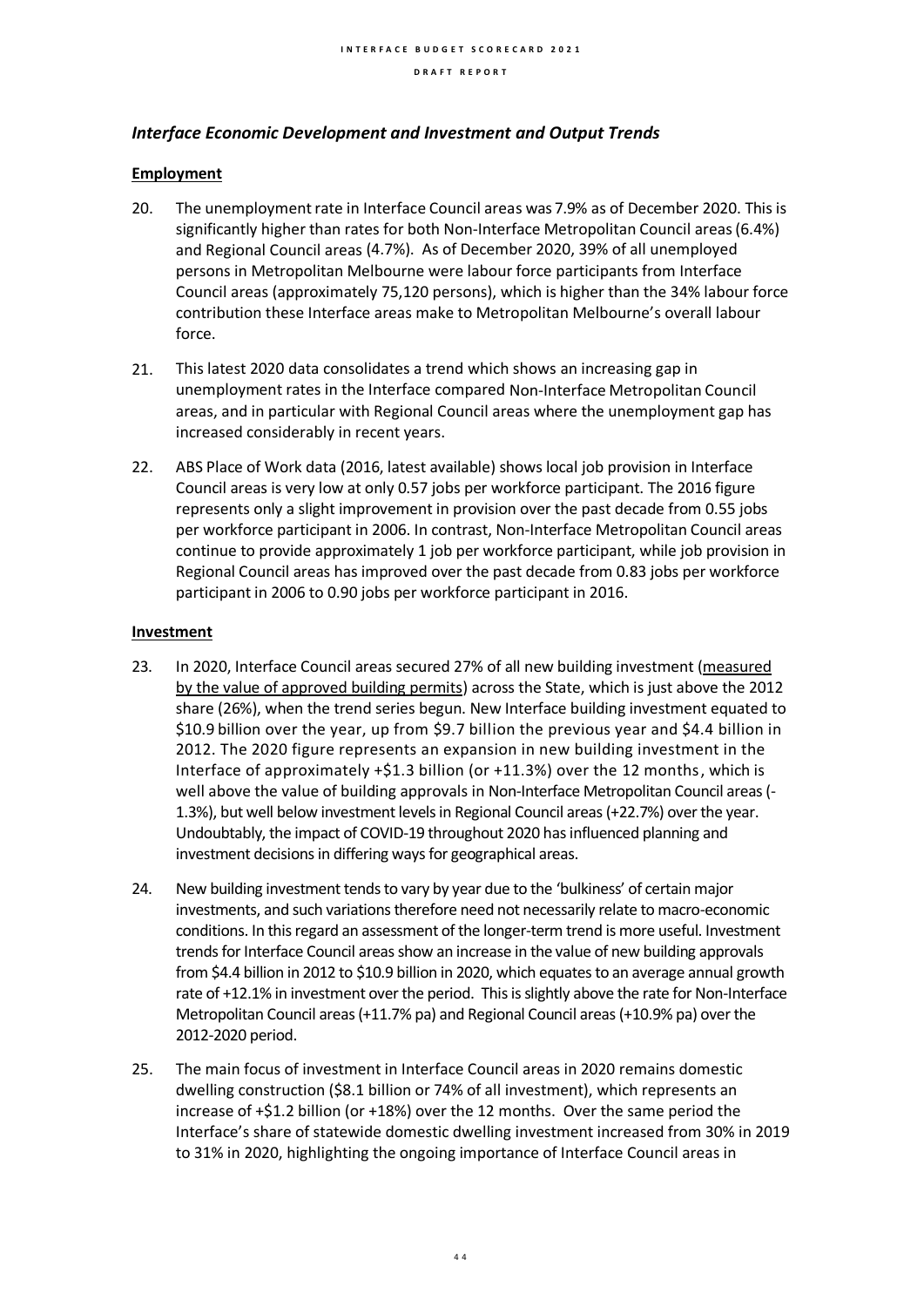providing new dwelling supply to support Victoria's expanding population. It is important to recognise most of the Interface's new dwelling supply is developed on greenfield sites which generally have low levels of supporting infrastructure and services; which is in contrast to brownfield/infill dwelling development in inner metropolitan areas which is generally well supported by established infrastructure and services.

- 26. In 2020 Interface Council areas secured a much smaller proportion of new State building investmentin hospital/healthcare (12%, down from 30% in 2019), while the proportion of State investment in new public buildings increased from 21% in 2019 to 25% in 2020. The long-term trend for these key areas of community infrastructure investment shows Interface Council areas securing 18% of hospital/healthcare building investment (compared to 56% for Non-Interface Council areas and 26% for Regional Council areas) and 23% of public building investment (compared to 56% for Non-Interface Council areas and 21% for Regional Council areas).
- 27. Between 2019 and 2020, Interface Council areas recorded a decrease in commercial building investment from \$1.,280 million to \$846 million, but increases in industrial building investment from \$217 million to \$485 million, and retail building investment from \$315 million to \$369 million. The longer-tern trends for these sectors shows Interface Council areas securing 18% of State commercial building investment compared to 71% for Non-Interface Council areas and 11% for Regional Council areas; 30% of industrial building investment compared to 36% for Non-Interface Council areas and 34% for Regional Council areas; and 20% of retail building investment compared to 66% for Non-Interface Council areas and 14% for Regional Council areas.

### **Economic Output**

- 28. Economic output data for 2017/18 (latest available from id National Indicators data), as measured in Gross State Product (GSP), highlights the relative lack of economic infrastructure, capital investment, established industry sectors, supply chains and employment in Interface Council areas. Interface Council areas contributed just \$63 billion (or 16%) to Victoria's GSP of \$387 billion for the 2017/18 financial year.
- 29. The proportional contribution of Interface Council areas to Victoria's GSP in 2017/18 of 16% represents an increase from 13% in 2010/11.
- 30. However, the GSP contribution of Interface Council areas (16% in 2017/18) remains well below those of Non-Interface Metropolitan Council areas (64%) and Regional Council areas (19%), with these ratios only shifting marginally between 2010/11 and 2017/18.
- 31. This data highlights the fact that many Interface labour force participants are involved in economic-generating activities outside the Interface (predominantly in other metropolitan areas), as Interface Council areas contribute 26% of the total State labour force, but only generate 16% of Victoria's GSP, as noted above.
- 32. In contrast, Non-Interface Metropolitan Council areas provide 52% of total State labour force and generate 64% of Victoria's GSP, while Regional Council areas provide 22% of the State's total labour force and generate 19% of Victoria's GSP (Labour force data relates to December 2018).